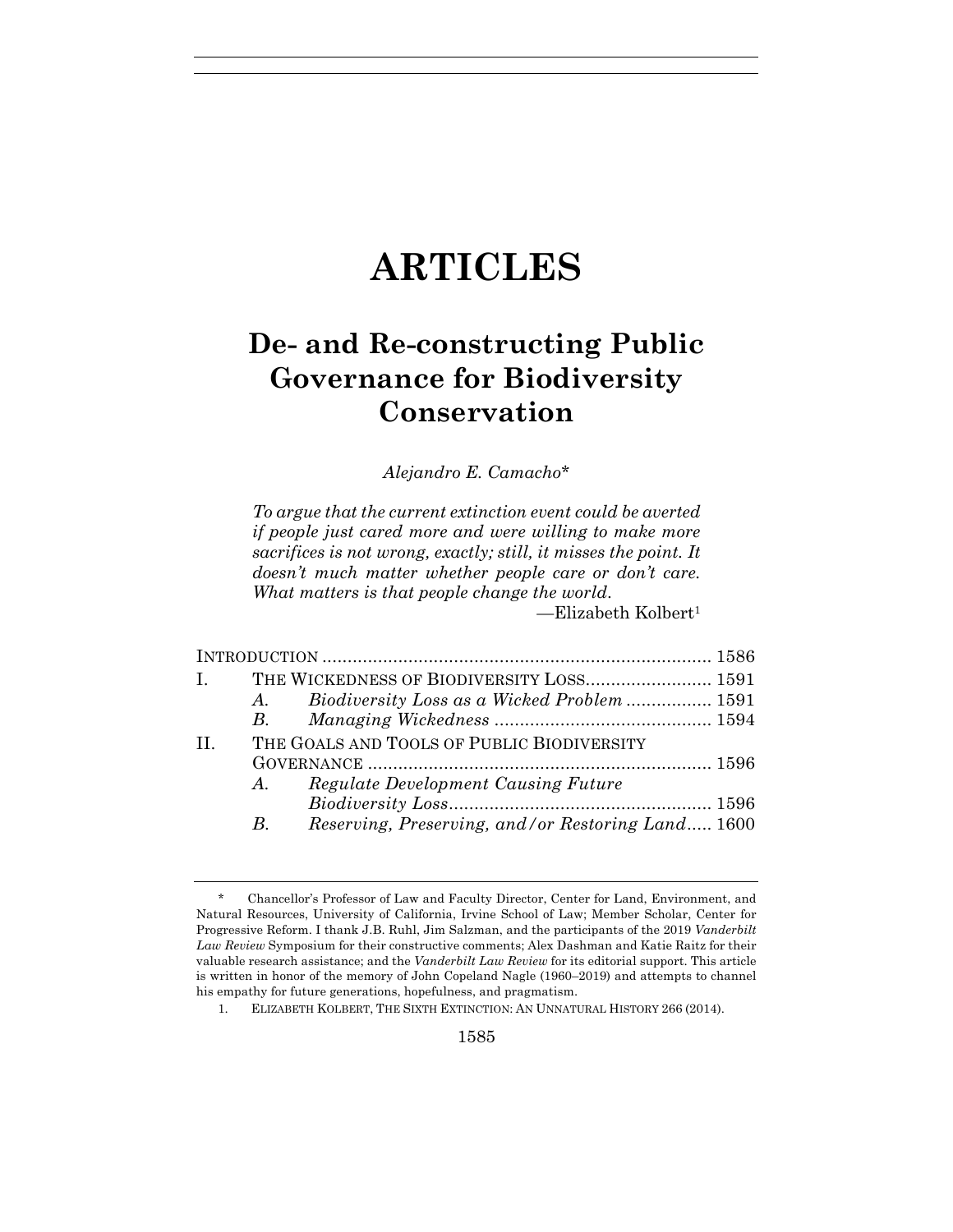|      | $C$ .              | <i>Invasive Species and Other Wildlife</i>            |
|------|--------------------|-------------------------------------------------------|
|      |                    |                                                       |
|      | $D$ .              | Corridors and Private Incentives 1607                 |
|      | $E$ .              | Substantive Limitations of Public                     |
|      |                    |                                                       |
| III. |                    | THE PROCEDURAL LIMITATIONS OF PUBLIC BIODIVERSITY     |
|      |                    |                                                       |
|      | A.                 | <i>Inflexible Conventional Public Processes </i> 1613 |
|      | B.                 | Limited Attempts to Promote Procedural                |
|      |                    |                                                       |
| IV.  |                    | THE STRUCTURAL LIMITATIONS OF PUBLIC BIODIVERSITY     |
|      |                    |                                                       |
|      | $A_{\cdot}$        | A Baseline of Decentralized, Distinct Authority 1619  |
|      | $B$ .              | Some Overlap and Limited Coordination  1619           |
|      | $\overline{C}$ .   | Trade-offs of Predominant Structure for               |
|      |                    |                                                       |
|      | D.                 | Increased Overlap Through Climate Change 1624         |
|      | $E$ .              | Limited Interjurisdictional Learning 1626             |
| V.   |                    | PROMOTING ADAPTIVE PUBLIC BIODIVERSITY                |
|      |                    |                                                       |
|      | $\boldsymbol{A}$ . | Goals and Strategies to Advance Biodiversity 1628     |
|      |                    | Prioritizing Ecological Health 1628<br>1.             |
|      |                    | 2.<br>A Rigorous and Active Toolkit 1631              |
|      | $B$ .              | <b>Adaptive Processes with Presumptions</b>           |
|      |                    | of Nativity<br>1632                                   |
|      | $\overline{C}$ .   | Coordinated Learning by Distinguishing                |
|      |                    |                                                       |
|      |                    | Disaggregating Public Governance 1634<br>1.           |
|      |                    | 2.<br><b>Reorienting Public</b>                       |
|      |                    |                                                       |
|      |                    | Tailored Coordination<br>$\alpha$ .                   |
|      |                    |                                                       |
|      |                    | Continued Decentralized Baseline 1637<br>b.           |
|      |                    | Judicious Overlap with Division<br>$\overline{c}$ .   |
|      |                    |                                                       |
|      |                    |                                                       |
|      |                    |                                                       |

#### **INTRODUCTION**

Is biodiversity loss wicked? What has been done about it? And how might public governance be altered to improve the prognosis? A substantial and growing number of scholars have sought to define and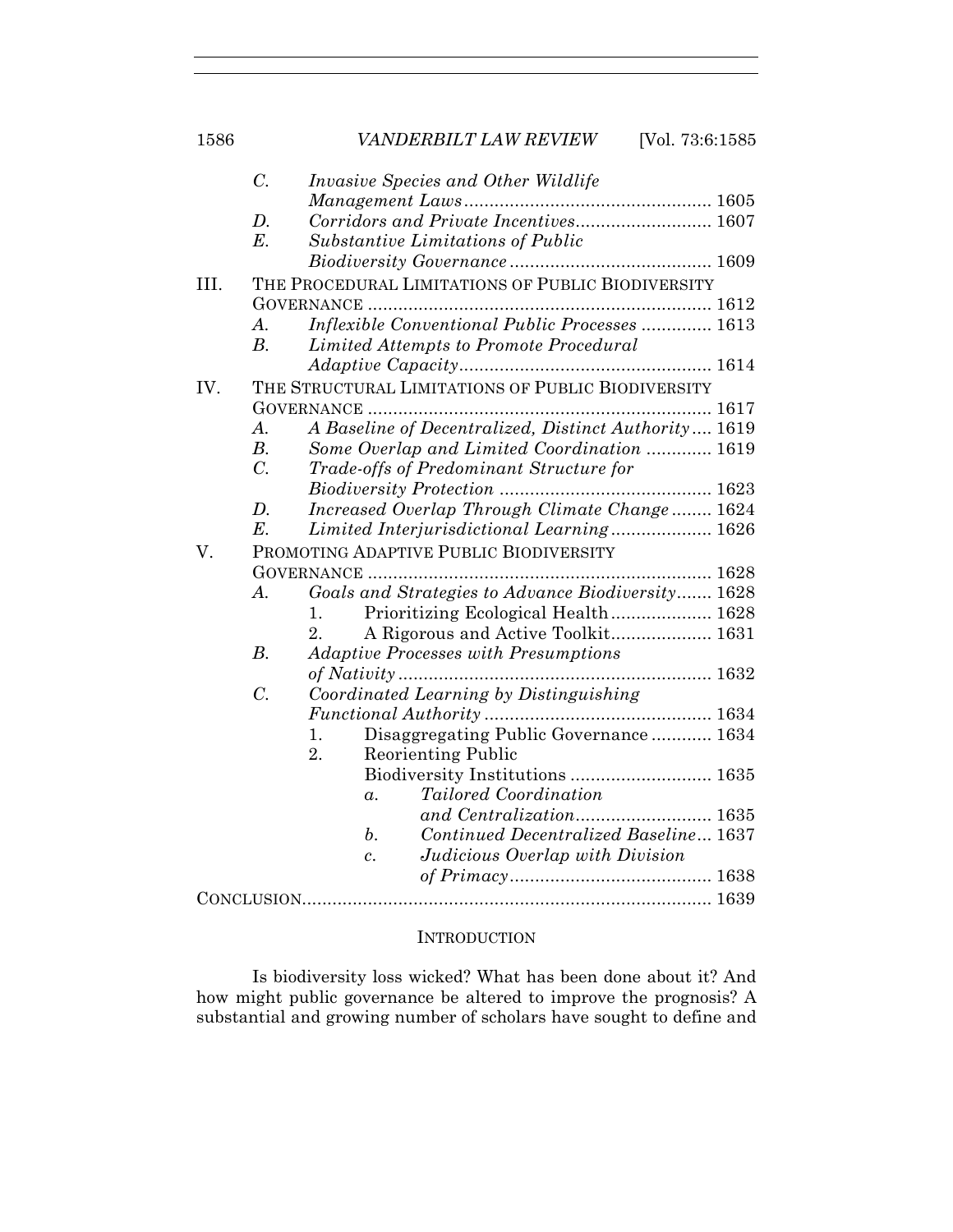characterize incredibly complex social problems, alternatively labelled as "messes,"2 "swamp[s],"3 "massive,"4 "wicked,"5 or even "super wicked" problems.<sup>6</sup>

Biodiversity loss, or the decline in variation among genes, species, and functional traits in a particular area,<sup>7</sup> has been characterized by some as a classic wicked problem.8 Scientists agree on an ongoing biodiversity crisis worldwide.9 Though the focus is often on species extinction risk, $10$  other indicators of biodiversity, including ecosystem extent and condition, biotic integrity, and total biomass, have all deteriorated sharply from the prehistorical baseline.11 Other major dangers include the rising losses in genetic diversity within species (reducing resilience to the effects of climate change due to fewer potential favorable adaptations),  $12$  functional diversity (or the presence of multiple species that fulfill similar roles in an ecosystem), and overall ecosystem function (or the benefits or services that an ecosystem provides).13 The challenges in defining the problem and potential

6. *See, e.g.*, Richard J. Lazarus, *Super Wicked Problems and Climate Change: Restraining the Present to Liberate the Future*, 94 CORNELL L. REV. 1153, 1160 (2009).

7. Bradley J. Cardinale, J. Emmett Duffy, Andrew Gonzalez, David U. Hooper, Charles Perrings, Patrick Venail, Anita Narwani, Georgina M. Mace, David Tilman, David A. Wardle, Ann P. Kinzig, Gretchen C. Daily, Michel Loreau, James B. Grace, Anne Larigauderie, Diane S. Srivastava & Shahid Naeem, *Biodiversity Loss and Its Impact on Humanity,* 486 NATURE 59, 60 (2012). Biodiversity loss thus includes species extinction but more broadly consists of any decline from the genetic to the ecological scale. *See id.*; *see also infra* Section V.A.

<sup>2.</sup> Russell L. Ackoff, *The Art and Science of Mess Management*, 11 INTERFACES 20, 22 (1981).

<sup>3.</sup> DONALD A. SCHÖN, EDUCATING THE REFLECTIVE PRACTITIONER: TOWARD A NEW DESIGN FOR TEACHING AND LEARNING IN THE PROFESSIONS 3 (1987).

<sup>4.</sup> *See, e.g.*, J.B. Ruhl & James Salzman, *Climate Change, Dead Zones, and Massive Problems in the Administrative State: A Guide for Whittling Away*, 98 CALIF. L. REV. 59, 64 (2010).

<sup>5.</sup> *See, e.g.*, Horst W.J. Rittel & Melvin M. Webber, *Dilemmas in a General Theory of Planning*, 4 POL'Y SCIS. 155, 160–61 (1973).

<sup>8.</sup> *See, e.g.*, Martin Sharman & Musa C. Mlambo, *Wicked: The Problem of Biodiversity Loss*, 21 GAIA 274, 274 (2012).

<sup>9.</sup> *See, e.g.*, INTERGOVERNMENTAL SCI.-POL'Y PLATFORM ON BIODIVERSITY & ECOSYSTEM SERVS., SUMMARY FOR POLICYMAKERS OF THE IPBES GLOBAL ASSESSMENT REPORT ON BIODIVERSITY AND ECOSYSTEM SERVICES 10–12 (2019) [hereinafter IPBES SUMMARY].

<sup>10.</sup> *See id.* at 24 (reporting that approximately 12.5 percent of all species worldwide are threatened with extinction).

<sup>11.</sup> *See id.* at 25 (reporting that ecosystem extent and condition has declined by forty-seven percent on average, biotic integrity in terrestrial communities by twenty-three percent, and global biomass of wild mammals by eighty-two percent).

<sup>12.</sup> *See id.* at 25–26 (reporting that "[t]en per[ ]cent of domesticated breeds of mammals were recorded as extinct," and genetic diversity in wild species worldwide has declined an average of one percent per decade since the mid-nineteenth century); *see also* M. Bálint, S. Domisch, C.H.M. Engelhardt, P. Haase, S. Lehrian, J. Sauer, K. Theissinger, S.U. Pauls & C. Nowak, *Cryptic Biodiversity Loss Linked to Global Climate Change*, 1 NATURE CLIMATE CHANGE 313, 317 (2011).

<sup>13.</sup> *See* IPBES SUMMARY, *supra* note 9, at 22 (discussing the fact that the "deterioration of nature and consequent disruption of benefits to people has both direct and indirect implications"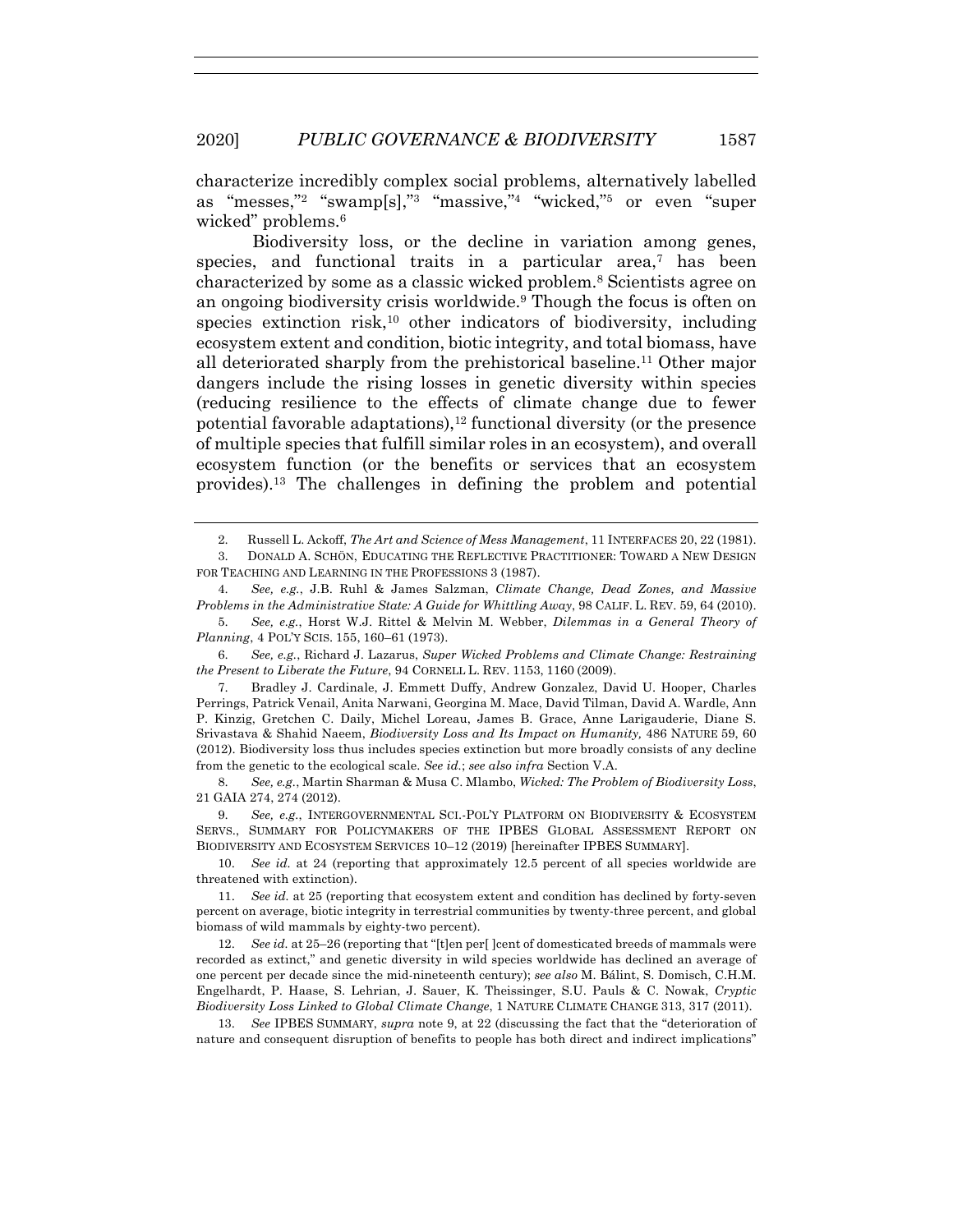solutions, the multiplicity and interconnectivity of drivers and consequences, as well as other features of biodiversity loss have led scholars to consider it wicked and even super wicked.<sup>14</sup>

A more useful question, however, might be how much does the wicked label matter. Some criticize the wicked problem nomenclature as merely a rhetorical turn: an increasingly, and perhaps indiscriminately, used shorthand for identifying very complicated, and perhaps even intractable, problems.15 Indeed, a wicked label is likely only relevant if such a designation helps formulate approaches for addressing the problem.

Perhaps the essential inquiry, then, is what can be done to manage the dilemma. Some do consider the wicked problem tag to be valuable for identifying effective responses,  $16$  including for managing biodiversity loss.17 Undoubtedly, proposals for untangling wicked problems abound. Virtually all of these proposals, however, focus on the procedural facets of public governance, with a procession of scholars offering ways to improve decisionmaking processes to rein in wicked problems.18

While some attention to process may be warranted, managing complex problems like biodiversity loss also requires consideration of other core elements of governance. Governance can best be understood as having substantive, procedural, and structural facets.19 As Professor

16. *See, e.g.*, Catrien J.A.M. Termeer, Art Dewulf & Robbert Biesbroek, *A Critical Assessment of the Wicked Problem Concept: Relevance and Usefulness for Policy Science and Practice*, 38 POL'Y & SOC'Y 167, 176 (2019) ("[T]he concept of wicked problems has important rhetorical effects in research and practice.").

17. *See, e.g.*, Sharman & Mlambo, *supra* note 8, at 274 ("[I]t is crucial to understand biodiversity loss as a wicked problem[ ] in order to facilitate innovative and comprehensive approaches to dealing with it.").

18. *See infra* Section I.B.

19. *See* Alejandro E. Camacho & Robert L. Glicksman, *Legal Adaptive Capacity: How Program Goals and Processes Shape Federal Land Adaptation to Climate Change*, 87 U. COLO. L. REV. 711, 724–34 (2016) [hereinafter *Legal Adaptive Capacity*] (defining the substantive and procedural components of legal adaptive capacity); ALEJANDRO E. CAMACHO & ROBERT L.

for various aspects of society); *see also* Jae R. Pasari, Taal Levi, Erika S. Zavaleta & David Tilman, *Several Scales of Biodiversity Affect Ecosystem Multifunctionality*, 110 PROC. NAT'L ACAD. SCIS. 10219, 10219 (2013).

<sup>14.</sup> *See infra* Section I.A.

<sup>15.</sup> *See, e.g.*, Nick Turnbull & Robert Hoppe, *Problematizing 'Wickedness': A Critique of the Wicked Problems Concept, from Philosophy to Practice*, 38 POL'Y & SOC'Y 315, 316 (2019) (describing "rhetorical appeal" of wicked terminology "as when used by practitioners to avoid blame for policy failure, or to draw attention and resources to certain problems"); *id.* at 333; B. Guy Peters, *What Is So Wicked About Wicked Problems? A Conceptual Analysis and a Research Program*, 36 POL'Y & SOC'Y 385, 386 (2017) ("[D]escribing [difficult] policy problems as wicked problems has become a fad in the academic literature."); John Alford & Brian W. Head, *Wicked and Less Wicked Problems: A Typology and a Contingency Framework*, 36 POL'Y & SOC'Y 397, 398 (2017) ("[T]he term 'wicked problem' has become inflated and over-used.").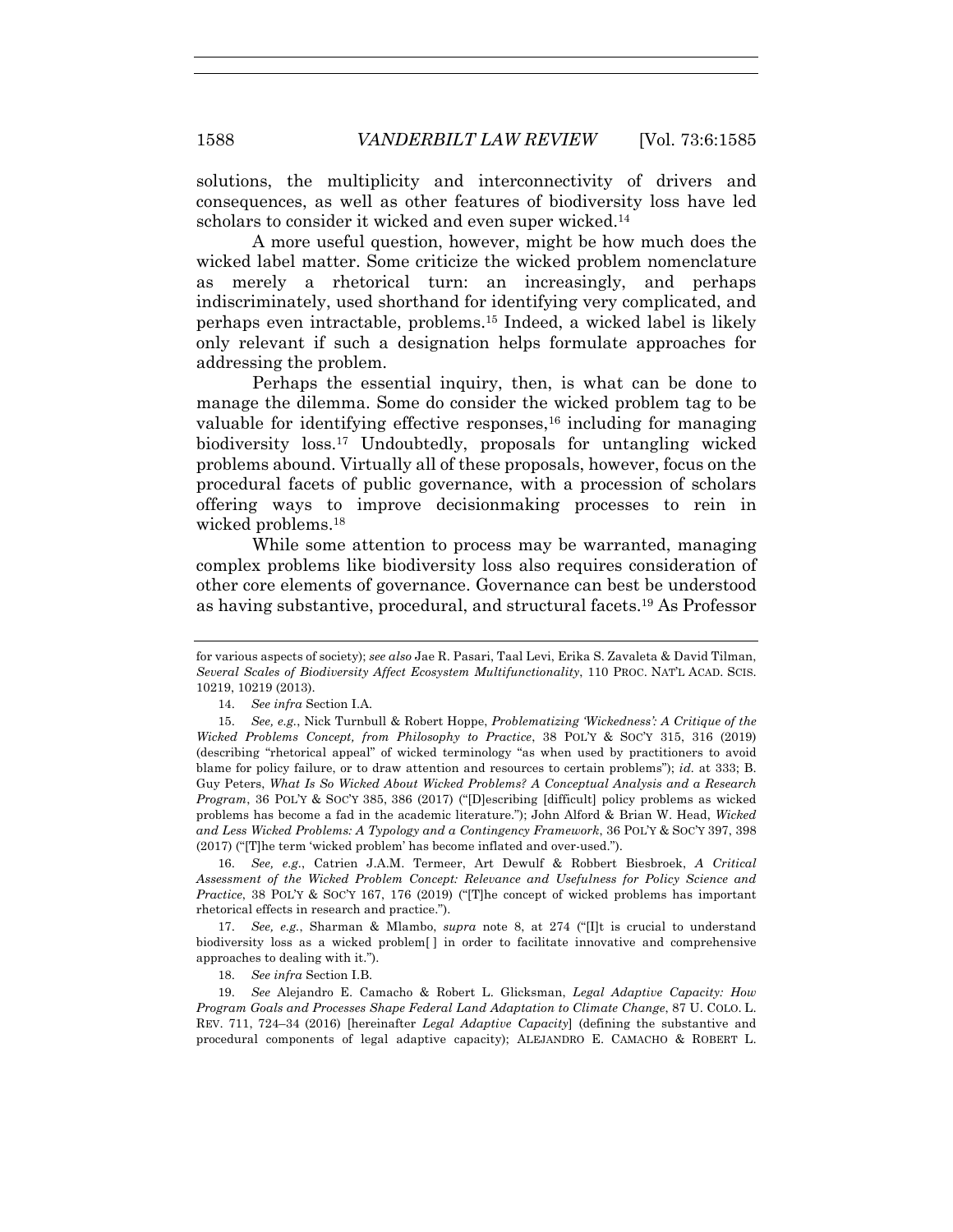J.B. Ruhl has noted, it is "important to distinguish between the resilience of the legal system's underlying structure and processes and the stability of the substantive content of law."20 Each of these facets affects the legal system's adaptive capacity to manage complexity and uncertainty—in other words, to cope with wickedness. Policymakers might more effectively tackle wicked problems like biodiversity loss by reconstructing public governance to enhance not only procedural but also substantive and structural legal adaptive capacity.

This Article deconstructs the substantive, procedural, and structural components of public governance in the United States to explain how the existing legal infrastructure lacks the legal adaptive capacity to manage the wickedness of biodiversity loss. That is, particularly in the context of global anthropogenic climate change, the substantive goals and tools of public action, the processes used by governmental institutions to advance such goals and implement such tools, and the structure of allocated authority among public institutions have been devised in ways that make biodiversity loss virtually impossible to tackle meaningfully.

First, the substantive goals of natural resources law are not primarily directed at promoting biodiversity or broader notions of ecological health.21 Indeed, the range of tools conventionally employed for achieving such regulatory goals are primarily directed at one of several objectives that, at best, have only indirectly been aimed at promoting some version of biodiversity: minimizing direct human harm or other interventions, maintaining historical conditions, or maximizing resource yield. The few more recent interventions that are better directed at promoting ecological health remain rare and inadequate. As a result, it would be misleading to state that we have even attempted to address the biodiversity crisis through governance in any meaningful way.

Second, public biodiversity governance lacks procedural legal adaptive capacity. The conventional regulatory and management processes adopted for advancing prevailing natural resource goals and for deciding when and how to employ such strategies are insufficiently tethered to managing both the uncertainties and the dynamics accompanying ecological phenomena.22 Significant opportunities

GLICKSMAN, REORGANIZING GOVERNMENT: A FUNCTIONAL AND DIMENSIONAL FRAMEWORK 236–37 (2019) [hereinafter REORGANIZING GOVERNMENT] (distinguishing structural legal adaptive capacity).

<sup>20.</sup> J.B. Ruhl, *General Design Principles for Resilience and Adaptive Capacity in Legal Systems—with Applications to Climate Change Adaptation*, 89 N.C. L. REV. 1373, 1383 (2011).

<sup>21.</sup> *See infra* Part II.

<sup>22.</sup> *See infra* Part III.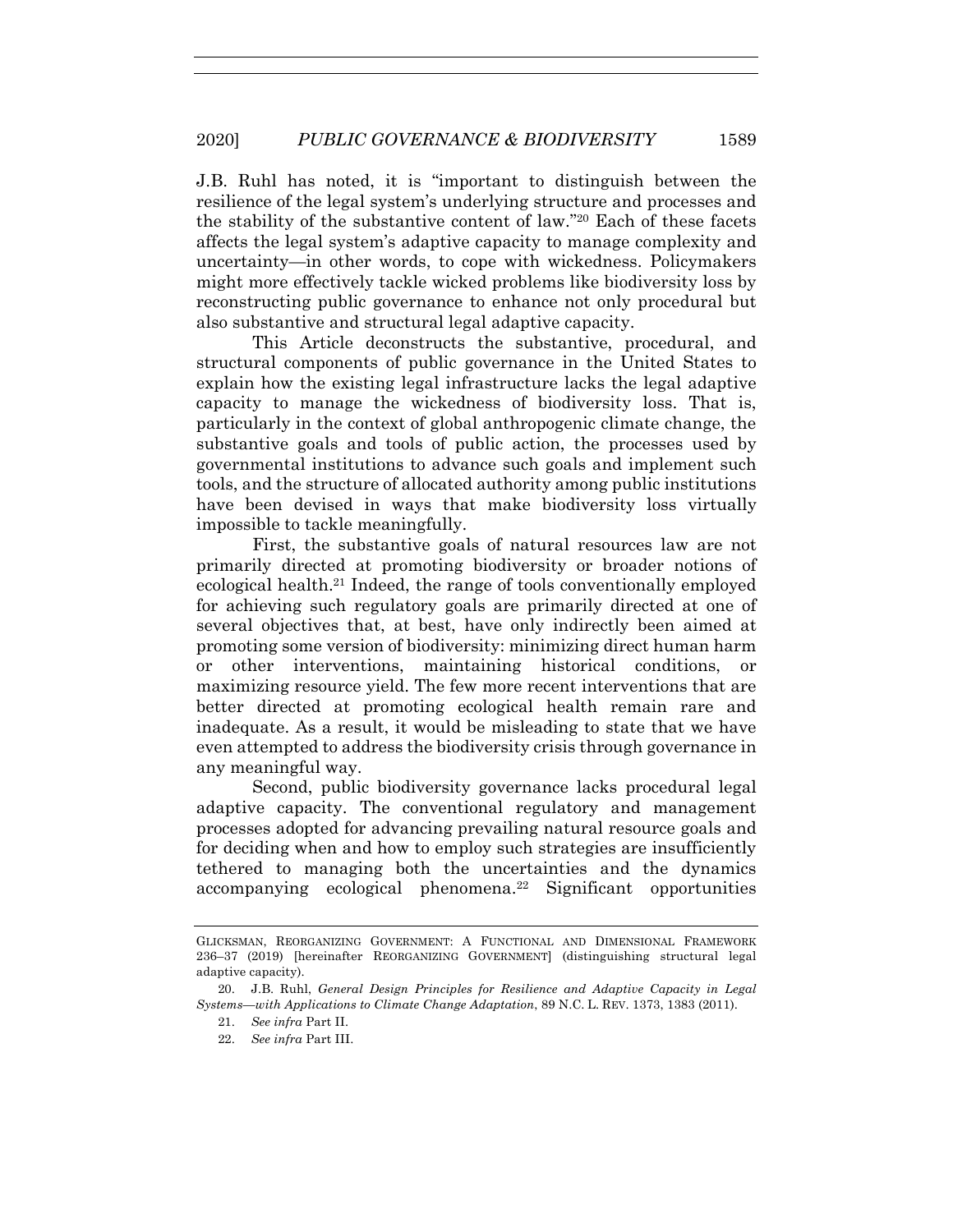remain for adapting biodiversity governance to be better directed at promoting learning, reducing uncertainty, and adjusting strategies as ecological conditions shift and managers gain information.

Third, the configuration of authority among institutional actors charged with implementing natural resources law remains underexplored and deficient.23 There has been insufficient attention directed at parsing and adjusting the structure of governance. Unfortunately, authority over natural resources management and regulation has remained largely fragmented into many decentralized, overlapping, and poorly coordinated institutions. Tailored alterations to the allocation of authority over natural resources can leverage key advantages of centralized and/or coordinated institutions while maintaining the largely decentralized, independent, and overlapping character of public biodiversity governance.

The Article proceeds in five parts. Part I briefly describes how addressing biodiversity loss is a particularly complex challenge—part of a super wicked crisis, in light of global anthropogenic climate change.24 Unfortunately, the wicked problems literature provides only limited help for assessing existing governance or envisioning alternatives more attuned to the problem.

Accordingly, the Article focuses on how conservation laws have been designed in ways that make biodiversity loss impossible to address. It does so by deconstructing public governance—separating out substantive regulatory goals and strategies from its processes and the structural allocation of regulatory authority. The focus is the United States, though other regimes are likely subject to similar deficiencies.<sup>25</sup> Part II considers how, particularly in the context of global anthropogenic climate change, U.S. natural resources governance has lacked the substantive legal adaptive capacity to meaningfully manage biodiversity loss. Part III details the limitations of public biodiversity governance processes. Part IV explores the inadequacy of the existing configuration of authority among the primary public institutions charged with managing ecological resources. Finally, Part V offers a preliminary reconstruction of public biodiversity governance, explaining how the United States might reframe public institutions to better address biodiversity loss.26

<sup>23.</sup> *See infra* Part IV.

<sup>24.</sup> *See infra* Part I.

<sup>25.</sup> *See, e.g.*, Alejandro E. Camacho, *Managing Ecosystem Effects in an Era of Rapid Climate Change*, *in* ELGAR ENCYCLOPEDIA OF ENVIRONMENTAL LAW, VOL. 1: CLIMATE CHANGE LAW 555, 558 (Michael Faure ed., 2016) (describing the limited adaptive capacity of governance in the United States and European Union to manage climate change's ecological effects).

<sup>26.</sup> *See infra* Part V.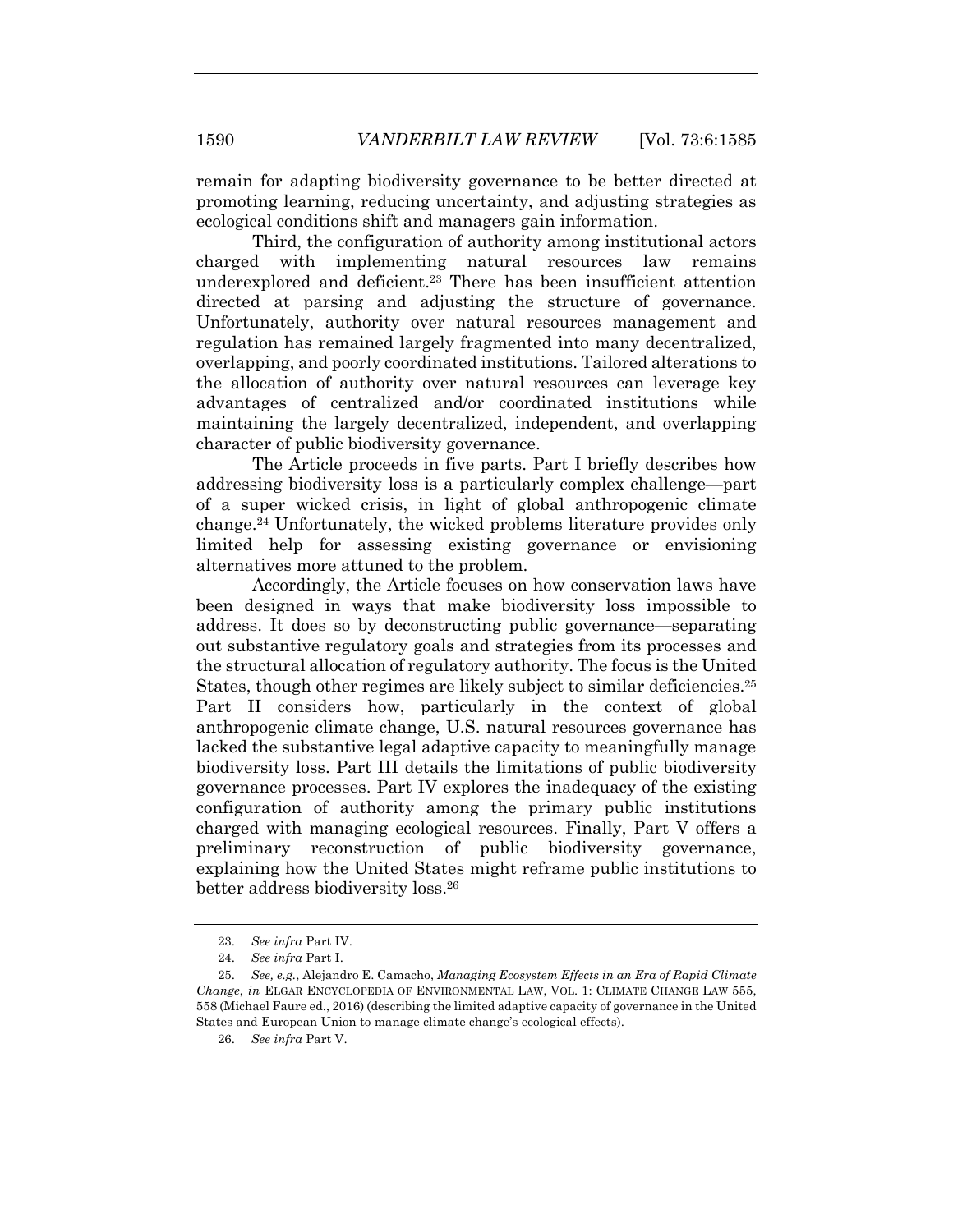#### I. THE WICKEDNESS OF BIODIVERSITY LOSS

#### *A. Biodiversity Loss as a Wicked Problem*

Biodiversity loss appears to be particularly wicked. The seminal articulation of "wicked problems" offered ten characteristics, though the last is idiosyncratic to the urban planning context: (1) no definitive formulation; (2) no stopping rule; (3) solutions are not true-or-false, but good-or-bad; (4) no immediate and ultimate test of solutions; (5) solutions are "one-shot operations"; (6) innumerable potential solutions; (7) uniqueness; (8) problem is symptomatic of other problem(s); (9) discrepancies in representing, explaining, and thus solving the problem; and (10) planners are responsible for the consequences of their actions.27 Subsequent scholarship has generalized and distilled these components, though not often in consistent ways.28 Some added the more selective category of "super wicked problems," for which also "time is running out; those who cause the problem also seek to provide a solution; the central authority needed to address them is weak or nonexistent; and irrational discounting occurs that pushes responses into the future."29 Meanwhile, Professors Ruhl and Salzman categorize "massive" problems based on the attributes of causal sources, causal mechanisms, and cumulative effects.30

Analysis of these criteria suggests that biodiversity loss likely qualifies as a wicked, perhaps a super wicked, problem. A number of commenters, albeit with limited explanation, have concluded as such, particularly in conjunction with global anthropogenic climate change.31 As stated by one scholar,

[T]hreats to global biodiversity, against the approaching beat of a changing climate[,] . . . have created a set of "wicked problems," that are messy, intractable, subject to multiple

<sup>27.</sup> Rittel & Webber, *supra* note 5, at 161–67.

<sup>28.</sup> One literature synthesis states wicked problems are (1) indefinable, (2) ambiguous and interconnected, (3) temporally challenging, (4) repercussive, (5) doubly hermeneutic, and (6) morally consequential. D. Duckett, D. Feliciano, J. Martin-Ortega & J. Munoz-Rojas, *Tackling Wicked Environmental Problems: The Discourse and Its Influence on Praxis in Scotland*, 154 LANDSCAPE & URB. PLAN. 44, 45 (2016). Others emphasize dimensions of complexity, uncertainty, and divergence. Brian W. Head, *Wicked Problems in Public Policy*, 3 PUB. POL'Y 101, 103 (2008). Several focus on features of cross-disciplinarity and need for collaboration. *See, e.g.*, Sandra A. Waddock, *Educating Holistic Professionals in a World of Wicked Problems*, 2 APPLIED DEVELOPMENTAL SCI. 40, 43 (1998).

<sup>29.</sup> Kelly Levin, Benjamin Cashore, Steven Bernstein & Graeme Auld, *Overcoming the Tragedy of Super Wicked Problems: Constraining Our Future Selves to Ameliorate Global Climate Change*, 45 POL'Y SCIS. 123, 124 (2012).

<sup>30.</sup> Ruhl & Salzman, *supra* note 4, at 73.

<sup>31.</sup> *See, e.g.*, Catherine Allan, *Can Adaptive Management Help Us Embrace the Murray-Darling Basin's Wicked Problems?*, *in* ADAPTIVE AND INTEGRATED WATER MANAGEMENT: COPING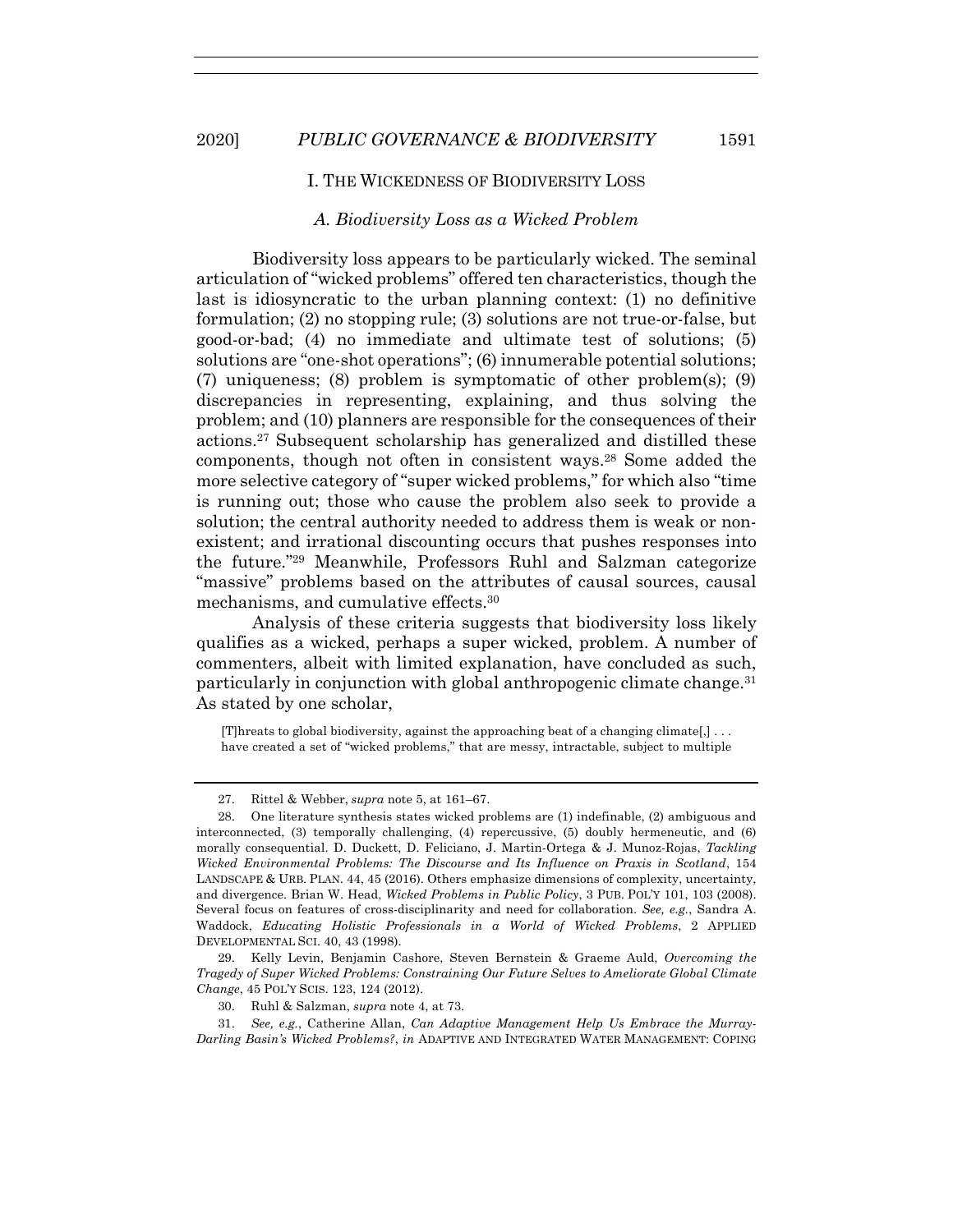interpretations, and for which solutions at present are not evident or inscrutable. Dealing with the causes and consequences of biodiversity loss in a changing environment is one such problem.<sup>32</sup>

The relevant classic factors suggest a strong case for global and local biodiversity loss as wicked. Biodiversity, and its consequent loss, is well recognized as a challenging concept to formulate.33 The causal chains linking different ecosystem components are complex, dynamic, nonlinear, and unpredictable.34 Promoting biodiversity conservation is a normative proposition.35 Though there likely are many possible strategies for combatting biodiversity loss, a definitive criterion for demonstrating success is illusive.36 Both the study and implementation of strategies for reducing biodiversity loss can influence and alter the problem.37 There are countless possible, contestable social responses for reducing or restoring biodiversity, particularly as influenced by climate change.38 The particular risk of irreversibility makes biodiversity loss distinctive,39 and biodiversity loss is certainly symptomatic of deeper problems, including climate change<sup>40</sup> and unsustainable development.<sup>41</sup> Finally, failures to address biodiversity loss are subject to "widely divergent explanations."42

33. *See* Sharman & Mlambo, *supra* note 8, at 275 (" 'Biodiversity' is notoriously difficult to define, and the differences are often significant."); Daniel P. Faith, *Biodiversity*, STAN. ENCYC. PHIL. (Jun. 11, 2003), https://plato.stanford.edu/entries/biodiversity/ [https://perma.cc/9N7C-BFJW] (examining the varied and often conflicting ways in which scholars define "biodiversity"); *see also infra* notes 277–287 and accompanying text.

34. DeFries & Nagendra, *supra* note 31, at 257.

35*. See* Paul Roebuck & Paul Phifer, *The Persistence of Positivism in Conservation Biology*, 13 CONSERVATION BIOLOGY 444 (1999) (arguing that biodiversity conservation is rooted primarily in ethics and should reverse the trend of a focus on fact verification and falsification).

36. Sharman & Mlambo, *supra* note 8, at 275.

37. *Id.* at 276.

38. *Id.*; Terry L. Root, Diana Liverman & Chris Newman, *Managing Biodiversity in the Light of Climate Change: Current Biological Effects and Future Impacts*, *in* KEY TOPICS IN CONSERVATION BIOLOGY 85, 100 (David W. Macdonald & Katrina Service eds., 2007).

39. Faith, *supra* note 33.

40. Root et al., *supra* note 38, at 85 ("[P]redicted changes in global and regional climates as a result of increasing atmospheric carbon dioxide have tremendous implications for species and habitat conservation."); ALLISTER SLINGENBERG, LEON BRAAT, HENNY VAN DER WINDT, KOEN RADEMAEKERS, LISA EICHLER & KERRY TURNER, STUDY ON UNDERSTANDING THE CAUSES OF BIODIVERSITY LOSS AND THE POLICY ASSESSMENT FRAMEWORK 54 (2009) ("Biodiversity and climate change are closely inter-linked, and each impacts upon the other . . . .").

41. SLINGENBERG ET AL., *supra* note 40, at 13.

42. Sharman & Mlambo, *supra* note 8, at 276.

WITH COMPLEXITY AND UNCERTAINTY 61, 64 (Claudia Pahl-Wostl, Pavel Kabat & Jörn Möltgen eds., 2008); Ruth DeFries & Harini Nagendra, *Ecosystem Management as a Wicked Problem*, 356 SCIENCE 265, 266 (2017).

<sup>32.</sup> Kent H. Redford, William Adams & Georgina M. Mace, *Synthetic Biology and Conservation of Nature: Wicked Problems and Wicked Solutions*, PLOS BIOLOGY, vol. 11, Apr. 2013, at 1, 1.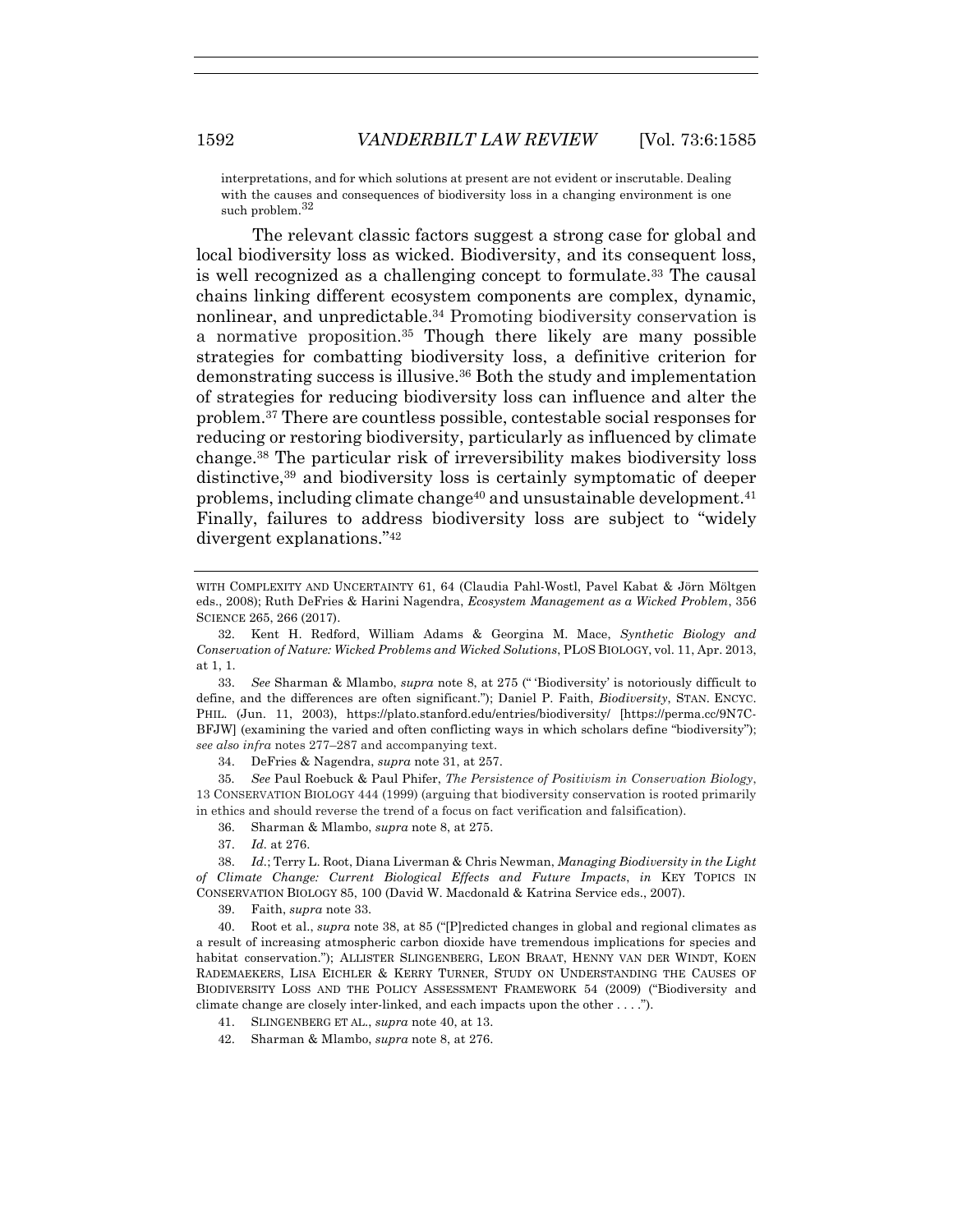In fact, biodiversity loss, particularly as it is fundamentally linked to global climate change, meets the additional criteria of a super wicked problem. Time is of the essence in light of rapid declines, and no single authority is charged with managing the problem.43 Moreover, the primary perpetrators are those in the best position to address it (and have little incentive to do so).<sup>44</sup>

Similarly, Ruhl and Salzman's framework—considering the causal sources, causal mechanisms, and cumulative effects—suggests biodiversity loss, again linked to climate change, is an especially massive problem.45 First, the stressors that lead to biodiversity loss including direct stressors like human development<sup>46</sup> and more indirect ones such as invasive species, $47$  habitat fragmentation, $48$  and, increasingly, global anthropogenic climate change<sup>49</sup>—are many, diverse, dispersed, and quite variable.<sup>50</sup> Moreover, the causal mechanisms of biodiversity loss occur on multiple governance and geographic scales;<sup>51</sup> are often latent;<sup>52</sup> and can be complex, nonlinear, intertwined, and attenuated.53 Finally, the many disparate,

47. Wood, *supra* note 46, at 5; SLINGENBERG ET AL., *supra* note 40, at 56.

48. SLINGENBERG ET AL., *supra* note 40, at 13, 29.

49. *See* Wood, *supra* note 46, at 5; SLINGENBERG ET AL., *supra* note 40, at 54.

50. Sharman & Mlambo, *supra* note 8, at 276.

51. *See, e.g.*, J.A. Puppim de Oliveira, O. Balaban, C.N.H. Doll, R. Moreno-Peñaranda, A. Gasparatos, D. Iossifova & A. Suwa, *Cities and Biodiversity: Perspectives and Governance Challenges for Implementing the Convention on Biological Diversity (CBD) at the City Level*, 144 BIOLOGICAL CONSERVATION 1302, 1303 (2011); Klaus Bosselmann, *Plants and Politics: The International Legal Regime Concerning Biotechnology and Biodiversity*, 7 COLO. J. INT'L ENV'T L. & POL'Y 111, 113–14 (1996); Duckett et al., *supra* note 28, at 44–45.

52. *See* Mikko Kuussaari, Riccardo Bommarco, Risto K. Heikkinen, Aveliina Helm, Jochen Krauss, Regina Lindborg, Erik Öckinger, Meelis Pärtel, Joan Pino, Ferran Rodà, Constantí Stefanescu, Tiit Teder, Martin Zobel & Ingolf Steffan-Dewenter, *Extinction Debt: A Challenge for Biodiversity Conservation*, 24 TRENDS IN ECOLOGY & EVOLUTION 564, 564 (2009) (highlighting "a notable increase in awareness of delayed extinctions, also called extinction debt, as an important factor to consider in biodiversity conservation").

53. *See e.g.*, Justin Kitzes, Eric Berlow, Erin Conlisk, Karlheinz Erb, Katsunori Iha, Neo Martinez, Erica A. Newman, Christoph Plutzar, Adam B. Smith & John Harte, *Consumption-Based Conservation Targeting: Linking Biodiversity Loss to Upstream Demand Through a Global Wildlife Footprint*, 10 CONSERVATION LETTERS 531, 531 (2016) ("[P]roximate causes of biodiversity loss, however, are themselves driven by upstream economic activities."); Chris D. Thomas, Alison Cameron, Rhys E. Green, Michel Bakkenes, Linda J. Beaumont, Yvonne C. Collingham, Barend F.N. Erasmus, Marinez Ferreira de Siqueira, Alan Grainger, Lee Hannah, Lesley Hughes, Brian Huntley, Albert S. van Jaarsveld, Guy F. Midgley, Lera Miles, Miguel A. Ortega-Huerta, A.

<sup>43.</sup> Lazarus, *supra* note 6, at 1160.

<sup>44.</sup> *Id.* at 1160–61.

<sup>45.</sup> *See* Ruhl & Salzman, *supra* note 4, at 73–79.

<sup>46.</sup> Alexander Wood, *An Emerging Consensus on Biodiversity Loss*, *in* THE ROOT CAUSES OF BIODIVERSITY LOSS 1, 5 (Alexander Wood, Pamela Stedman-Edwards & Johanna Mang eds., 2000) ("[H]abitat alteration is clearly the predominant cause and is a problem that operates at the local scale."); SLINGENBERG ET AL., *supra* note 40, at 13.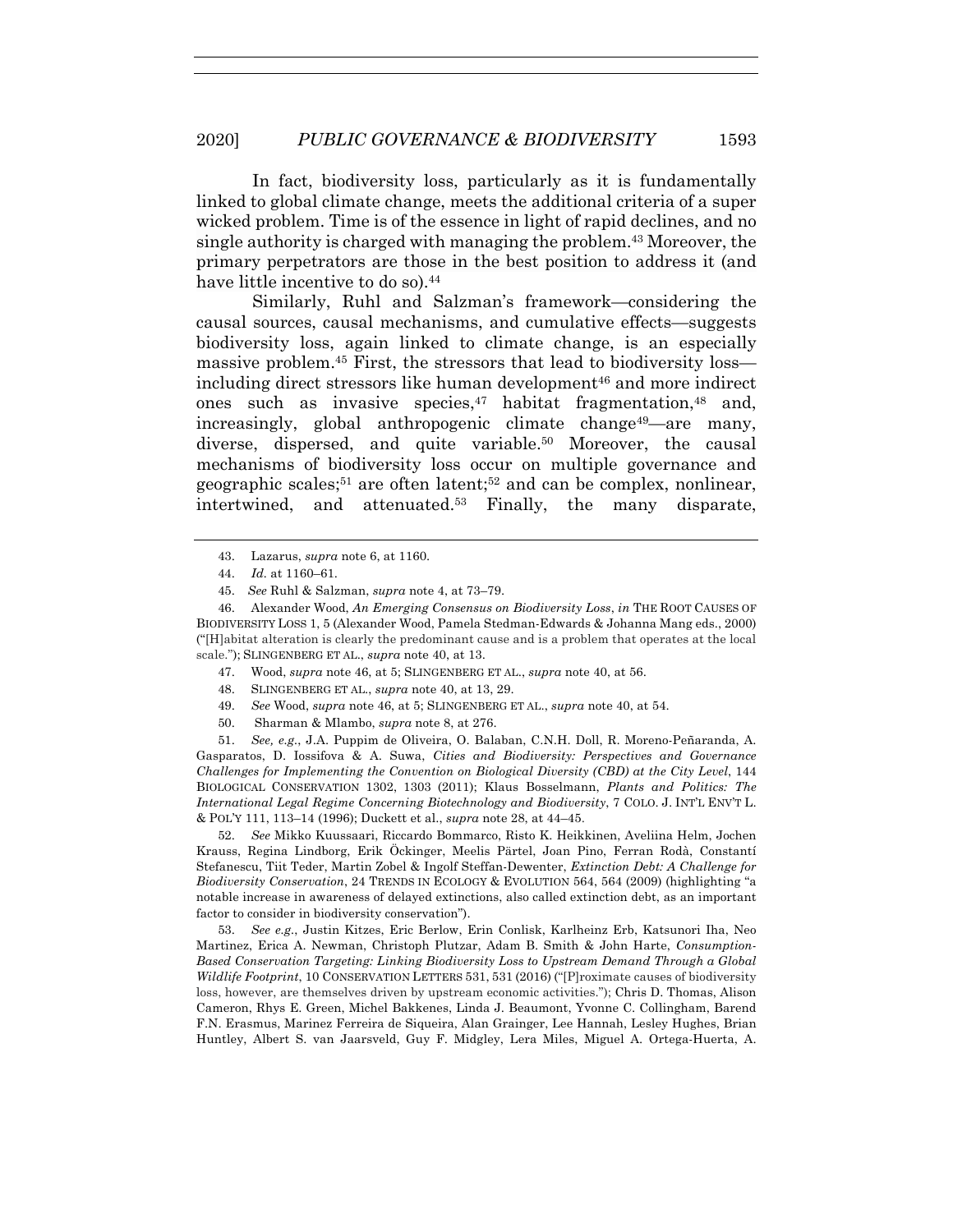incremental, and long-term effects that lead to biodiversity loss can be difficult to identify, measure, and reverse,<sup>54</sup> and occur intermittently and sporadically.55 In fact, in light of global climate change's pervasive influence on the various causes of biodiversity loss,56 it is likely part of the most complex archetype of massive problems identified by Ruhl and Salzman—the policy jungle.57

# *B. Managing Wickedness*

The literature on wicked problems provides some, albeit incomplete, direction for designing public governance to better manage complex problems such as biodiversity loss. Numerous scholars have developed intricate proposals for addressing wicked problems through facilitated planning and dispute resolution—termed alternatively as an "issue-based information system,"58 "dialogue mapping,"59 "problem structuring methods,"60 "general morphological analysis,"61 "systems

Townsend Peterson, Oliver L. Phillips & Stephen E. Williams, *Extinction Risk from Climate Change*, 427 NATURE 145, 147 (2004) (stating that most severe effects on biodiversity will be from interactions between threats to biodiversity, rather than threats like climate change "acting in isolation").

<sup>54.</sup> *See* SLINGENBERG ET AL., *supra* note 40, at 13 (listing the many factors that can all contribute to biodiversity loss).

<sup>55.</sup> *Id.* at 56.

<sup>56.</sup> Thomas et al., *supra* note 53, at 147.

<sup>57.</sup> Ruhl & Salzman, *supra* note 4, at 88 (defining policy jungles as cumulative effects problems that combine the attributes of feedback, discontinuity, and spaghetti bowl problems).

<sup>58.</sup> *See, e.g.*, Werner Kunz & Horst W.J. Rittel, *Issues as Elements of Information Systems* 1 (Inst. for Urb. & Reg'l Dev., Univ. of Cal., Berkeley, Working Paper No. 131, 1970), https://citeseerx.ist.psu.edu/viewdoc/download?doi=10.1.1.134.1741&rep=rep1&type=pdf [https://perma.cc/K73K-VDMV] (offering an "Issue-Based Information System" (IBIS) to help stakeholders coordinate to manage complex problems).

<sup>59.</sup> *See, e.g.*, JEFF CONKLIN, DIALOGUE MAPPING: BUILDING SHARED UNDERSTANDING OF WICKED PROBLEMS 19 (2005) (proposing "dialogue mapping," based on IBIS, as a facilitated process for bringing stakeholders together to "generate coherence around wicked problems").

<sup>60.</sup> *See, e.g.*, Jonathan Rosenhead, *What's the Problem? An Introduction to Problem Structuring Methods*, 26 INTERFACES 117, 119 (1996) (suggesting a group problem-solving process that integrates multiple perspectives, transparency, and relationship building).

<sup>61.</sup> *See, e.g.*, Tom Ritchey, *Wicked Problems: Modelling Social Messes with Morphological Analysis*, 2 ACTA MORPHOLOGICA GENERALIS 1, 5–6 (2013) (proposing a group-facilitated and iterative "General Morphological Analysis" problem-solving process "attuned to the methodological issues of wicked problems").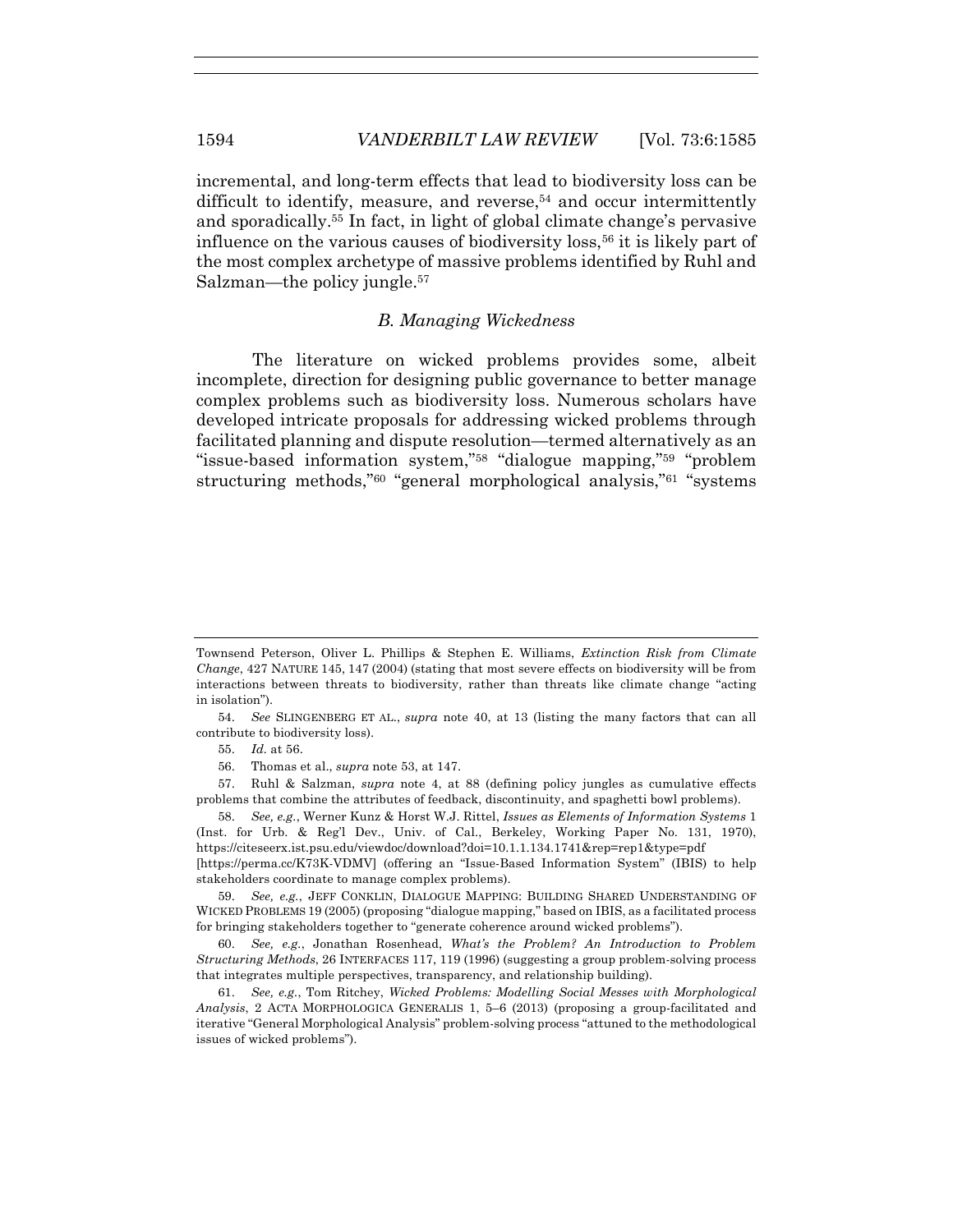thinking" and "agile methodology,"62 or "mess mapping."63 Though often short on how they might apply in different contexts, these generalizable frameworks focus on outlining templates for tackling complexity through intricate problem-solving processes. An overlapping literature originating in the ecological sciences has developed and studied how adaptive management and resilience theory can help managers better understand and tackle socio-ecological problems.64

Both of these literatures thus largely focus on the procedural aspect of governance, and as important as that component might be, it is not everything. Only a few wicked problems scholars explore institutional or structural mechanisms, and even then they are typically fused with procedural strategies.65 Similarly, although the more robust adaptive management literature provides a useful framework for assessing and adjusting governance to manage uncertainties in decisionmaking, adaptive management largely emphasizes procedural and, to a much more limited extent, structural features of governance for managing complexity and change.<sup>66</sup> In short, the wicked tag, to date, has provided incomplete guidance for assessing and adjusting governance.

A more comprehensive review of not only the procedural but also the substantive and structural aspects of public governance is needed to get a complete picture of how well governmental institutions have been devised to manage wicked problems. As further detailed in Parts II, III, and IV, the substantive goals and strategies, processes, and structure of public biodiversity governance are each not well designed to either tackle biodiversity loss or manage change. Unfortunately, this

64. *See, e.g.*, C.J.A.M. Termeer, A. Dewulf, S.I. Karlsson-Vinkhuyzen, M. Vink & M. van Vliet, *Coping with the Wicked Problem of Climate Adaptation Across Scales: The Five R Governance Capabilities*, 154 LANDSCAPE & URB. PLAN. 11, 14 (2016) (describing resilience, among other features, as crucial to governance of wicked problems). *See infra* notes 183–190 and accompanying text.

<sup>62.</sup> *See, e.g.*, Euphemia Wong, *What Is a Wicked Problem and How Can You Solve It?*, INTERACTION DESIGN FOUND., https://www.interaction-design.org/literature/article/wickedproblems-5-steps-to-help-you-tackle-wicked-problems-by-combining-systems-thinking-with-agilemethodology (last visited Nov. 2, 2020) [https://perma.cc/Y9MV-K2LW] (proposing "systems thinking" process as "perfect for wicked problems" when paired with "agile methodology," an "iterative approach" that "helps to improve solutions through collaboration").

<sup>63.</sup> *See, e.g.*, ROBERT E. HORN & ROBERT P. WEBER, STRATEGY KINETICS, NEW TOOLS FOR RESOLVING WICKED PROBLEMS: MESS MAPPING AND RESOLUTION MAPPING PROCESSES 5 (2007), https://www.strategykinetics.com//New\_Tools\_For\_Resolving\_Wicked\_Problems.pdf [https:// perma.cc/8VA9-YDBM] (recommending "mess mapping" for problem solving "so that stakeholders arrive at a common framework for understanding these problems").

<sup>65.</sup> *See infra* notes 205–208 and accompanying text.

<sup>66.</sup> *See, e.g.*, Robin Kundis Craig & J.B. Ruhl, *Designing Administrative Law for Adaptive Management*, 67 VAND. L. REV. 1, 18–27 (2014) (describing adaptive management and strategies for better accommodating it in regulatory processes).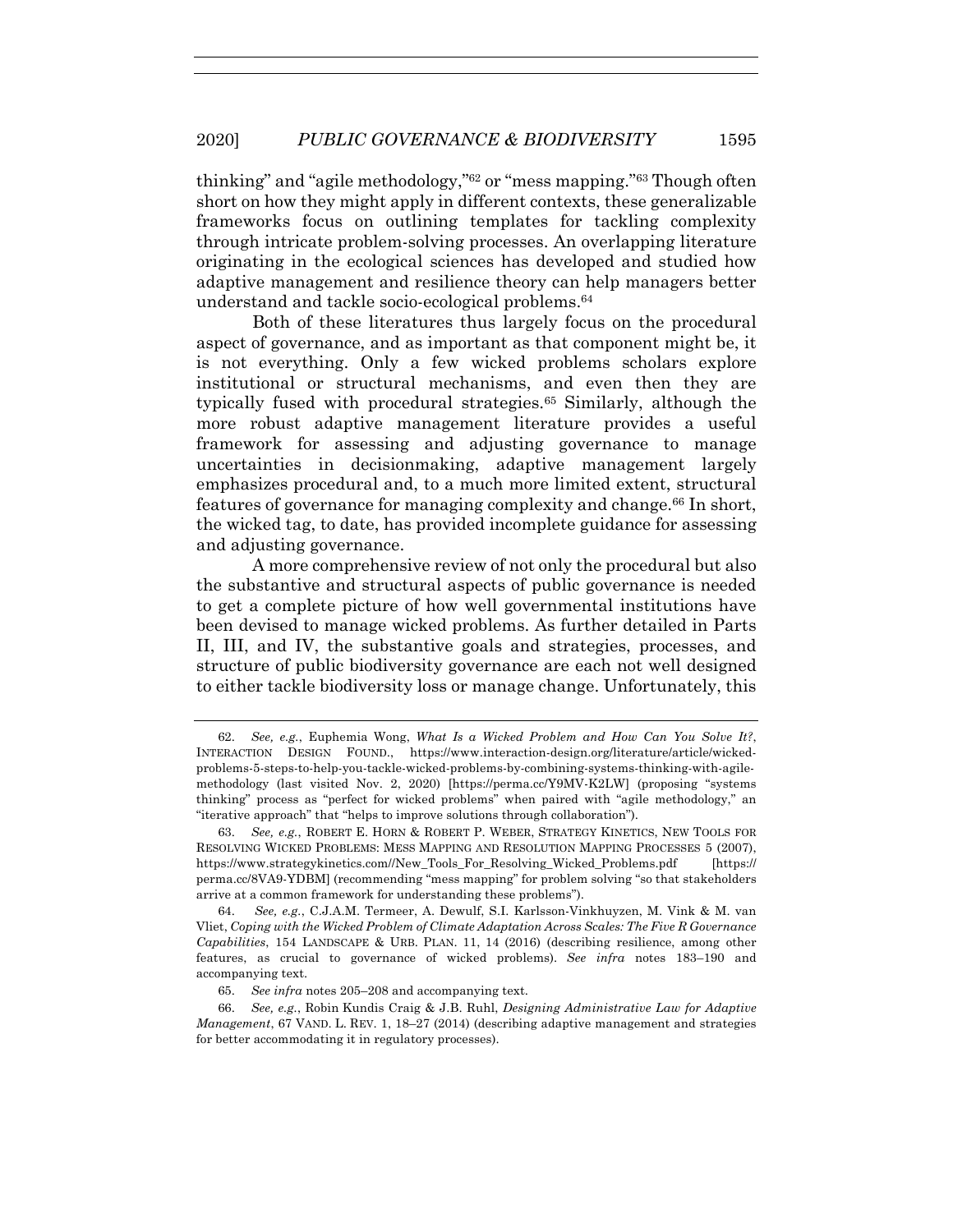review reveals that these limitations are particularly evident and problematic in light of global anthropogenic climate change.67

#### II. THE GOALS AND TOOLS OF PUBLIC BIODIVERSITY GOVERNANCE

Though the wicked problems literature has not explored how substantive governance might be reshaped to better manage wickedness, natural resources law has certainly instituted a range of substantive strategies aimed at reducing certain causes of biodiversity loss. Statutes at various governmental scales have conventionally focused on regulating prospective development, reserving lands for various purposes, or restricting invasive species. While these largely preservationist strategies may have always been imperfect proxies for biodiversity conservation, they are particularly inadequate for curtailing biodiversity loss in the context of global climate change. Even more flexible passive management strategies—such as public lands focused on maximizing yield, wildlife corridors, and private conservation incentives—are only partly tethered to promoting biodiversity in light of large-scale shifts in ecological conditions. As a result, natural resources law has limited substantive legal adaptive capacity, and those goals and strategies that are more accommodating of change are not directed primarily at maximizing prospective biodiversity conservation.

# *A. Regulate Development Causing Future Biodiversity Loss*

The most direct strategy employed today for promoting species conservation in the United States may be the regulation of private and public development.68 This strategy has primarily focused on promoting a particular aspect of biodiversity—namely, preventing species extinction and, to a lesser extent, avoiding species from being in danger of going extinct.69 The chief strategy for achieving this end has been to

<sup>67.</sup> *See* Daniel Schramm & Akiva Fishman, *Legal Frameworks for Adaptive Natural Resource Management in a Changing Climate*, 22 GEO. INT'L ENV'T L. REV. 491, 497 (2010) (arguing that weaknesses in the ability of legal regimes to respond to climate change "stem from both rigidity in the administrative procedures of the law and the absence of mandates to achieve long-term tangible objectives").

<sup>68.</sup> *See, e.g.*, ZYGMUNT J.B. PLATER, ROBERT H. ABRAMS, ROBERT L. GRAHAM, LISA HEINZERLING, DAVID A. WIRTH & NOAH D. HALL, ENVIRONMENTAL LAW AND POLICY: NATURE, LAW, AND SOCIETY 422–23 (5th ed. 2016).

<sup>69.</sup> *See, e.g.*, 16 U.S.C. § 1531(b) (aiming "to provide a means whereby the ecosystems upon which endangered species and threatened species depend may be conserved, [and] to provide a program for the conservation of such endangered species and threatened species").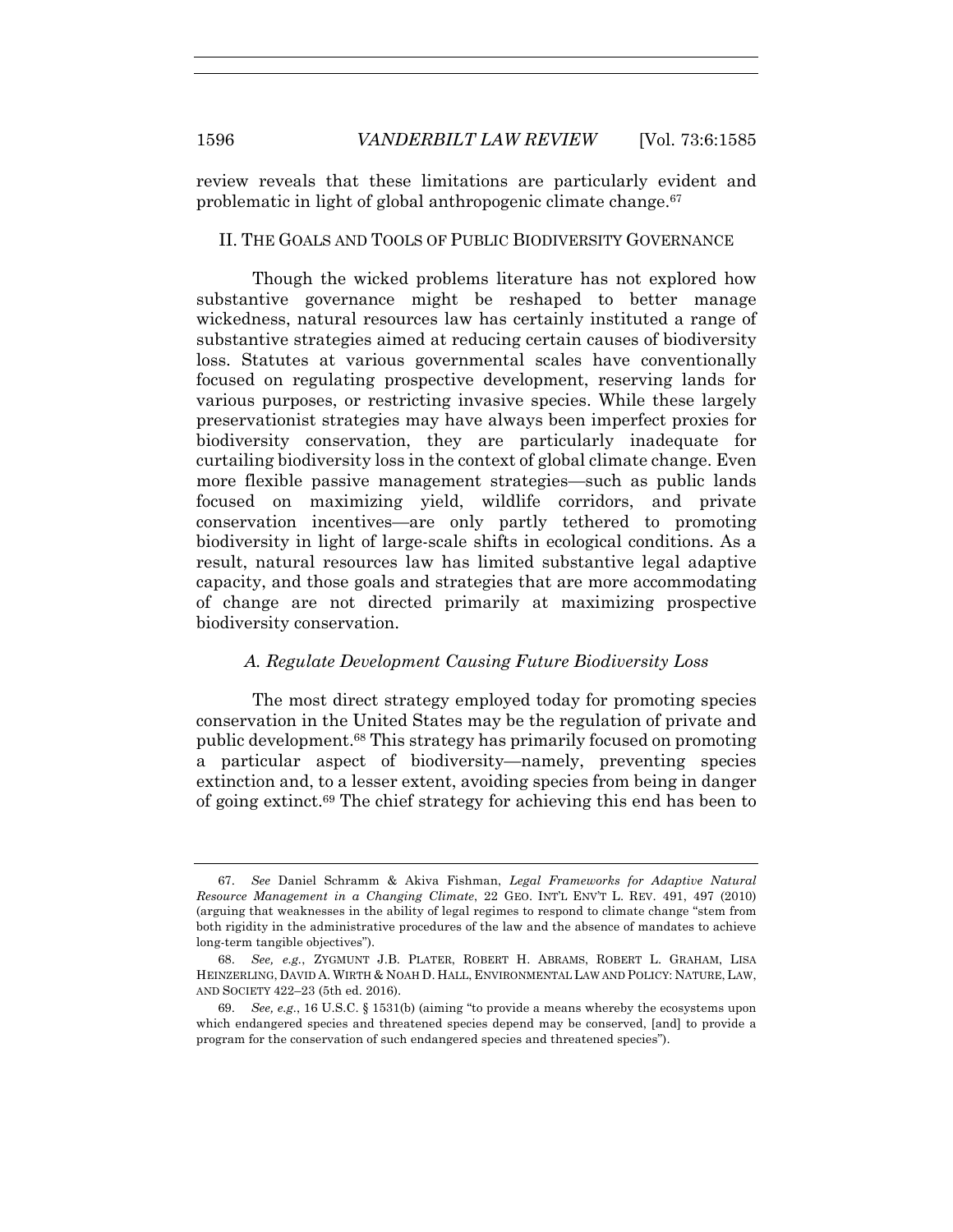prevent or minimize affirmative, relatively direct human actions that would harm designated species.

The Endangered Species Act ("ESA") is the clearest example of this strategy. Congress enacted the ESA to promote "better safeguarding, for the benefit of all citizens, the Nation's heritage in fish, wildlife, and plants,"70 recognizing that many vulnerable species are of "esthetic, ecological, educational, historical, recreational, and scientific value."71 In addition, the ESA declares as a primary purpose not only the protection of endangered species but also the conservation of the ecosystems upon which such species depend.72

However, the key regulatory hooks of the ESA—sections 7, 9, and 10—are all reactive, each placing restrictions on human activity that affirmatively harms species listed as threatened or endangered.73 Section 7 prohibits any federal action<sup>74</sup> that would "jeopardize the continued existence"75 of any listed species or result in the modification of its "critical habitat."76 Section 9 strictly prohibits the "take" of any endangered species by any person, public or private. <sup>77</sup> The statute broadly extends the stringent ban on taking to include "harass, harm, pursue, hunt, shoot, wound, kill, trap, capture, or collect, or to attempt to engage in any such conduct,"78 and subsequent judicial opinions have upheld expansive regulatory interpretations of this language to include the substantial modification of habitat.79 Each of these restrictions

73. Listing is based on an assessment of the risk of extinction that relies on "the best scientific and commercial data available." 16 U.S.C. § 1533(b)(1)(A).

74. Action includes any activity "authorized, funded, or carried out, in whole or in part, by Federal agencies." 50 C.F.R. § 402.02 (2019).

75. 16 U.S.C. § 1536(a). *See also* Tenn. Valley Auth. v. Hill, 437 U.S. 153, 184 (1978) (finding jeopardy determination must be made strictly without regard to costs and benefits of the proposed agency action).

76. 16 U.S.C. § 1533(b)(2).

77. *Id.* § 1538(a)(1). For threatened species, the take prohibition is not automatic; the U.S. Fish and Wildlife Service may apply the ban at its discretion, see *id.* § 1533(d), which it has done in most cases. *See* TIMOTHY BEATLEY, HABITAT CONSERVATION PLANNING: ENDANGERED SPECIES AND URBAN GROWTH 17 (1994).

78. 16 U.S.C. § 1532(19).

79. *See* Palila v. Haw. Dep't of Land & Nat. Res., 639 F.2d 495, 497 (9th Cir. 1981) (defining "harm" "to include activity that results in significant environmental modification or degradation of the endangered animal's habitat"); Babbitt v. Sweet Home Chapter of Cmtys. for a Great Or., 515 U.S. 687, 965 (1995) (finding that the secretary of the interior acted reasonably in "promulgat[ing] a regulation that defines the [ESA's] prohibition on takings to include 'significant habitat modification or degradation where it actually kills or injures wildlife' ").

<sup>70.</sup> *Id.* § 1531(a)(5).

<sup>71.</sup> *Id.* § 1531(a)(3).

<sup>72.</sup> *See id.* § 1531(b); *see also* Babbitt v. Sweet Home Chapter of Cmtys. for a Great Or., 515 U.S. 687, 699–700 (1995) (acknowledging that the ESA serves to protect vulnerable ecosystems, with listed species functioning as an indicator that the underlying ecosystem is faltering).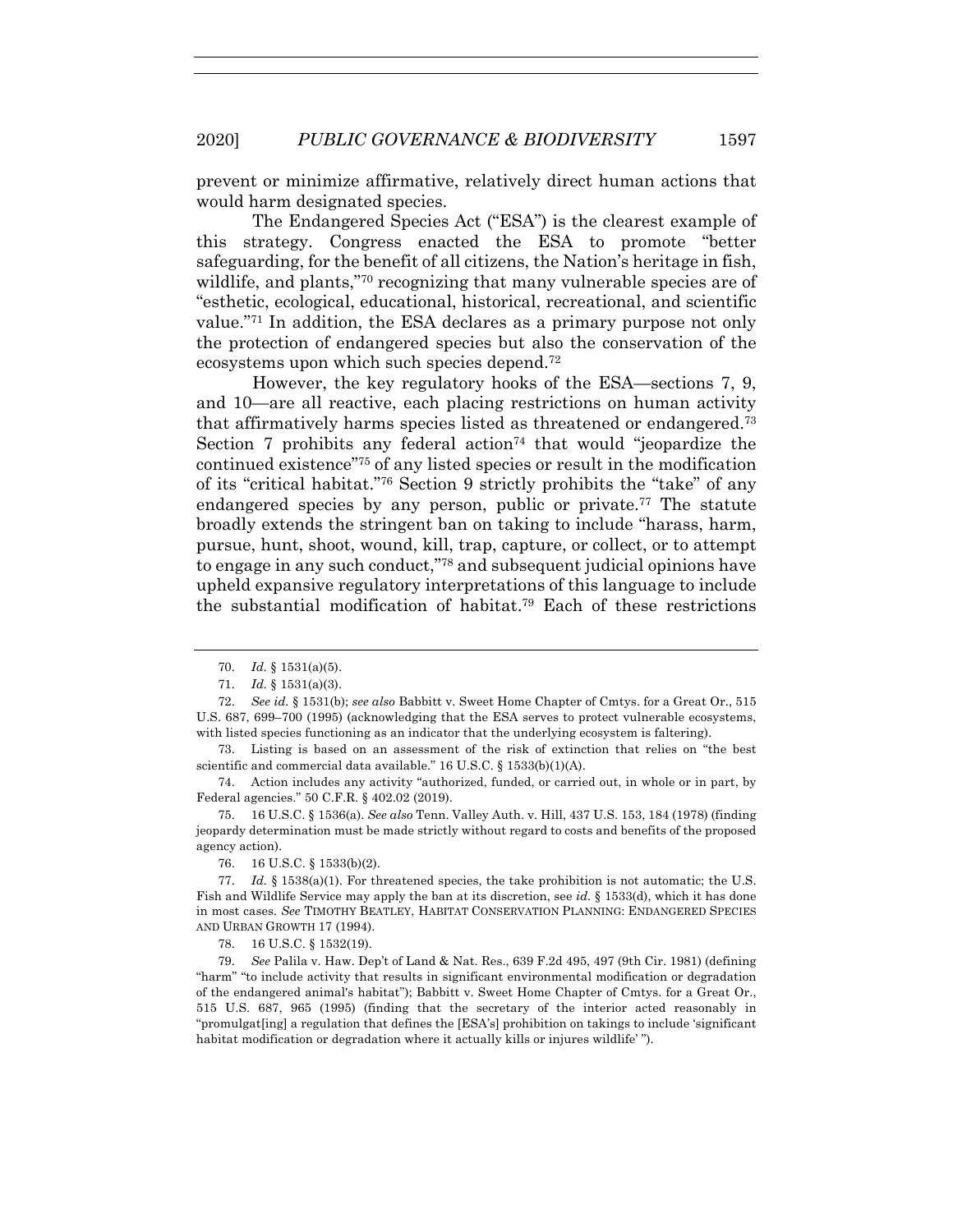focuses primarily on limiting relatively direct human actions that cause biodiversity loss and secondarily on guarding fragmented habitat, rather than fostering species recovery, comprehensive ecosystem conservation, or other measures of biodiversity.80

Even section 10, often lauded as a way to promote more comprehensive constructions of ecosystem conservation, focuses on minimizing direct harm to listed species. Added later to the ESA to allow the U.S. Fish and Wildlife Service ("FWS") and the National Marine Fisheries Service ("NMFS")<sup>81</sup>—collectively referred to here as "the Services" or individually as "the Service"—to issue "incidental take" permits, section 10 allows private and public permittees to harm or even destroy members of a protected species if incidental82 and undertaken in conjunction with an approved habitat conservation plan ("HCP").83 Notably, this change to the ESA expressly allows biodiversity loss so long as (1) the harm's impacts are mitigated "to the maximum extent practicable," (2) the applicant provides "adequate" funding, (3) the likelihood of survival and recovery of the species is not "appreciably" reduced, and (4) the plan includes any other "necessary or appropriate" measures.84

A number of permittees have agreed to design their HCPs not merely to restrict development but also to consider a more expansive biodiversity focus, including managing indirect stressors such as invasive species or habitat fragmentation.85 Moreover, some HCPs have focused on protecting not only specifically listed species but also other vulnerable species, habitat, or ecological communities.<sup>86</sup>

83. The Services may issue a permit to private or non-federal public actors that authorize the incidental take of a listed species in conjunction with an approved habitat conservation plan ("HCP"). 16 U.S.C. § 1539(a). Federal agencies and federal permittees can also circumvent the section 9 prohibitions if the Service issues an incidental take statement ("ITS") through the section 7 interagency consultation process. *See* 16 U.S.C. §§ 1536(b)(4), 1539(a)(1)(B).

84. 16 U.S.C. § 1539(a)(2).

85. Alejandro E. Camacho, *Can Regulation Evolve? Lessons from a Study in Maladaptive Management*, 55 UCLA L. REV. 293, 303, 305 (2007).

86. *See* William Vogel & Lorin Hicks, *Multi-species HCPs: Experiments with the Ecosystem Approach*, U.S. FISH & WILDLIFE SERV., https://www.fws.gov/endangered/what-we-do/bulletins/ multi-species-hcp.html (last updated Aug. 28, 2012) [https://perma.cc/45HP-VDU2] (describing

<sup>80.</sup> *See* LAURA HOOD, FRAYED SAFETY NETS: CONSERVATION PLANNING UNDER THE ENDANGERED SPECIES ACT 3 (1998); Craig W. Thomas, *Habitat Conservation Planning: Certainly Empowered, Somewhat Deliberative, Questionably Democratic*, 29 POL. & SOC'Y 105, 107 (2001).

<sup>81.</sup> The ESA is primarily administered by the secretary of the interior through the FWS for land and freshwater species and by the secretary of commerce through the National Marine Fisheries Service for marine species. *See* 16 U.S.C. § 1532(15) (defining "secretary"); *id.* § 1533(a)(2); 50 C.F.R. § 424.01 (2019) (FWS-NMFS joint regulations).

<sup>82.</sup> An "incidental take" is broadly defined as any taking "that result[s] from, but [is] not the purpose of, carrying out an otherwise lawful activity conducted by the Federal agency or applicant." 50 C.F.R. § 402.02.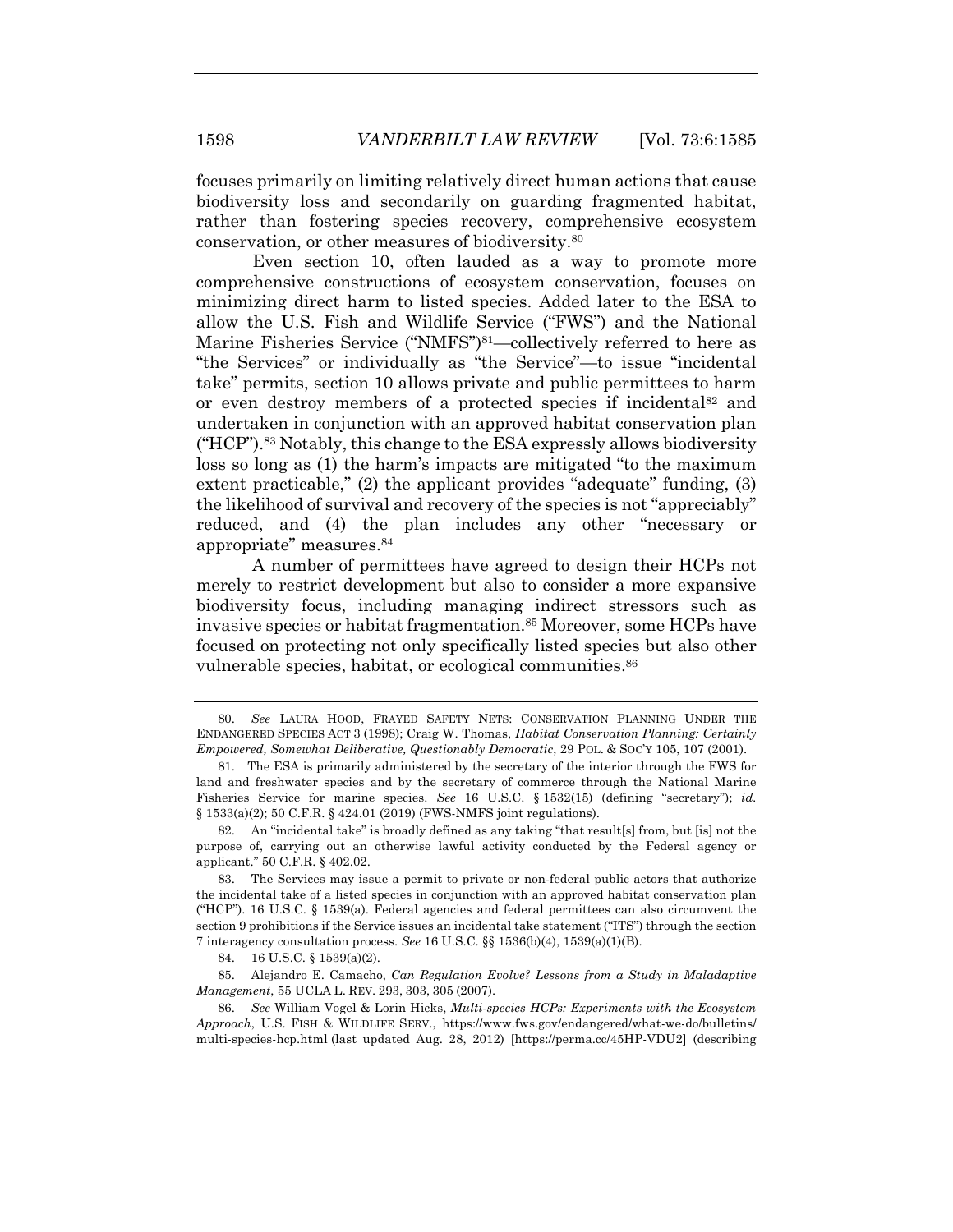Nonetheless, even these plans still remain directed at promoting a static conception of preexisting biotic communities or assemblages and are not tethered to conceptions of ecological health that internalize ecological change.87 In fact, the ESA is focused on conservation that is largely (though not exclusively) directed at maintaining biodiversity where it historically was and resisting change.<sup>88</sup> Moreover, the chief U.S. legal regime for promoting biodiversity conservation is not focused on actively addressing many of the conventional cumulative stressors leading to biodiversity loss. Indeed, many have recognized the ESA's emphasis on preventing development has had limited success in reversing most of the stressors causing biodiversity loss.89

Notably, ESA section 4 does generally require the Services to develop and implement recovery plans for the conservation and survival of listed species.90 Plans include a range of strategies for recovering and ultimately delisting endangered species, including "restoring and acquiring habitat, removing invasive species, conducting surveys, monitoring individual populations, and breeding species in captivity to release them into their historic range."91 Critically, however, recovery plans are unenforceable guidance, so that "no agency or entity is required by the ESA to implement actions in a recovery plan."92 Moreover, most plans lack sufficient funding for carrying out planned recovery measures.93 Finally, by design, adopted recovery plans focus on accomplishing recovery of a particular listed species, not the broader fitness of particular ecosystems or ecological functions. Though recovery of listed species would improve or at least maintain species biodiversity, even full implementation of a recovery plan (and thus recovery of a listed species) may not stem other significant biodiversity concerns (such as the health of non-listed species or ecological functions not directly tethered to the listed species).

90. 16 U.S.C. § 1539(a).

91. *Endangered Species Recovery Program*, U.S. FISH & WILDLIFE SERV. (June 2011), https://www.fws.gov/endangered/esa-library/pdf/recovery.pdf [https://perma.cc/2PYX-SD6V].

92. *Recovery: Overview*, U.S. FISH & WILDLIFE SERV., https://www.fws.gov/endangered/whatwe-do/recovery-overview.html (last updated June 10, 2020) [https://perma.cc/B3HT-LQVD].

HCPs used to restore aquatic habitats, protect caves, and accomplish other objectives beyond solely protecting listed species).

<sup>87.</sup> Alejandro E. Camacho, *Going the Way of the Dodo: De-extinction, Dualisms, and Reframing Conservation*, 92 WASH. U. L. REV. 849, 878 (2015).

<sup>88.</sup> *Id.*

<sup>89.</sup> Camacho, *supra* note 85, at 346 & n.309.

<sup>93.</sup> Alejandro E. Camacho, Michael Robinson-Dorn, Asena Cansu Yildiz & Tara Teegarden, *Assessing State Laws and Resources for Endangered Species Protection*, 47 ENV'T L. REP. NEWS & ANALYSIS 10837, 10842–43 (2017).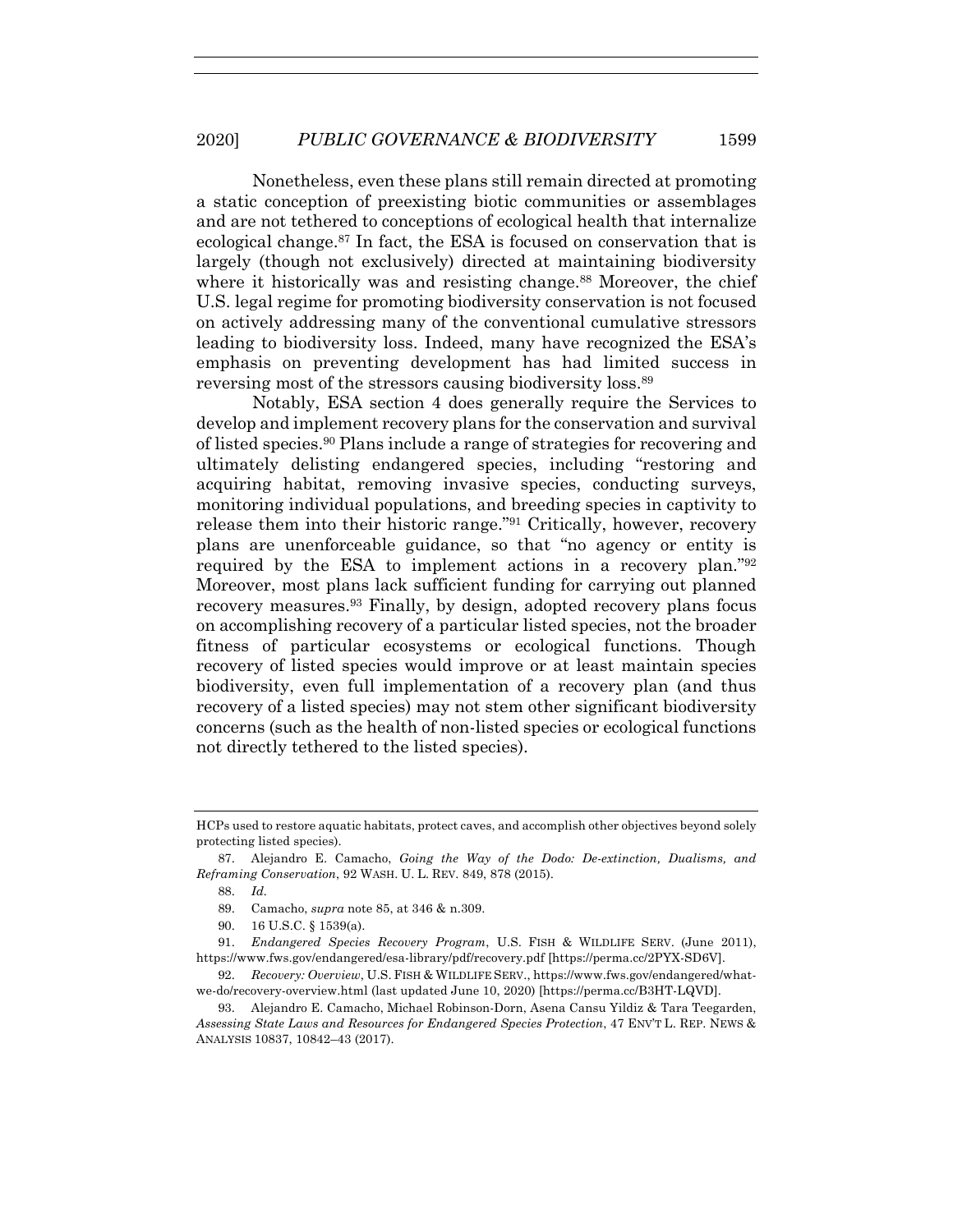This is tied to another limitation of the ESA: it is primarily focused on goals other than ecological health or productivity. As I have argued elsewhere, the ESA's conception of biodiversity is largely linked to *historical preservation*—protecting or restoring species where they are or used to be—and secondarily on *wildness preservation*, or limiting human intervention in ecological processes.<sup>94</sup> Even the ESA is reticent to allow interventions designed to promote future ecological function or health, with the few more active strategies used (such as captive breeding and translocations) focused primarily on restoration and not on advancing ecological health in light of anticipated climatic conditions.95

#### *B. Reserving, Preserving, and/or Restoring Land*

The dominant public biodiversity conservation strategy in the United States, and even globally, may not be regulation of development but rather reserved lands—setting aside public lands and managing them to promote conservation.96 About twenty-eight percent of all land in the United States is federally owned and managed,  $97$  with additional state lands augmenting this number. Most of this land is set aside for a range of natural resource purposes that historically have been understood as, at least in part, promoting the conservation of biodiversity.98 But it is increasingly clear that these core management goals are at best imperfect surrogates for, and

<sup>94.</sup> Camacho, *supra* note 87, at 878–79. The term "historical preservation," used here to describe ecological preservation or restoration to a historical baseline, is related to but distinguishable from "historic preservation," employed in other contexts (such as certain programs of the National Park Service) focused on the built environment and resources primarily of significance to American history or prehistory. *See, e.g.*, 54 U.S.C. § 302101 (establishing the National Register of Historic Places).

<sup>95.</sup> Camacho, *supra* note 87, at 878–79.

<sup>96.</sup> *See, e.g.*, Terry L. Erwin, *An Evolutionary Basis for Conservation Strategies*, 253 SCIENCE 750, 750 (1991) ("National parks, wildlife refuges, biosphere reserves, military reserves, Indian reservations, and other forms of legally protected areas have been established for aesthetic, political, or practical purposes in the last 150 years."); C.R. Margules & R.L. Pressey, *Systematic Conservation Planning*, 405 NATURE 243, 243 (2000) (describing the ancient human practice of preserving lands and the basic role of modern reserves); Frank J. Rahel, Britta Bierwagen & Yoshinori Taniguchi, *Managing Aquatic Species of Conservation Concern in the Face of Climate Change and Invasive* Species, 22 CONSERVATION BIOLOGY 551, 552 (2008) (discussing how reserves "are the mainstay of current conservation efforts").

<sup>97.</sup> ROSS W. GORTE, CAROL HARDY VINCENT, LAURA A. HANSON & MARC R. ROSENBLUM, CONG. RSCH. SERV., R42346, FEDERAL LAND OWNERSHIP: OVERVIEW AND DATA 3 (2012), https://cdn.cnsnews.com/documents/FEDERAL%20OWNERSHIP%20OF%20LAND-CRS-2012.pdf [https://perma.cc/2BXX-6RKQ].

<sup>98.</sup> The most significant exception is the approximately nineteen million acres of land managed by the Department of Defense. *Id.* at 1, 13.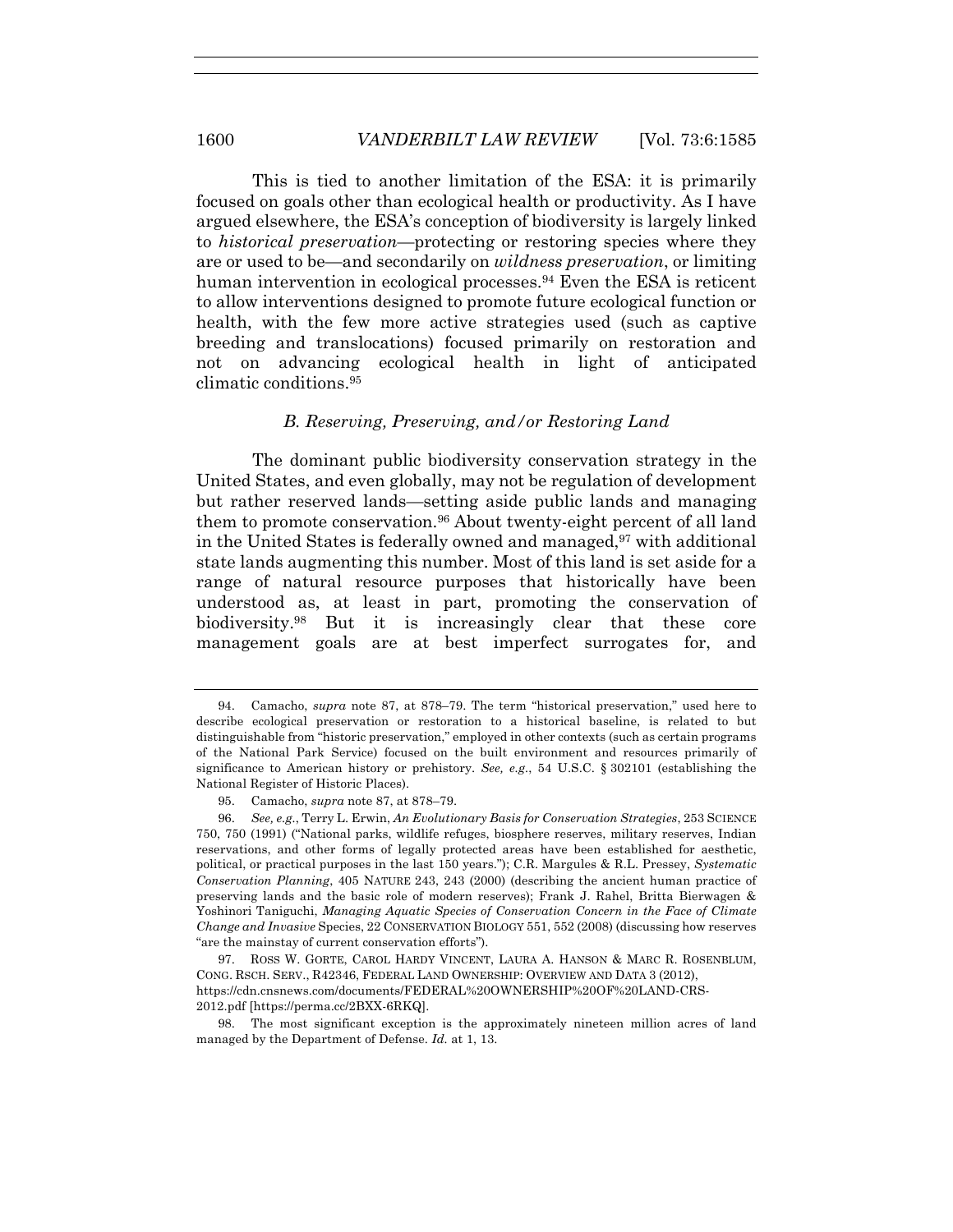perhaps even antagonistic to, long-term ecological health and biodiversity conservation.

Federal public lands have been set aside for a range of natural resource uses and goals. One hundred and ninety-three million acres of national forests are managed by the United States Forest Service ("USFS") pursuant to the National Forest Management Act.99 Nearly 248 million acres of Bureau of Land Management ("BLM") land is managed under the Federal Land Policy and Management Act of 1976.100 The national park system is managed by the National Park Service ("NPS"), which most prominently includes over fifty-two million acres of designated national parks<sup>101</sup> managed under the National Park Service Organic Act.102 And approximately eighty-nine million acres of terrestrial federal wildlife refuges are administered by the FWS pursuant to the National Wildlife Refuge System Improvement Act ("NWRSIA"). <sup>103</sup> In addition, 111 million acres of the above-listed federal lands are specially designated by Congress to be federal wilderness<sup>104</sup> and subject to an additional overlay of regulation pursuant to the Wilderness Act of 1964.105

To varying degrees, public land laws each anticipate promoting biodiversity, but only indirectly or secondarily through other conservation objectives. National parks, for instance, primarily emphasize historical preservation—preserving or even restoring preexisting species or assemblages where they were or are, typically tethered to a baseline of pre-European settlement.106 This objective has surely helped preserve substantial biodiversity as compared to analogous lands subject to human disturbance such as urban, suburban, or agricultural development. Yet minimizing or reversing biodiversity loss is not the primary focus; rather, it is on preserving

<sup>99.</sup> National Forest Management Act, 16 U.S.C. §§ 1600-1687. The Forest Service's Organic Administration Act of 1897, 16 U.S.C. § 475, created the USFS, and the Multiple-Use Sustained-Yield Act of 1960, 16 U.S.C. §§ 528-531, broadened the use objectives of the national forests to include "outdoor recreation, range, timber, watershed, and wildlife and fish purposes." *Id.* § 528.

<sup>100.</sup> Federal Land Policy and Management Act of 1976, 43 U.S.C. §§ 1701-1785.

<sup>101.</sup> U.S. CENSUS BUREAU, STATISTICAL ABSTRACT OF THE UNITED STATES: 2012, at 772 (2012), https://www2.census.gov/library/publications/2011/compendia/statab/131ed/2012 statab.pdf [https://perma.cc/4PKR-7YEB].

<sup>102.</sup> National Park Service Organic Act of 1916, 16 U.S.C. § 1 (repealed 2014).

<sup>103</sup>*.* National Wildlife Refuge System Improvement Act of 1997, 16 U.S.C. §§ 668dd, 668ee.

<sup>104</sup>*. See The Beginnings of the National Wilderness Preservation System*, WILDERNESS CONNECT, https://wilderness.net/learn-about-wilderness/fast-facts/default.php (last updated Dec. 8, 2016) [https://perma.cc/7V8K-4XLL] (describing the growth of the National Wilderness Preservation System ("NWPS") since its beginning in 1964).

<sup>105.</sup> Wilderness Act of 1964, 16 U.S.C. §§ 1131-1336.

<sup>106.</sup> Alejandro E. Camacho, *Assisted Migration: Redefining Nature and Natural Resource Law Under Climate Change*, 27 YALE J. ON REGUL. 171, 218 (2010).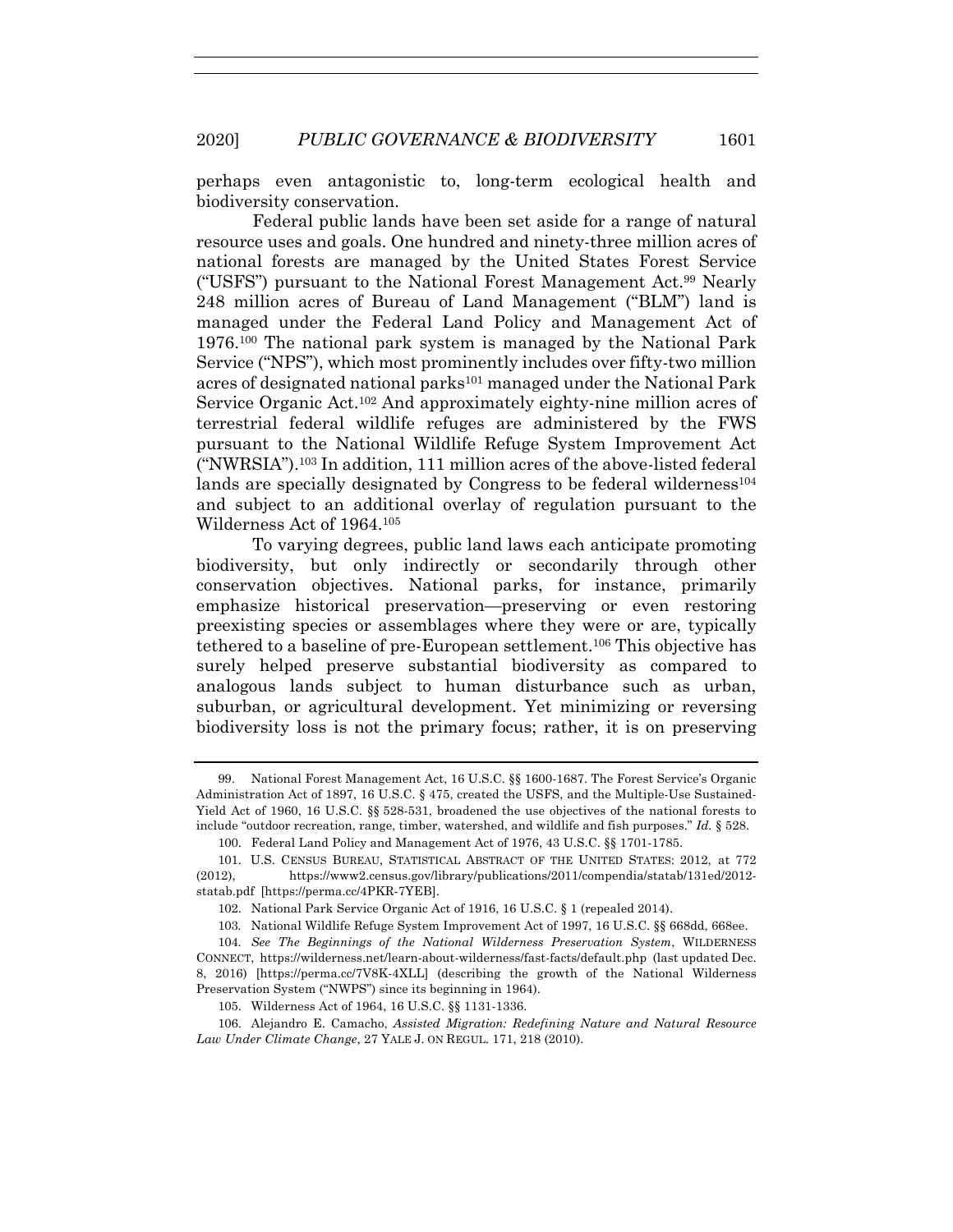preexisting conditions. In other words, maintaining historical fidelity may not necessarily promote biodiversity.

A complement or corollary to historical preservation is ecological restoration—or assisted recovery—of an ecosystem previously damaged, degraded, or destroyed by human action.107 It draws extensively on scientific tools provided by the ecological science subdiscipline of restoration ecology.108 This approach customarily seeks to restore disturbed ecosystems to some past baseline.<sup>109</sup> though the particular target baseline may be contentious and value-laden, <sup>110</sup> and some formulations seek to capaciously conceptualize restoration to advance other conservation values such as ecological integrity.111 The ongoing Florida Everglades restoration, sanctioned by Congress in 1996,112 is a prominent application and includes goals such as restoration of historic hydrology, improvement of local water quality, protection of existing natural habitats, and prevention, eradication, containment, and management of incursions of invasive species.113 As with historical preservation, the focus in the Everglades project is on restoration as a surrogate for reversing biodiversity loss, but the stated

<sup>107.</sup> *See, e.g.*, *What is Ecological Restoration?*, SOC'Y FOR ECOLOGICAL RESTORATION, https:// www.ser-rrc.org/what-is-ecological-restoration/ (last visited Sept. 26, 2020) [https://perma.cc/ 6MGJ-K7CV] ("Ecological restoration seeks to initiate or accelerate ecosystem recovery following damage, degradation, or destruction.").

<sup>108.</sup> *See generally* Eric Higgs, *The Two-Culture Problem: Ecological Restoration and the Integration of Knowledge*, 13 RESTORATION ECOLOGY 159 (2005) (recommending a broader approach to restoration and recognizing that the practice of restoration has begun to narrowly focus on the science of restoration ecology).

<sup>109.</sup> *See, e.g.*, Richard J. Hobbs, *Restoration Ecology: The Challenge of Social Values and Expectations*, 2 FRONTIERS ECOLOGY & ENV'T 43, 43 (2004) ("[T]he objective of restoration is often to return the system to some previous state, often one that existed prior to human influence, such as pre-Columbian North America.").

<sup>110.</sup> Baseline is inevitably a value choice and may be contentious. *See id.* at 43 (discussing how choice plays a contentious role in restoration and the values that are considered when determining restoration goals); Robert T. Lackey, *Societal Values and the Proper Role of Restoration Ecologists*, 2 FRONTIERS ECOLOGY & ENV'T 45, 45 (2004) (describing how society's goals and values are often fragmented, and in turn, "technocrats have an understandable impulse to insert what they think is, or should be, the appropriate goal").

<sup>111.</sup> *See* Young D. Choi, *Restoration Ecology to the Future: A Call for New Paradigm*, 15 RESTORATION ECOLOGY 351, 351 (2007) (recommending that restoration no longer focus on returning ecosystems to a certain point in the past and instead focus on the future).

<sup>112.</sup> U.S. Dep't of the Interior, *Office of Everglades Restoration Initiatives*, EVERGLADESRESTORATION.GOV, https://www.evergladesrestoration.gov/oeri/ (last visited Sept. 26, 2020) [https://perma.cc/4B3F-TD64].

<sup>113.</sup> *See Everglades Restoration Goals*, NAT'L PARK SERV., https://nps.maps.arcgis.com/apps/ MapSeries/index.html?appid=e5fd5d9df4944b5ab10a727227aef5fe (last visited Aug. 13, 2020) [https://perma.cc/4DKT-S3ZX] (providing details on eight "subgoals" for Everglades restoration).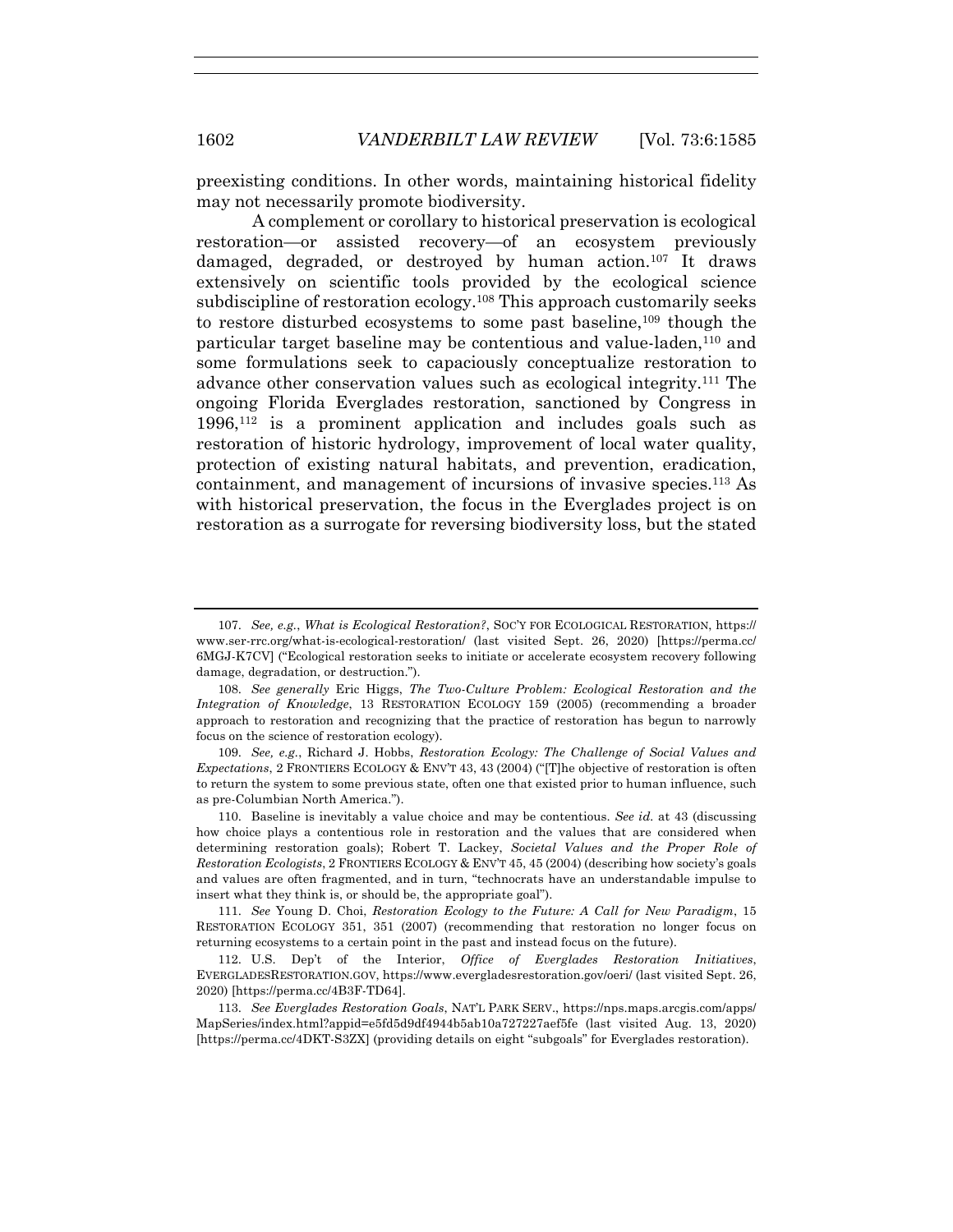goal is historical fidelity, rather than biodiversity directly.114 Similarly, areas designated as federal wilderness emphasize wildness or "natural" preservation, or the minimization of direct human intervention.115 Though this goal may historically have helped reduce direct human interferences that could result in biodiversity loss, it too is an imperfect surrogate for biodiversity—particularly for causes of biodiversity loss that are much more indirect.<sup>116</sup>

Other lands managed by the USFS and BLM focus on maintaining multiple uses.117 More recent adjustments of multiple-use objectives for these lands do emphasize sustainability, which is described as maintenance of ecological function or integrity under at least some interpretations.<sup>118</sup> But promoting any conception of longterm biodiversity conservation has historically been far from the first priority of either agency.119 These lands have primarily been driven by

115. Camacho, *supra* note 87, at 882.

117. Both the National Forest Management Act, 16 U.S.C. § 1604(e)(1), and the Federal Land Policy and Management Act, 43 U.S.C. § 1701(a)(7), require that their respective lands be managed for multiple uses.

118. *See* Lia Helena Monteiro de Lima Demange, *The Principle of Resilience*, 30 PACE ENV'T L. REV. 695, 808 (2013) (defining ecological resilience as the human's duty to not impair ecological maintenance by overusing or depleting resources); Aphrodite Smagadi, *Analysis of the Objectives of the Convention on Biological Diversity: Their Interrelation and Implementation Guidance for Access and Benefit Sharing*, 31 COLUM. J. ENV'T L. 243, 263 (2006) (discussing the socioeconomic paradigm related to development, sustainability, and ethics, and how the maintenance of ecological integrity falls within this paradigm); Susan L. Smith, *Ecologically Sustainable Development: Integrating Economics, Ecology, and Law*, 31 WILLAMETTE L. REV. 261, 280 (1995) (listing the goals of the International Union for Conservation of Nature and Natural Resources' 1996 Conference on Conservation and Development).

119. Holly Doremus, *Science Plays Defense: Natural Resource Management in the Bush Administration*, 32 ECOLOGY L.Q. 249, 282 (2005) (describing the USFS and the BLM as agencies "whose history and culture puts furthering the interests of extractive industries and local communities first").

<sup>114.</sup> *See id.* Specifically, some goals driven by historical fidelity include restoring nine thousand square miles of lost habitat and returning the region to its original hydrology and waterflow. *See id.*

<sup>116.</sup> *See Legal Adaptive Capacity*, *supra* note 19, at 792 ("This focus on promoting historical fidelity provides limited substantive legal adaptive capacity for NPS managers to engage in proactive adaptation measures. The tension between fostering active climate change adaptation strategies that seek to advance future ecological health and the NPS's fundamentally historical preservation goals is obvious.").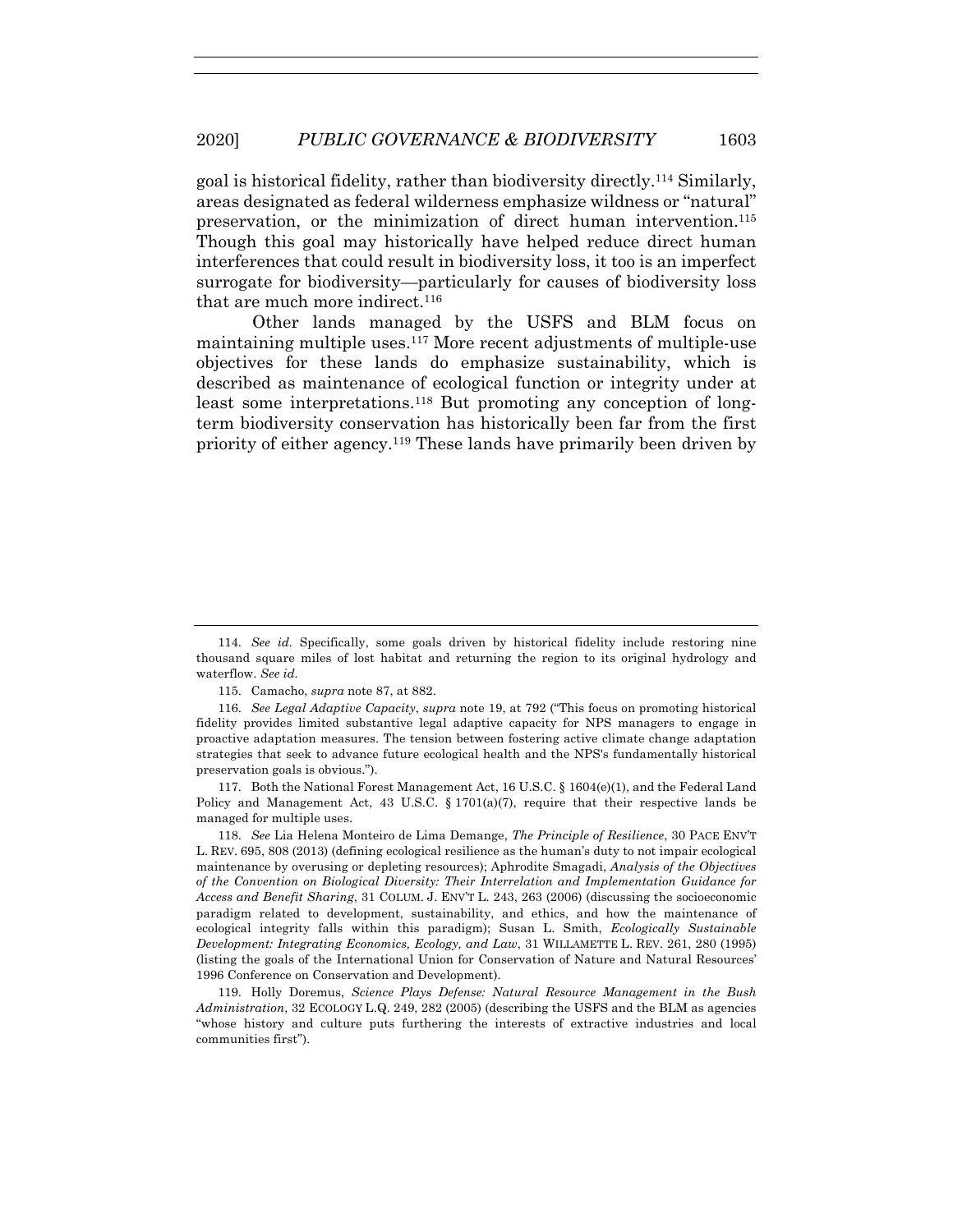consumptive uses, such as timber harvesting,  $120$  grazing,  $121$  and mineral development,122 and not long-term ecological health.

The National Wildlife Refuge System ("National Refuges") is in some sense a hybrid of preservation and sustainable-use goals. The NWRSIA123 alone does not necessarily restrict management of National Refuges to preserving historical ecological conditions, directing the FWS to "ensure that the biological integrity, diversity, and environmental health of the System are maintained."124 As such, it offers the FWS "some ability to manage wildlife refuges in ways that allow modification of ecological constituents over time."125 The FWS's implementing regulations and policies, <sup>126</sup> however, strongly stress "maintaining current environmental conditions or restoring species and habitats to some desired former condition."127 As such, the FWS allows

121. *See, e.g.*, Debra L. Donahue, *Western Grazing: The Capture of Grass, Ground, and Government*, 35 ENV'T L. 721, 727–29 (2005) (exploring reasons for ranchers' domination of BLM resource management policies).

122. *See* Kelly Nolen, *Residents at Risk: Wildlife and the Bureau of Land Management's Planning Process*, 26 ENV'T L. 771, 776 (1996) (describing why the BLM has given greater weight to the interests of the grazing and mining industries); Harold J. Krent & Nicholas S. Zeppos, *Monitoring Governmental Disposition of Assets: Fashioning Regulatory Substitutes for Market Controls*, 52 VAND. L. REV. 1705, 1719–20 (1999) (discussing government's tendency to give away mineral rights and collect royalties on mining that effectively raise government revenues).

- 123. National Wildlife Refuge System Improvement Act of 1997, 16 U.S.C. §§ 668dd-6668ee.
- 124. *Id.* § 668dd(a)(4)(B).
- 125. *Legal Adaptive Capacity*, *supra* note 19, at 776–77.

126. *See* U.S. FISH & WILDLIFE SERV., 601 FW 3, BIOLOGICAL INTEGRITY, DIVERSITY, AND ENVIRONMENTAL HEALTH (2006), https://www.fws.gov/policy/601fw3.pdf [https://perma.cc/RNF6- JECF] (defining "biological integrity" as "[b]iotic composition, structure, and functioning at genetic, organism, and community levels comparable with historic conditions, including the natural biological processes that shape genomes, organisms, and communities"); *id.* (defining "historic conditions" as "[c]omposition, structure, and functioning of ecosystems resulting from natural processes that we believe, based on sound professional judgment, were present prior to substantial human related changes to the landscape").

127. U.S. GOV'T ACCOUNTABILITY OFF., GAO-13-253, CLIMATE CHANGE: VARIOUS ADAPTATION EFFORTS ARE UNDER WAY AT KEY NATURAL RESOURCES MANAGEMENT AGENCIES 19 (2013), https://www.gao.gov/assets/660/654991.pdf [https://perma.cc/UG69-ZF8Q]; *see also* J.B. Ruhl & James Salzman, *Gaming the Past: The Theory and Practice of Historic Baselines in the Administrative State*, 64 VAND. L. REV. 1, 18 (2011) ("[T]he FWS strives to manage the nation's wildlife refuges toward a baseline of 'historic conditions.' ").

<sup>120.</sup> *See, e.g.*, Steven A. Daugherty, *The Unfulfilled Promise of an End to Timber Dominance on the Tongass: Forest Service Implementation of the Tongass Timber Reform Act*, 24 ENV'T L. 1573, 1585 n.67 (1994) ("[T]he Forest Service, after years of regulating and cooperating with the timber industry in Alaska, will attempt to protect the interests of the timber industry in any situation in which it perceives ambiguity as to the requirements imposed upon it."); *see also* Sierra Club v. Morton, 405 U.S. 727, 748 (1972) (Douglas, J., dissenting) (stating that the Forest Service "has been notorious for its alignment with lumber companies, although its mandate from Congress directs it to consider the various aspects of multiple use in its supervision of the national forests").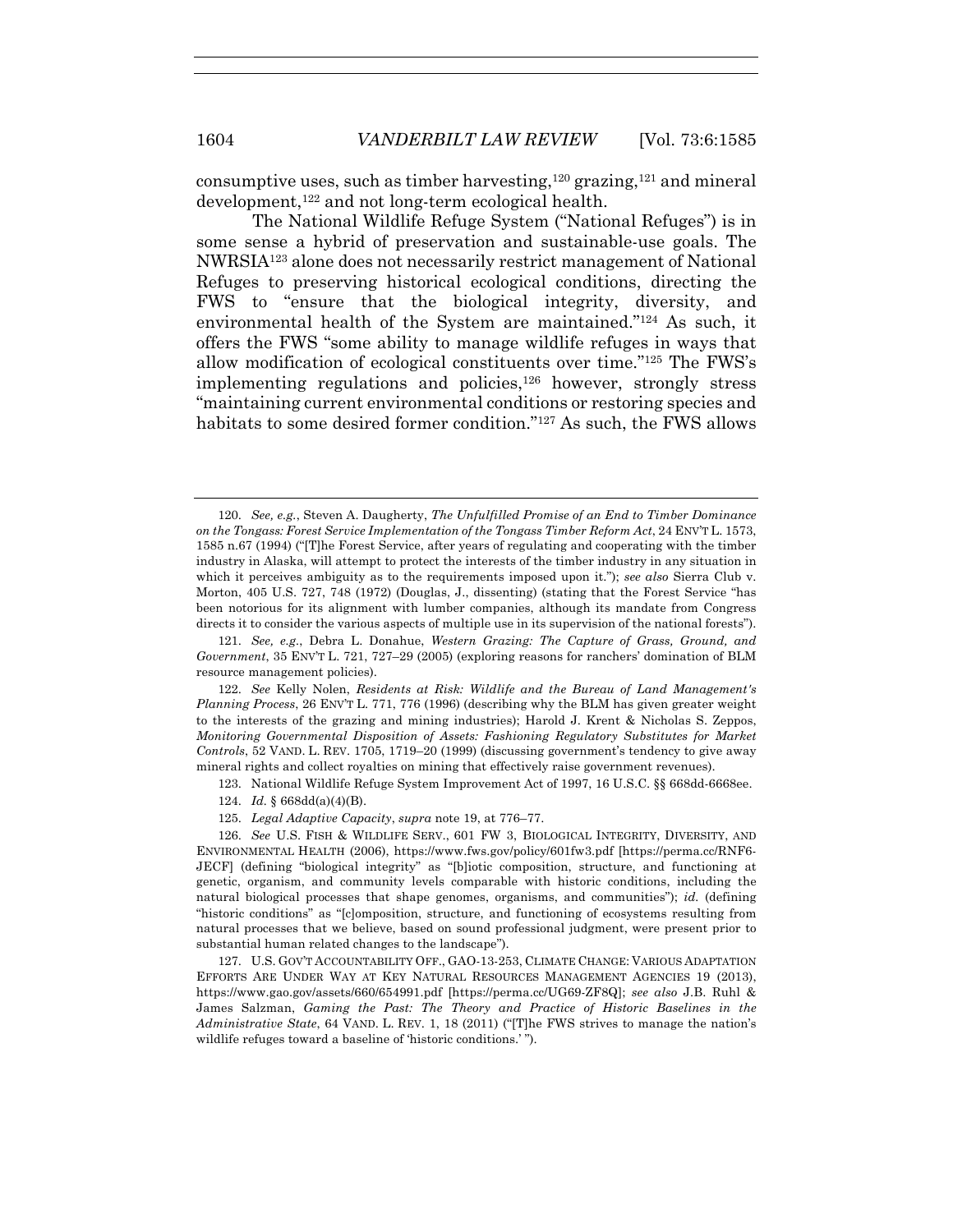#### 2020] *PUBLIC GOVERNANCE & BIODIVERSITY* 1605

the introduction of non-native species, but only rarely.128 Again, this limitation is consistent primarily with an interest in promoting historical preservation, rather than maximizing prospective biodiversity.

# *C. Invasive Species and Other Wildlife Management Laws*

To varying extents, other wildlife management laws at least indirectly target reducing biodiversity loss from human activity. In particular, a broad range of international, federal, and state invasive species laws seek to reduce the movement of species outside their native range. They typically prohibit, restrict, and/or manage the movement of plants and animals into, out of, or within a jurisdiction. These laws often institute a permitting process for the importation<sup>129</sup> and/or release130 of certain species, with some regimes developing lists of prohibited species<sup>131</sup> while others elect to generate lists of species not requiring permits.132 These laws in part have focused on preventing or mitigating the introduction and/or dispersal of certain (typically nonnative) species that outcompete native species.<sup>133</sup>

Of course, many of these laws have not been particularly successful at stemming biodiversity loss from the proliferation of invasive species.134 Undoubtedly, underenforcement is a key part of this

132*. See, e.g.*, ILL. ADMIN. CODE tit. 17, §§ 870.10(a)-870.10(b) (2020) (establishing the "Acquatic Life Approved Species List," which "is comprised of specific species of aquatic life, within the categories of fish, crustaceans, gastropods, mollusks and plants").

133. *See, e.g.*, National Invasive Species Act of 1996, 16 U.S.C. § 4701 (declaring the legislative purpose of preventing "unintentional introduction and dispersal of nonindigenous species into the waters of the United States").

<sup>128.</sup> *See Legal Adaptive Capacity*, *supra* note 19, at 779–80 ("FWS regulations implementing the ESA make clear that nonnative introduction is supposed to be very rare  $\dots$ .

<sup>129</sup>*. See, e.g.*, ALASKA STAT. § 16.05.921 (2020) (prohibiting the import of venomous reptiles and insects without a permit); ARIZ. REV. STAT. ANN. § 17-306 (2020) (prohibiting the import of live wildlife without authorization); IOWA CODE ANN. § 481A.47 (West 2020) (prohibiting the import of fish and game without a permit).

<sup>130</sup>*. See, e.g.*, ARIZ. REV. STAT. ANN. § 17-306 (prohibiting the release of live wildlife without authorization); CAL. FISH & GAME CODE § 3515 (West 2020) (requiring approval to release nonresident game birds); N.C. GEN. STAT. § 113-292 (2020) (prohibiting the release of exotic species of wild animals).

<sup>131</sup>*. See, e.g.*, ALA. ADMIN. CODE r. 220-2-.26 (2020) (providing list of prohibited species); GA. CODE ANN. §§ 27-5-4, 27-5-5 (2020) (providing list of species for which a license or permit is required); 3 PA. CONS. STAT. § 4219(a) (2020) (providing that "[t]he commission shall determine which species of fish are allowed to be propagated in each watershed").

<sup>134.</sup> *See* Clinton N. Jenkins, Kyle S. Van Houtan, Stuart L. Pimm & Joseph O. Sexton, *US Protected Lands Mismatch Biodiversity Priorities*, 112 PROC. NAT'L ACAD. SCIS. 5081 (2015) (asserting that the United States largely fails to protect biodiversity).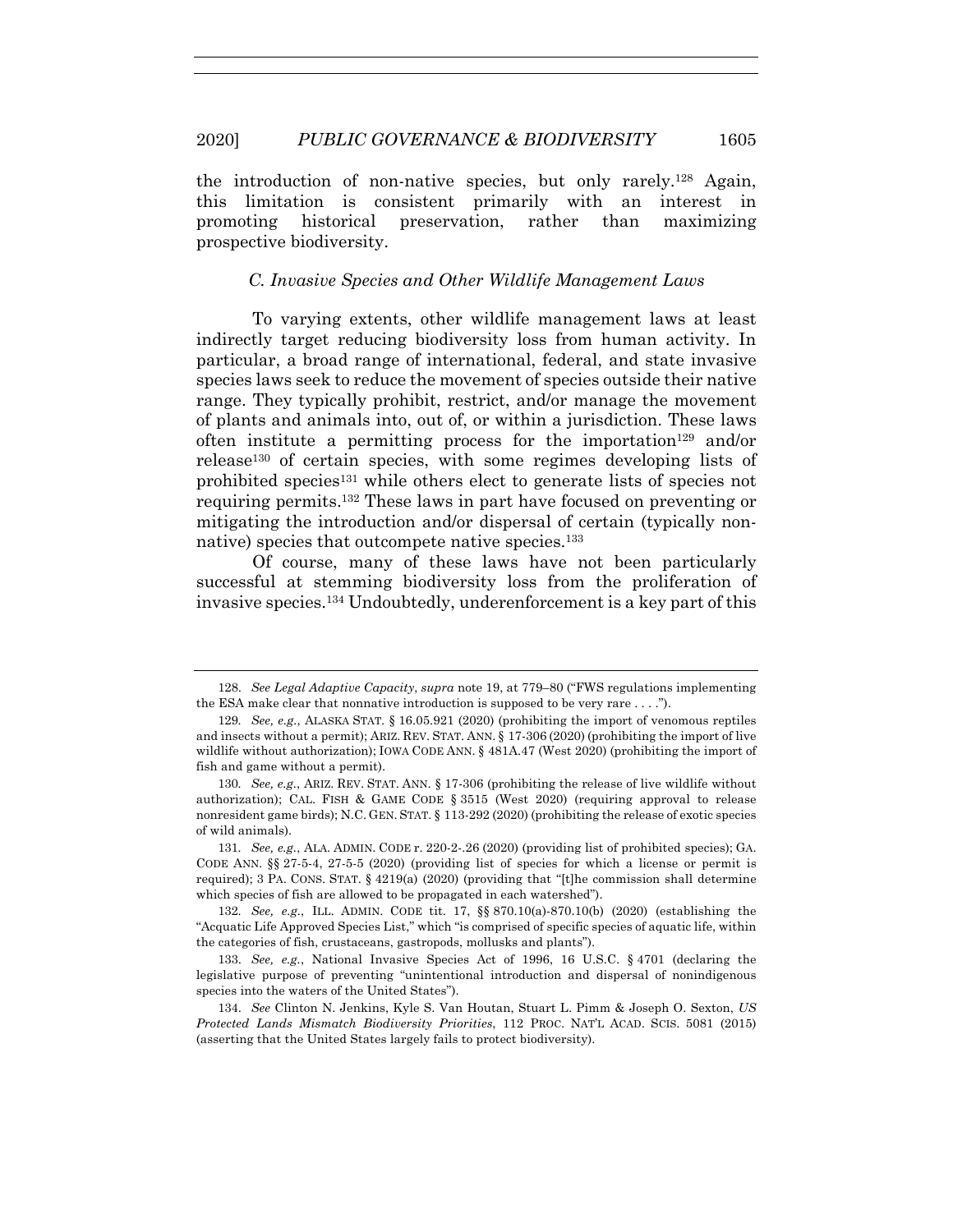lack of success.135 Nonetheless, a core problem with many of these laws is that they are not focused on promoting long-term ecological health.

Like some public land laws, many of these laws are almost reflexively directed at historical preservation—resisting the movement of any species not native to an area, without considering whether that movement aids or detracts from ecological health.136 Relatedly, some provisions maintain that a native species cannot be invasive (and thus restricted), even if the species reduces biodiversity.137

Other invasive species provisions are focused more on natural preservation—preventing direct human introductions of species.138 Intentional movement, whether or not beneficial for ecological health, is treated with skepticism, if not hostility.139 In contrast, under some such provisions, "natural" migration of a species is deemed acceptable, whether or not such movement reduces ecological health.<sup>140</sup>

Contrast these laws with the lack of conservation restrictions on the introduction or movement of certain species that are very common, often non-native, and that, by most accounts, have had significant effects on biodiversity. Broad swaths of human-disturbed lands integrate livestock and monoculture crops<sup>141</sup> (including cattle and wheat that are non-native to the United States<sup>142</sup>) that have significantly narrowed the nation's biomass into a few categories. This reduction in diversity has largely remained untouched by invasive

138. *See, e.g.*, ALA. ADMIN. CODE r. 220-2-.26 (focusing on prohibiting human introductions of listed species); ILL. ADMIN. CODE tit. 17, §§ 870.10(a)-870.10(b) (proscribing human importation or possession of non-approved species); Lacey Act, 16 U.S.C. §§ 3371-3378 (making it unlawful to trade illegally acquired fish or wildlife); Plant Protection Act, 7 U.S.C. §§ 7701-7702, 7711-7721, 7731-7736, 7751-7761, 7771-7772, 7781-7786 (providing for the promulgation of regulations aimed at preventing the "spread of plant pests or noxious weeds").

139. *See* Camacho, *supra* note 106, at 176 (describing opposition to intentional movement as a strategy for responding to climate change).

140. *See, e.g.*, NAT'L PARK SERV., MANAGEMENT POLICIES § 4.4.4.1 (2006), https://www.nps. gov/policy/MP\_2006.pdf [https://perma.cc/5HSD-RL7P].

141. *See Census of Agriculture Highlights: Farms and Farmland*, U.S. DEP'T OF AGRIC. (Aug. 2019), https://www.nass.usda.gov/Publications/Highlights/2019/2017Census\_Farms\_Farmland.p df [https://perma.cc/4SJ2-NVEA] (noting that as of 2017, the United States had more than nine hundred million acres of farmland across approximately two million farms).

142. *See* François Balfourier, Sophie Bouchet, Sandra Robert, Romain De Oliveira, Hélène Rimbert, Jonathan Kitt, Frédéric Choulet, International Wheat Genome Sequencing Consortium, BreedWheat Consortium & Etienne Pau, *Worldwide Phylogeography and History of Wheat Genetic Diversity*, SCI. ADVANCES, May 2019, at 1, 1 (describing the arrival of wheat in North America); G.A. Bowling, *The Introduction of Cattle into Colonial North America*, 25 J. DAIRY SCI. 129 (1942).

<sup>135.</sup> *See* Camacho et al., *supra* note 93 (analyzing state endangered species laws and concluding that most state regimes are inadequate).

<sup>136.</sup> *See* Camacho, *supra* note 87, at 870–71 (arguing that U.S. species re-introduction laws largely focus on rigid classifications rather than ecological health).

<sup>137.</sup> *See e.g.*, Exec. Order No. 13,751, 81 Fed. Reg. 88,609, 88,610 (Dec. 8, 2016) (requiring a species to be non-native to qualify as an "invasive species" ).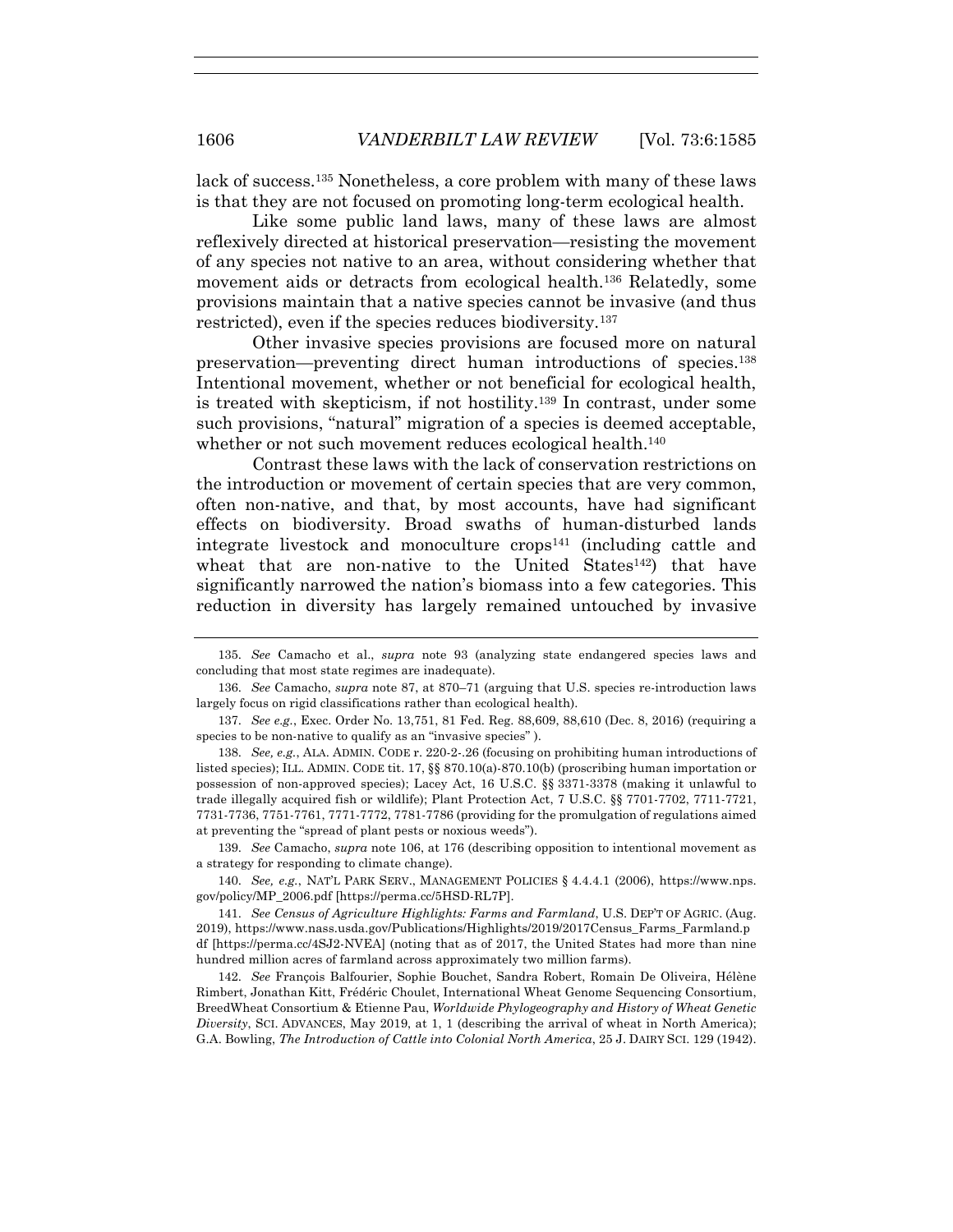species laws, and in fact has received (and continues to receive) significant public subsidy.<sup>143</sup>

#### *D. Corridors and Private Incentives*

The dominant strategies for preventing further biodiversity loss have been reserving certain lands, limiting development that further harms endangered species, and curbing the introduction and movement of invasive species. There have, however, been a number of other attempts to build conservation strategies. These often have been more focused on reducing some of the indirect stressors that lead to biodiversity loss.

Particularly notable have been the proliferating efforts to promote more comprehensive assessments of ecological conservation, such as *ecosystem-based* and *landscape-level planning*. <sup>144</sup> Rather than focusing on a particular species, these approaches seek to manage ecological phenomena as a network, either at the ecosystem or broader landscape scale.145 The ESA in fact has been supplemented and

Alaska's fish and wildlife management program, like most state wildlife programs, is geared toward providing hunting opportunities . . . . The intention of the program is to maintain a "sustained yield," which the statute defines as "the achievement and maintenance in perpetuity of the ability to support a high level of human harvest of game, subject to preferences among beneficial uses, on an annual or periodic basis.";

CONG. RSCH. SERV., R45615, INTERNATIONAL TROPHY HUNTING 10–11 (2019), https://crsreports.congress.gov/product/pdf/R/R45615 [https://perma.cc/48Q3-4HTJ] (examining various international, regional, and national wildlife laws, including those that encourage game hunting as part of a species protection program). Though these laws may have helped sustain ecological resources, they are not part of a coherent plan for promoting long-term ecological conservation and may actually be deemed to harm biodiversity. *See, e.g.*, Palila v. Haw. Dep't of Land & Nat. Res., 649 F. Supp. 1070, 1082 (D. Haw. 1986) (concluding that the Hawaii wildlife agency's sport-hunting program had harmed vital endangered species habitat biodiversity and violated the ESA).

144. *See* John Kostyack, Joshua J. Lawler, Dale D. Goble, Julian D. Olden & J. Michael Scott, *Beyond Reserves and Corridors: Policy Solutions to Facilitate the Movement of Plants and Animals in a Changing Climate*, 61 BIOSCIENCE 713 (2011) (introducing policy options to prevent climateinduced extinctions).

145. *See, e.g.*, Norman L. Christensen, Ann M. Bartuska, James H. Brown, Stephen Carpenter, Carla D'Antonio, Rober Francis, Jerry F. Franklin, James A. MacMahon, Reed F. Noss, David J. Parsons, Charles H. Peterson, Monica G. Turner & Robert G. Woodmansee, *The Report of the Ecological Society of America Committee on the Scientific Basis for Ecosystem Management*,

<sup>143.</sup> *See* Dan Charles, *Farmers Got Billions from Taxpayers in 2019, and Hardly Anyone Objected*, NPR: THE SALT (Dec. 31, 2019, 4:13 PM ET), https://www.npr.org/ sections/thesalt/2019/12/31/790261705/farmers-got-billions-from-taxpayers-in-2019-and-hardlyanyone-objected [https://perma.cc/YL38-YTKB] (detailing significant farm subsidies in the Unites States). At more provincial and international scales, governments have relied on other wildlife management laws that primarily seek to maintain the productivity of particular desired (usually game) species. *See, e.g.*, Julie Lurman Joly, *National Wildlife Refuges and Intensive Management in Alaska: Another Case for Preemption*, 27 ALASKA L. REV. 27, 29 (2010):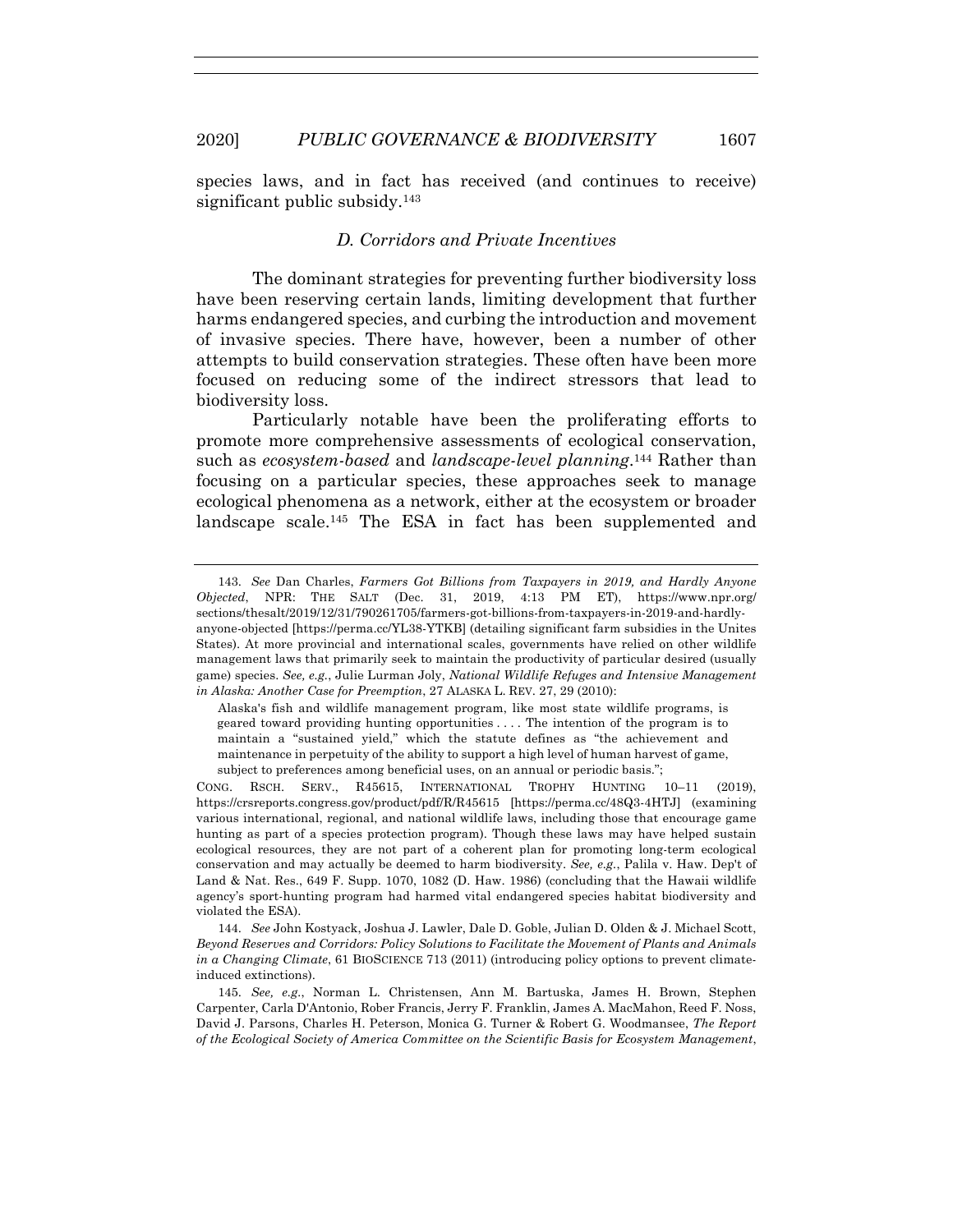reworked to integrate consideration of ecosystem-based and landscapelevel management through initiatives such as the HCP program and recovery planning.146

Relatedly, some management strategies have sought to foster ecological connectivity between governing jurisdictions as well as lands. This has included the creation and expansion of passive management techniques like *wildlife corridors* to potentially facilitate dispersal between protected areas.147 Intergovernmental planning and coordination have also played a role.148 Yet even these alternatives, when implemented, have mostly been fairly passive management strategies. In other words, they establish areas that merely allow the opportunity for migrations, alleviating but not eliminating dispersal barriers that fragment landscapes and thus further impair biodiversity.149

Other strategies recognize that regulation of future development alone does not slow down biodiversity loss, let alone improve ecological health. As such, the need to offer *incentives* for private and other nonreserve landowners to promote biodiversity has become increasingly clear.150 Under the ESA, for example, candidate conservation agreements, the No Surprises policy, and the Safe Harbors policy seek to provide incentives for private protection or reserves beyond regulatory prohibitions.151 These various strategies, including funding

<sup>6</sup> ECOLOGICAL APPLICATIONS 665 (1996) (describing ecosystem-based management); Jeffrey Sayer, Terry Sunderland, Jaboury Ghazoul, Jean-Laurent Pfund, Douglas Sheil, Erik Meijaard, Michelle Venter, Agni Klintuni Boedhihartono, Michael Day, Claude Garcia, Cora van Oosten & Louise E. Buck, *Ten Principles for a Landscape Approach to Reconciling Agriculture, Conservation, and Other Competing Land Uses*, 110 PROC. NAT'L ACAD. SCIS. 8349 (2013) (explaining landscape-level planning).

<sup>146.</sup> Endangered Species Act Amendments of 1982, Pub. L. No. 97-304, 96 Stat. 1411 (1982).

<sup>147.</sup> *See* Kostyack et al., *supra* note 144, at 713–14 (discussing corridors as a potential, but ultimately insufficient, strategy to facilitate dispersal); Mark R. Christie & L. Lacey Knowles, *Habitat Corridors Facilitate Genetic Resilience Irrespective of Species Dispersal Abilities or Population Sizes*, 8 EVOLUTIONARY APPLICATIONS 454, 460–61 (2015) (observing that habitat corridors not only increase ecological health but also genetic resilience).

<sup>148.</sup> *E.g.*, DANIEL POLLAK, CAL. RSCH. BUREAU, THE FUTURE OF HABITAT CONSERVATION? THE NCCP EXPERIENCE IN SOUTHERN CALIFORNIA 7 (2001) (depicting the program as "in many ways a joint state-federal initiative").

<sup>149.</sup> *See, e.g.*, *Wildlife Corridors*, U.S. FISH & WILDLIFE SERV., https://www.fws.gov/refuges/ features/wildlife-corridors.html (last updated Oct. 31, 2019) [https://perma.cc/L2P6-TX6D].

<sup>150.</sup> *See* FRANK CASEY, SARA VICKERMAN, CHERYL HUMMON & BRUCE TAYLOR, DEFS. OF WILDLIFE, INCENTIVES FOR BIODIVERSITY CONSERVATION: AN ECOLOGICAL AND ECONOMIC ASSESSMENT 7–8 (2006) (explaining incentive programs).

<sup>151.</sup> Candidate conservation agreements are voluntary compacts between the FWS and landowners to conserve species that are candidates for listing but not yet listed under the ESA. *See Candidate Conservation Agreements*, U.S. FISH & WILDLIFE SERV. (Oct. 2017), https://www.fws.gov/endangered/esa-library/pdf/CCAs.pdf [https://perma.cc/D9K8-2NGD]. Safe harbor agreements are voluntary agreements in which a landowner agrees to contribute to a listed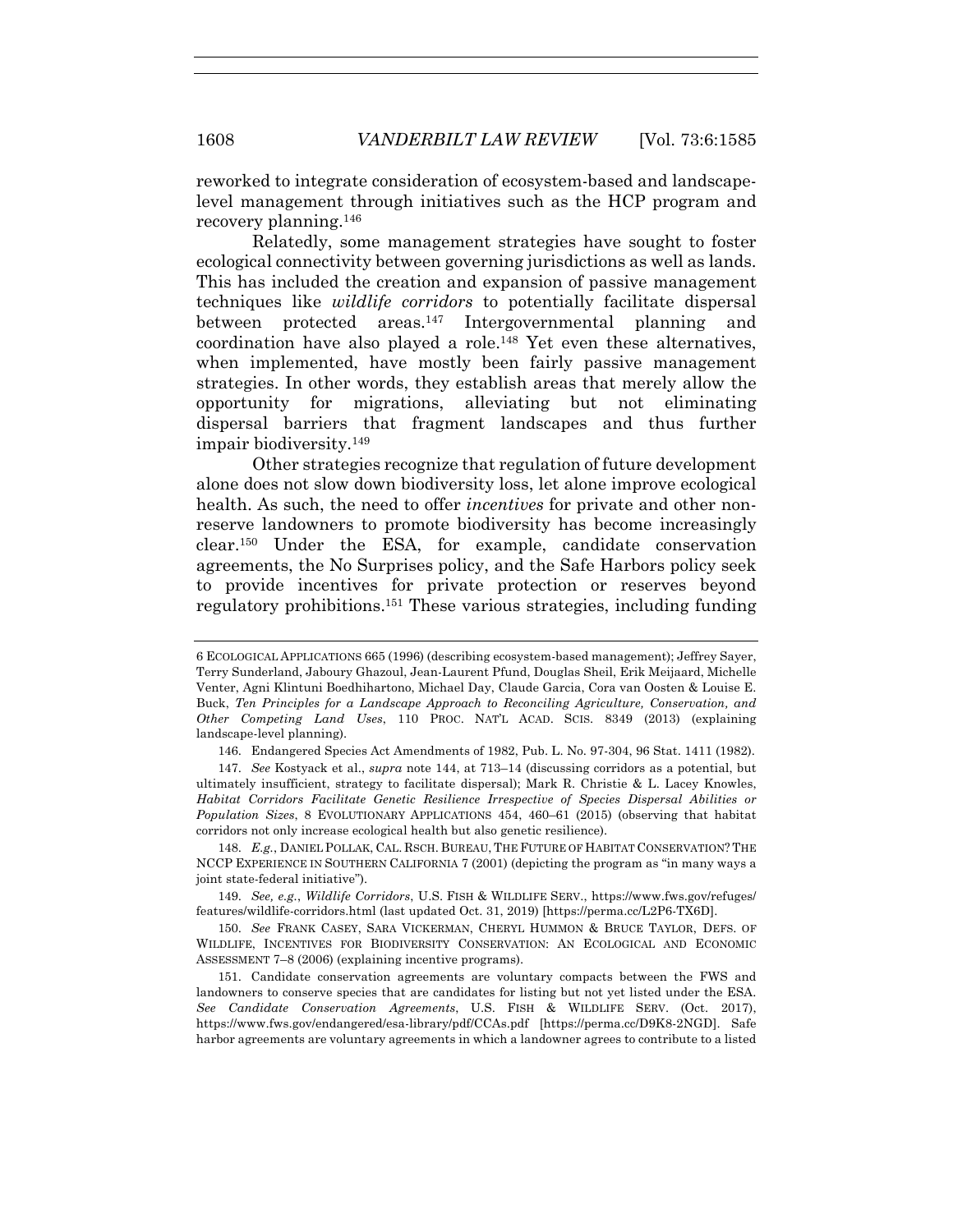of private conservation, attempt to encourage landowners to employ more active conservation measures, such as restoration, rather than just avoid development.152 As such, these potential strategies begin to acknowledge the influence of decisions that occur on human-dominated landscapes on biodiversity loss generally, and on reserved lands in particular, and seek to alter such activities.

# *E. Substantive Limitations of Public Biodiversity Governance*

Though these prevailing strategies have always been at best imperfect promoters of biodiversity, they become especially inadequate in the context of global anthropogenic climate change. Each may have advanced a different, limited goal of biodiversity loss prevention: prevent species from going extinct, limit direct human destruction of habitat, restrict the introduction of invasive species, or set aside some areas for their natural resources.

Yet none are surrogates for more comprehensive forms of biodiversity, such as ecological health. Many commenters have recognized that preventing further human development does not reverse and often may not even address biodiversity loss.153 Focusing on individual species that are most in danger of extinction may be necessary, but hardly sufficient, for stemming broader notions of biodiversity loss.154 Restricting the movement of invasive species may be useful but also difficult, if not counterproductive, if it retards

species' recovery and the FWS provides the landowner (1) assurance of no further requirements and (2) the right to return the land to its baseline condition when the agreement ends. *For Landowners: Safe Harbor Agreements*, U.S. FISH & WILDLIFE SERV. (Jan. 30, 2020), https://www.fws.gov/endangered/landowners/safe-harbor-agreements.html [https://perma.cc/ 6JHA-HVP7]. The "no surprises" policy assures any landowner that, if that landowner agrees to an HCP, no additional obligations will be imposed should unforeseen circumstances arise. *Habitat Conservation Plans: Frequently Asked Questions*, U.S. FISH & WILDLIFE SERV. (July 15, 2013), https://www.fws.gov/endangered/what-we-do/hcp-faq.html [https://perma.cc/L9FZ-LNCN] (clarifying the "no surprises" policy within the HCPs).

<sup>152.</sup> *See* sources cited *supra* note 151.

<sup>153.</sup> *See, e.g.*, LAURA C. HOOD, FRAYED SAFETY NETS: CONSERVATION PLANNING UNDER THE ENDANGERED SPECIES ACT 1 (1998); Michael J. Bean & David S. Wilcove, Editorial, *The Private-Land Problem*, 11 CONSERVATION BIOLOGY 1, 1 (1997) (describing absolute prohibition of habitat destruction as unsuccessful in protecting species on private land); Camacho, *supra* note 85, at 301 (arguing that "merely preventing human development did little" to address biodiversity concerns); U.S. AGENCY FOR INT'L DEV., USAID BIODIVERSITY POLICY 7–8 (2014) (detailing the drivers of biodiversity loss not addressed by merely limiting future development).

<sup>154.</sup> *See* Carol A. Bloomgarden, *Protecting Endangered Species Under Future Climate Change: From Single-Species Preservation to an Anticipatory Policy Approach*, 19 ENV'T MGMT. 641, 645 (1995) (asserting that policymakers should emphasize "proactive, dynamic protection" over individual species preservation).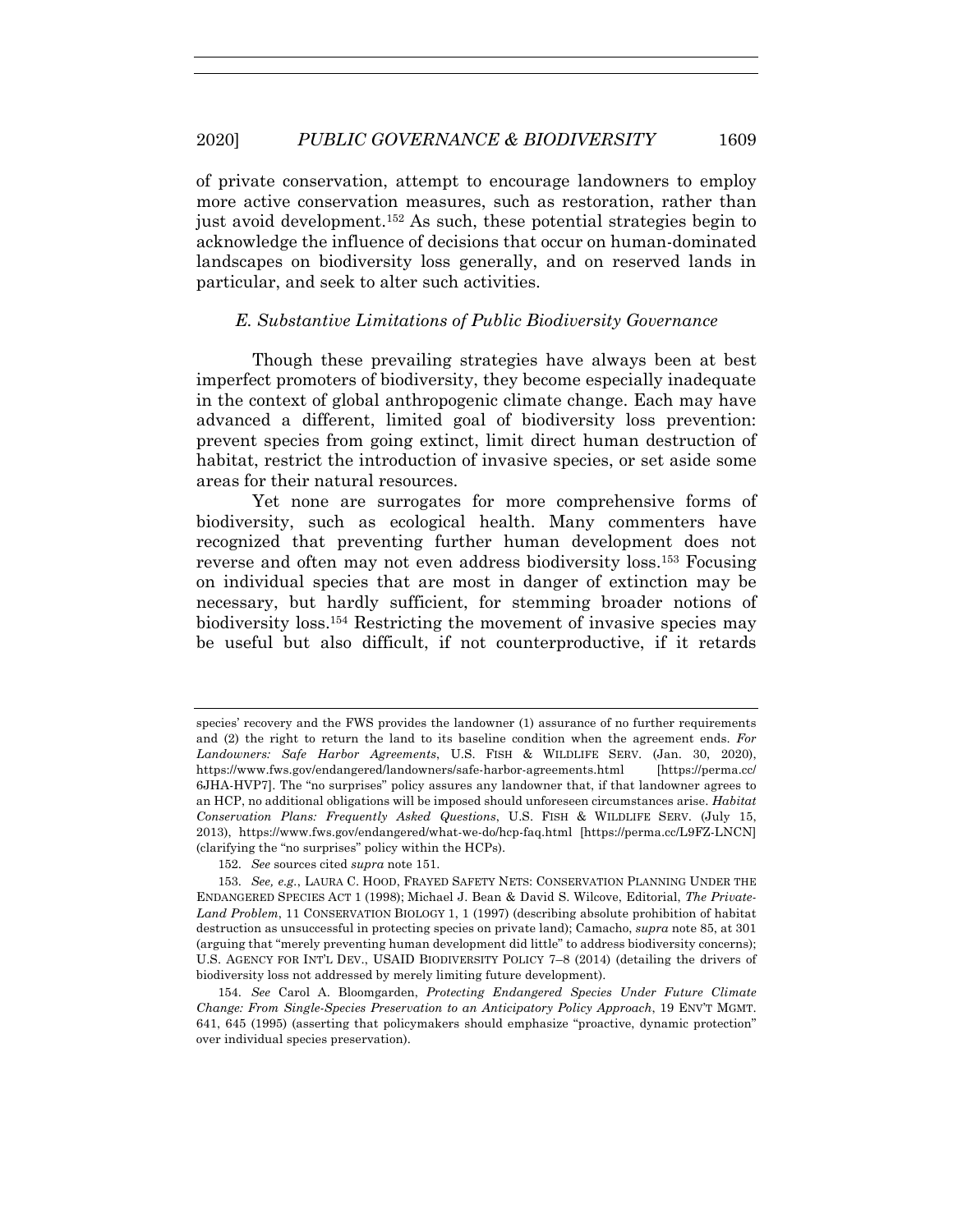valuable species movement.155 And biodiversity values are obviously not housed solely on protected areas. But these simple biodiversity management strategies are likely to be increasingly ineffective at averting more indirect biodiversity loss from large-scale shifts of conditions due to global anthropogenic climate change.

For endangered species preservation, permit-by-permit regulatory hooks are not likely to even achieve the limited goal of preventing extinction of listed species when the core stressor is a change in climatic conditions that make the species less compatible with its existing habitat.156 Even the best large multispecies plans that rely on more comprehensive multispecies or ecosystem-based management focus on preserving or restoring preexisting assemblages of species.157 Such plans are not set up to address when one such species is no longer compatible with the conditions wrought by climate change and needs to migrate elsewhere to thrive. Or when other species need to migrate *into* the plan area to survive.

Reserved lands strategies focused on promoting historical preservation, restoration, or natural preservation may actually run counter to long-term ecological health. Myriad studies conclude that the rate and amount of strain on ecological resources from climate change is outside the range of historical variability, leading to fundamental ecological shifts and transformations.158 Nonintervention under such circumstances would allow change, but would also be at odds with promoting biodiversity in a number of contexts. Valued species will be unable to migrate without human assistance due to topographical and human-created physical and regulatory dispersal barriers,<sup>159</sup> while

<sup>155.</sup> *See* Camacho, *supra* note 106, at 255 (arguing that movement of non-native species could be valuable).

<sup>156.</sup> *See* Bloomgarden, *supra* note 154, at 643–45 (1995) (declaring "the Endangered Species Act's single-species, emergency-room approach" as likely a failure).

<sup>157.</sup> *See, e.g*., LOWER COLO. RIVER MULTI-SPECIES CONSERVATION PROGRAM, https:// www.lcrmscp.gov/ (last visited Sept. 26, 2020) [https://perma.cc/Y6ZS-4SHW].

<sup>158.</sup> *See, e.g.*, INTERGOVERNMENTAL PANEL ON CLIMATE CHANGE, CLIMATE CHANGE 2014: IMPACTS, ADAPTATION, AND VULNERABILITY 62–70 (Christopher B. Field, Vicente R. Barros, David Jon Dokken, Katharine J. Mach, Michael D. Mastrandrea, T. Eren Bilir, Monalisa Chatterjee, Kristie L. Ebi, Yuka Otsuki Estrada, Robert C. Genova, Betelhem Girma, Eric S. Kissel, Andrew N. Levy, Sandy MacCracken, Patricia R. Mastrandrea & Leslie L. White eds., 2014) (providing technical evidence demonstrating the impacts of climate change); U.S. GLOB. CHANGE RSCH. PROGRAM, FOURTH NATIONAL CLIMATE ASSESSMENT, VOLUME II: IMPACTS, RISKS, AND ADAPTATION IN THE UNITED STATES 38 (2018) (illustrating various climate change indicators).

<sup>159.</sup> *See* INTERGOVERNMENTAL PANEL ON CLIMATE CHANGE, *supra* note 158, at 324 (describing contemporary barriers to migration); *see also* Alejandro E. Camacho, *Transforming the Means and Ends of Natural Resource Management*, 89 N.C. L. REV. 1405, 1441 (2011) (describing topographical, physical, and regulatory barriers that are "likely to lead to increased conflict between inconsistent management objectives").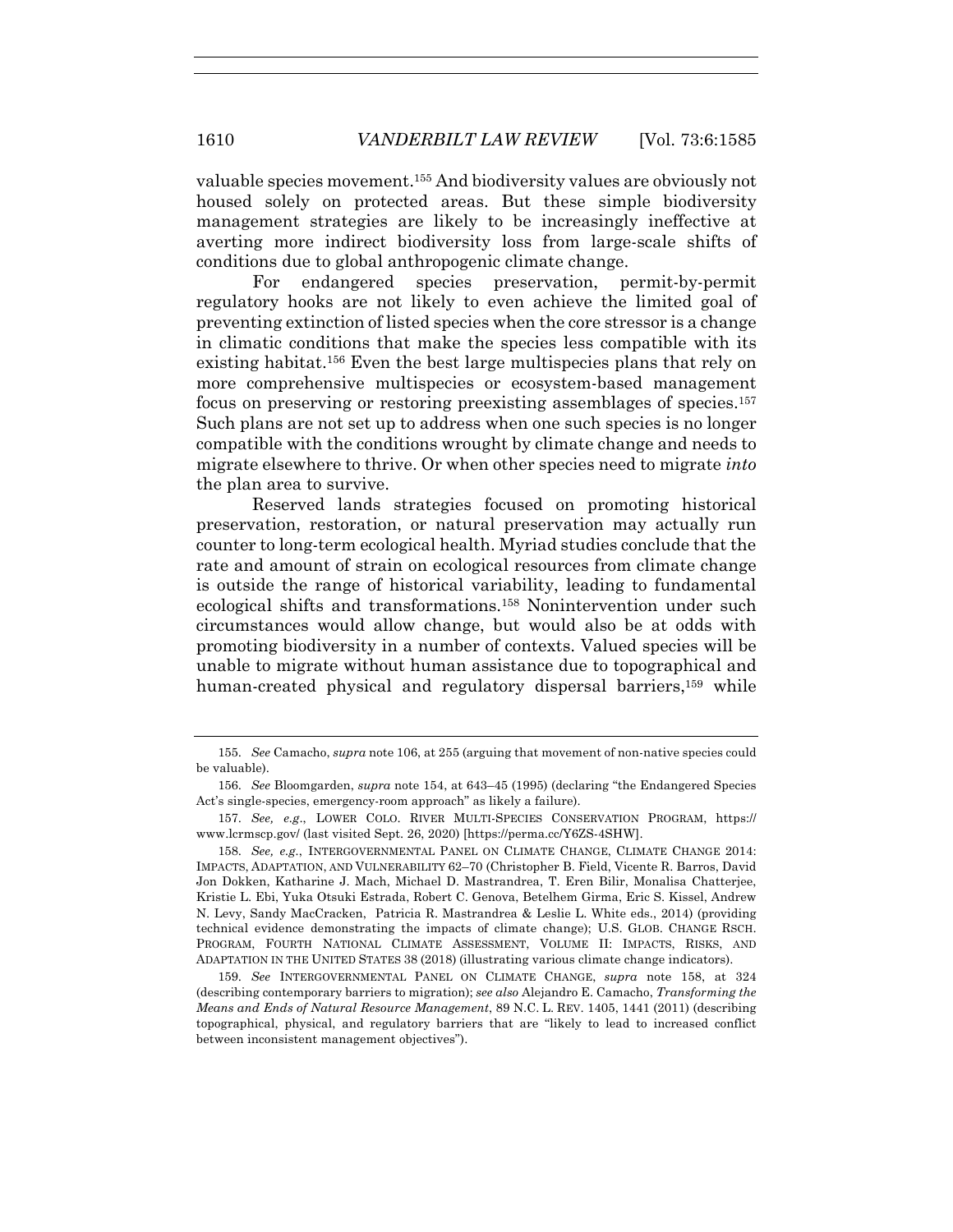new harmful species may be able to shift and reduce overall ecological health.

Climate change heightens the potential conflict between noninterventionist and historical preservation objectives. With the large-scale shifts in climatic conditions, public land managers will increasingly be unable to simultaneously maintain or restore historical conditions and refrain from active management.<sup>160</sup>

Climate change also accentuates the tension between the ESA's species-focused conservation and public land management that concentrates on maintaining or restoring place-based historical fidelity. Of course, such tension already exists. For example, invasive species eradication as part of native ecosystem restoration may contravene the ESA if it were to adversely modify an endangered species' critical habitat (e.g., when the invasive species provides food or shelter for an endangered species).161 But climate change is likely to make such conflicts much more common—for instance, if preserving a species in the face of global changes necessitates movement to new locations that is antithetical to restoration or preservation objectives.

Regrettably, historical preservation and restoration are poorly positioned to counter biodiversity loss in a changing climate.162 Conventional historical preservation and restoration strategies would seek to resist immigration of new species that need to shift to adapt to climate change, or they may require active promotion of preexisting species that are increasingly incompatible with changing climatic conditions.163 As I have stated elsewhere, "Climate change ensures that in many cases there will be escalating ecological and other costs, and diminishing gains from engaging in ecosystem preservation and restoration."164 Similarly, invasive species laws that prevent species movement to maintain native historical conditions may promote

<sup>160.</sup> *See* Camacho, *supra* note 159, at 1432–33 (arguing that active management has become virtually necessary to protect ecological systems).

<sup>161.</sup> *See, e.g.*, Michael L. Casazza, Cory T. Overton, Thuy-Vy D. Bui, Joshua M. Hull, Joy D. Albertson, Valary K. Bloom, Steven Bobzien, Jennifer McBroom, Marilyn Latta, Peggy Olofson, Tobias M. Rohmer, Steven Schwarzbach, Donald R. Strong, Erik Grijalva, Julian K. Wood, Shannon M. Skalos & John Takekawa, *Endangered Species Management and Ecosystem Restoration: Finding the Common Ground*, 21 ECOLOGY & SOC'Y 19 (2016) (showing population increase of bird species due to habitat created by invasive plant species).

<sup>162.</sup> *See* Camacho, *supra* note 159, at 1432 ("If maintaining the human-nature dichotomy . . . was ever an attainable goal, it certainly is not now.").

<sup>163.</sup> *Id.* at 1438–39 (arguing that conventional tactics will not withstand climate change). 164. *Id.* at 1435.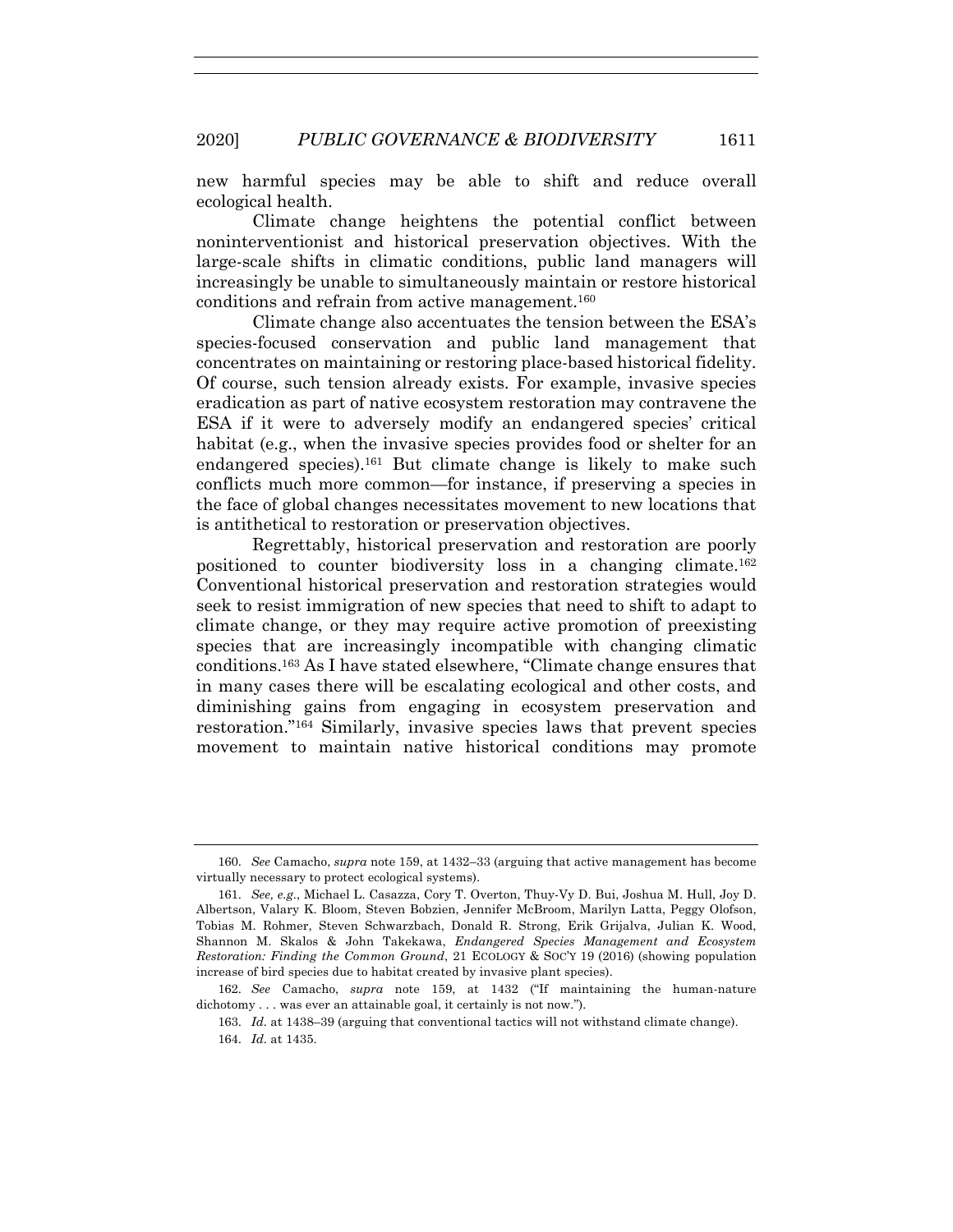biodiversity in some cases but hinder it in others, such as when a nonnative key "valuable" species needs to move to adapt.165

National Forests and BLM lands, which are more fundamentally premised on maximizing productivity or sustained yield, in theory might actually be the most adaptable to climate change and biodiversity. This is because they allow for the possibility of adaptability to promote long-term ecological function or integrity.166 Yet the historical emphasis on consumptive uses and significant discretion provided to the BLM and USFS to implement their management mandates has ensured that these lands remain largely focused on maximizing the yield of certain desired species (such as timber or extractive uses) than on reducing biodiversity loss.<sup>167</sup>

Finally, corridors and other strategies for improving connectivity may increase the opportunity for some species to migrate.168 But, unfortunately, they will not be feasible or helpful in a variety of circumstances, including for species with slow dispersal rates, in isolated areas, or to overcome large-scale dispersal barriers.<sup>169</sup> Moreover, such passive strategies still raise significant, value-laden questions regarding which species to facilitate and which to impede. Thus, many of the fundamental goals of existing natural resource governance, and the range of strategies used for achieving such objectives, are at best weakly tethered to reducing biodiversity loss.

# III. THE PROCEDURAL LIMITATIONS OF PUBLIC BIODIVERSITY GOVERNANCE

As compared to substantive and structural governance, a comparatively substantial amount of attention has been paid in the planning, law, and management literatures most relevant to biodiversity loss to assessing public governance procedures and suggesting ways to better manage uncertainty and complexity. As explained earlier, wicked problems scholars have offered various methods for moderating wicked problems.170 Typically proposed by

<sup>165.</sup> *See* Camacho, *supra* note 87, at 873–74 (describing the illogical duality between native and non-native preferences).

<sup>166.</sup> *See Legal Adaptive Capacity*, *supra* note 19, at 745 (arguing that discretion increases legal adaptive capacity, thereby positioning land well to adapt to climate change).

<sup>167.</sup> *See id.* at 744.

<sup>168.</sup> *See, e.g.*, Christie & Knowles, *supra* note 147, at 455, 460–61; Lars A. Brudvig, Ellen I. Damschen, Joshua J. Tewksbury, Nick M. Haddad & Douglas J. Levey, *Landscape Connectivity Promotes Plant Biodiversity Spillover into Non-Target Habitats*, 106 PROC. NAT'L ACAD. SCIS. 9328, 9330–31 (2009).

<sup>169.</sup> Kostyack et al., *supra* note 144, at 713–14, 716.

<sup>170.</sup> *See supra* notes 58–63 and accompanying text.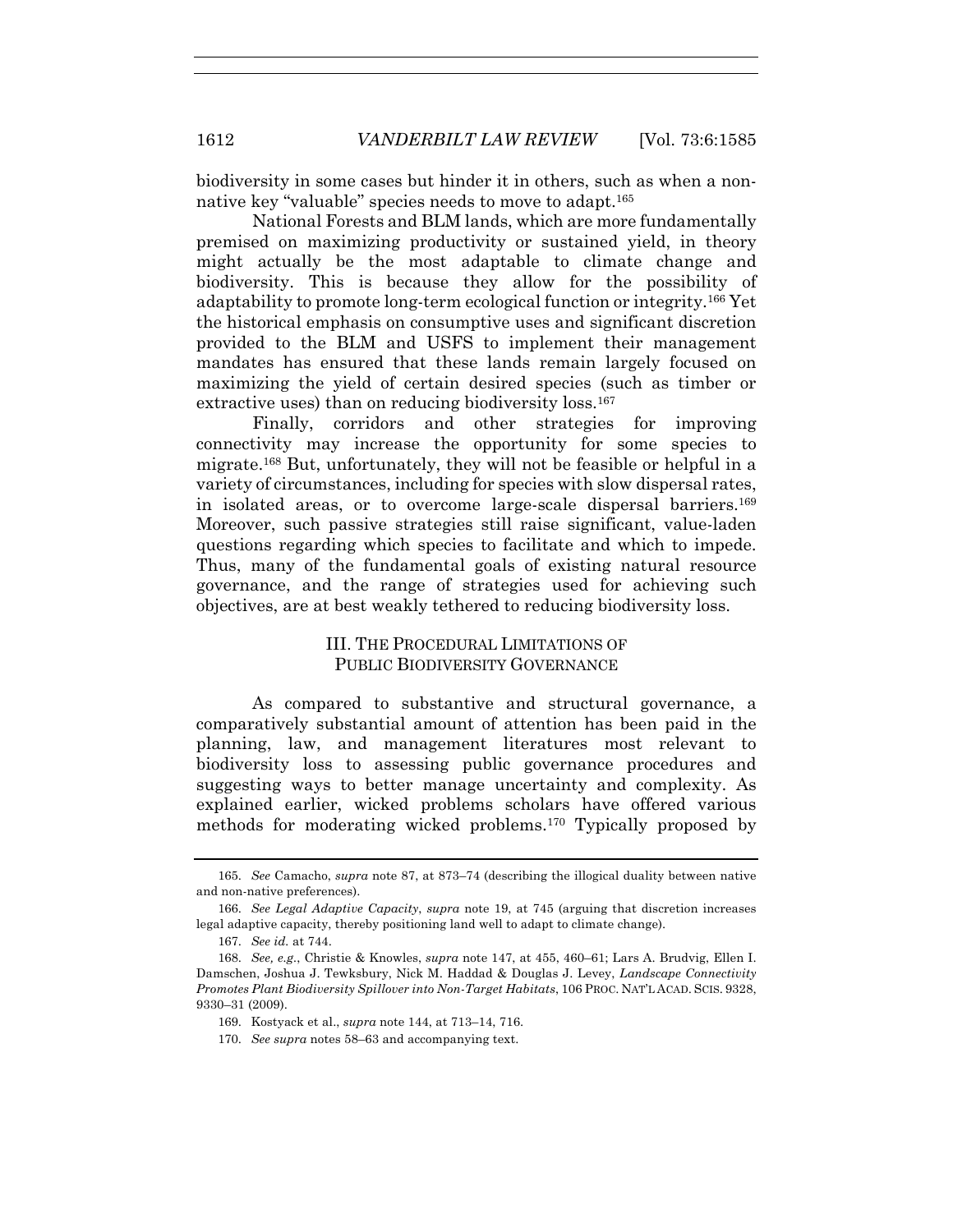planning scholars, these methods predictably focus on a range of planning frameworks, steps, and techniques for incorporating diverse perspectives in order to foster iterative problem-solving.171

In the environmental management and law context, which is especially pertinent to biodiversity loss, an established literature on adaptive management has similarly developed on the limitations of governmental processes for coping with uncertainty and change.172 Unfortunately, public biodiversity governance's procedural legal adaptive capacity remains limited. The standard public processes used for implementing public biodiversity management and for regulating private activity have not been well structured to promote learning and manage the substantial uncertainties and evolving character of ecological resources. More recent attempts to integrate adaptive management—coping with uncertainty through provisional decisionmaking, monitoring, and adjustment—remain limited but hold significant promise for better managing the complexities of biodiversity loss and changing ecological conditions.

# *A. Inflexible Conventional Public Processes*

Conventional administrative law is far from adaptive. As uncertainty is often understood to be a characteristic trait of environmental risk,<sup>173</sup> even more routine natural resources decisions are regularly made in a context of limited information.174 Conventional administrative procedures regularly used in natural resources law, such as notice-and-comment rulemaking or permitting as codified in the

<sup>171.</sup> *See, e.g.*, Kunz & Rittel, *supra* note 58, at 2 (discussing how the process of discourse and information exchange supports problem solving); Jeff Conklin, *Dialogue Mapping: Breaking the Chains of Linear Process*, COGNEXUS INST. 3, 11 (2007) http://www.cognexus.org/ webinars/Webinar-new.pdf [https://perma.cc/76XJ-K59K] (detailing dialogue mapping as an approach to solving wicked problems); Rosenhead, *supra* note 60, at 119–20 (proposing a participative and interactive method for complex problem solving); Ritchey, *supra* note 61, at 5–6 (discussing General Morphological Analysis); Jesus Navarro, Peter Hayward & Joseph Voros, *How to Solve a Wicked Problem? Furniture Foresight Case Study*, 10 FORESIGHT 11, 11–12 (2008) (suggesting a "morphological foresight" approach to resolving wicked problems); HORN & WEBER, *supra* note 63, at 5 (proposing mess mapping and resolution mapping for resolving wicked problems).

<sup>172.</sup> *See infra* notes 173–182 and accompanying text. As these critiques are prevalent and well known in the literature, this Part only briefly summarizes them in the context of public biodiversity governance.

<sup>173.</sup> *See* Jonathan Remy Nash, *Standing and the Precautionary Principle*, 108 COLUM. L. REV. 494, 498–99 (2008); Talbot Page, *A Generic View of Toxic Chemicals and Similar Risks*, 7 ECOLOGY L.Q. 207, 208–09 (1978).

<sup>174.</sup> Camacho, *supra* note 159, at 1414.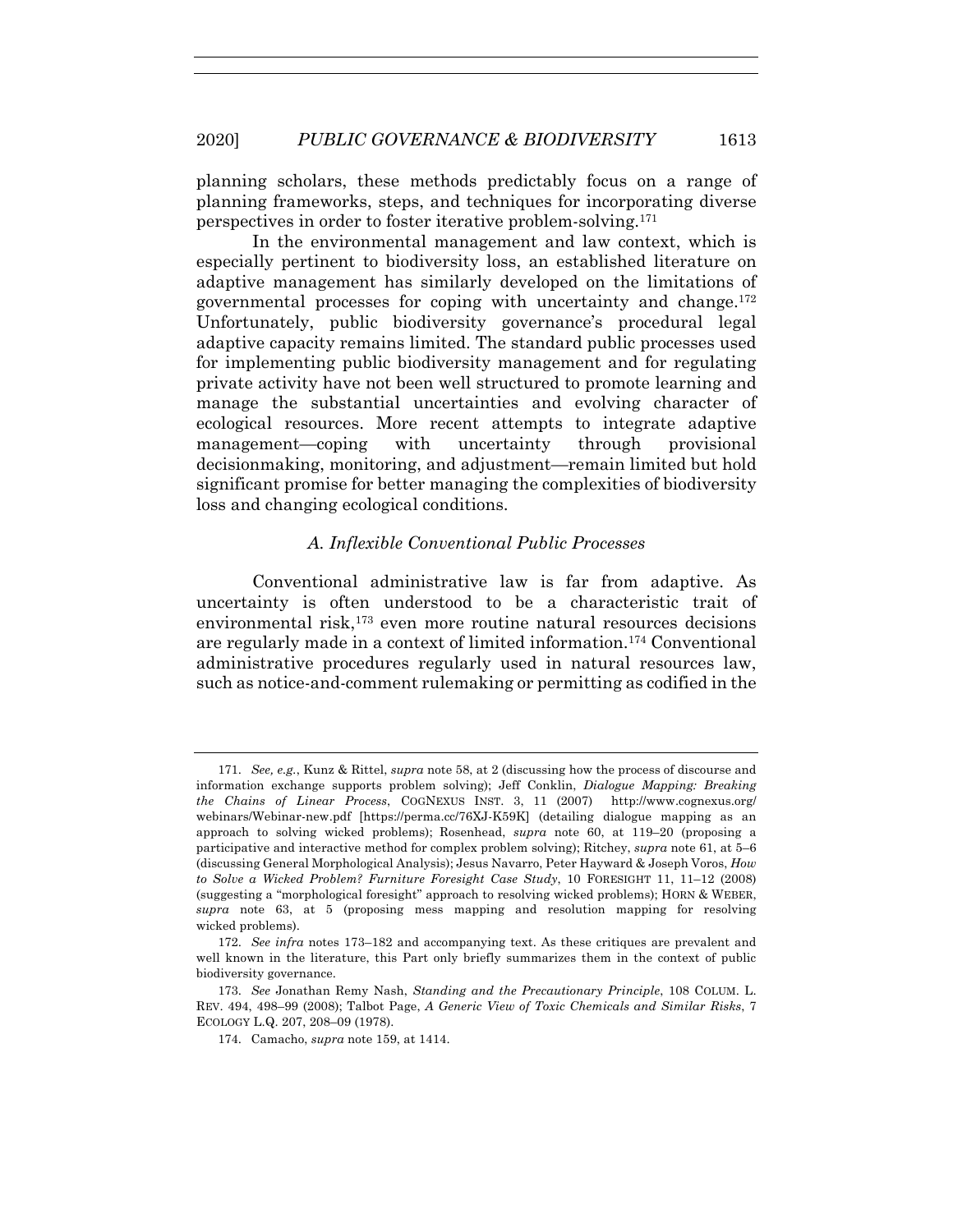Administrative Procedure Act,175 are not well designed for managing uncertainty or reducing mistakes.176 This is primarily because they rely on a static comprehensive rationality or front-end model of government decisionmaking,177 which assumes agencies can and should focus most of their attention and resources on initial decisions that are at best occasionally revisited to account for new information or changes in circumstances.178 Permitting also leans heavily on applicants, whose incentives often do not align with biodiversity conservation, for information generation and analysis.179

This front-end approach is especially problematic for implementing "ecological resilience strategies when variability is on the rise and prediction is unreliable."180 In addition, though ambient and post-decision monitoring are often required, they often are poorly resourced or otherwise deficient.181 Even rarer is the adjustment of initial decisions to account for new information.182

#### *B. Limited Attempts to Promote Procedural Adaptive Capacity*

As a result of these shortcomings, many scholars have called for the integration of "adaptive management"183—systematic monitoring,

177. Craig & Ruhl, *supra* note 66, at 4.

178. Camacho, *supra* note 159, at 1414; Craig & Ruhl, *supra* note 66, at 4–5.

179. *See* Camacho, *supra* note 85, at 324–26 ("Because the HCP program relies so heavily on the permittees . . . , monitoring under the HCP program requires a high level of faith that permittees have both the incentive and the ability to assess conformity with public goals.").

180. Ruhl, *supra* note 20, at 1393.

181. *See, e.g.*, Eric Biber, *The Problem of Environmental Monitoring*, 83 U. COLO. L. REV. 1, 34–52 (2011) (highlighting internal and external obstacles and disincentives agencies face in development and implementation of monitoring programs); MGMT. SYS. INT'L, AN INDEPENDENT EVALUATION OF THE EFFECTIVENESS OF THE U.S. FISH AND WILDLIFE SERVICE'S NATIONAL WILDLIFE REFUGE SYSTEM 20 (2008), https://www.fws.gov/refuges/pdfs/NWRS\_Evaluation\_ FullReport.pdf [https://perma.cc/VVV3-LHBW] ("[O]nly 11% of refuge managers surveyed described the current level of inventory and monitoring work as being mostly or fully sufficient."); Jody Freeman, *Collaborative Governance in the Administrative State*, 45 UCLA L. REV. 1, 28*–*29 (1997) (discussing how flexible government regimes will "produce better rules that are more likely to accomplish legislative goals" and that rules should be "revised in light of experience").

182. *See* Alejandro E. Camacho, *Adapting Governance to Climate Change: Managing Uncertainty Through a Learning Infrastructure*, 59 EMORY L.J. 1, 37–38, 64 (2009) ("Because such experiments fail to provide incentives for regulators and managers to work with and learn from their counterparts, existing collaborative efforts have added yet another layer of fragmentation to the already disjointed regulatory landscape."); Freeman, *supra* note 181, at 16–17.

183. *E.g.*, INT'L INST. FOR APPLIED SYS. ANALYSIS, ADAPTIVE ENVIRONMENTAL ASSESSMENT AND MANAGEMENT 1 (C.S. Holling ed., 1978); C.S. Holling, Lance H. Gunderson & Donald Ludwig,

<sup>175.</sup> *See* 5 U.S.C. §§ 551-559; *id.* §§ 551(5), 551(7) (defining rulemaking and adjudication); *id.* §§ 701-706 (providing for judicial review of agency action).

<sup>176.</sup> *See, e.g.*, Craig R. Allen, Joseph J. Fontaine, Kevin L. Pope & Ahjond S. Garmestani, *Adaptive Management for a Turbulent Future*, 92 J. ENV'T MGMT. 1339, 1343 (2011).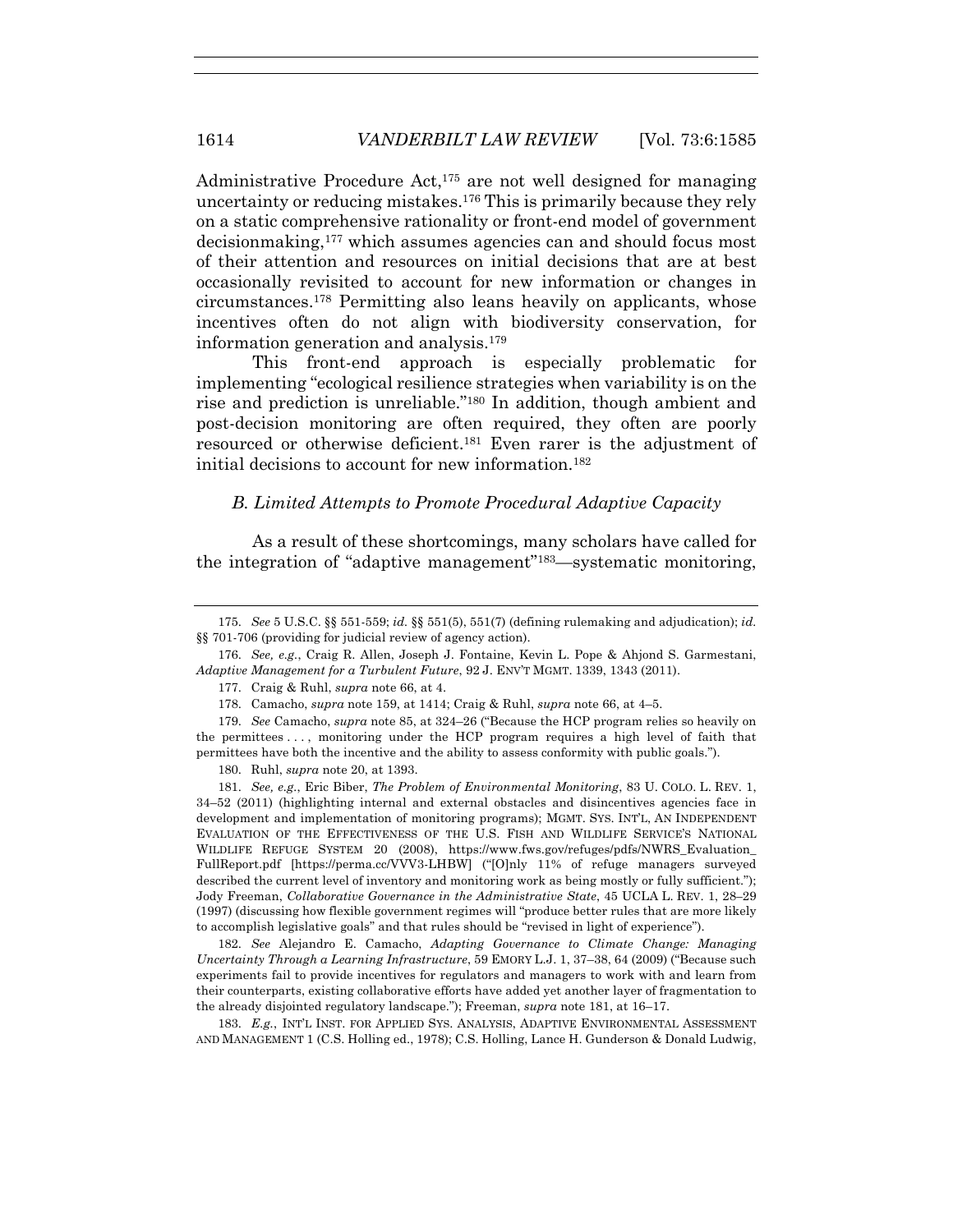assessment, and adjustment of resource management decisions—and similar strategies that promote provisionalism and experimentalism<sup>184</sup> to manage uncertainty in natural resources decisionmaking. A growing number of government authorities claim to adopt and rely on adaptive management strategies in managing or regulating the use of natural resources.185 Some have suggested it is vital in the context of addressing biodiversity loss, particularly for adapting to the effects of global climate change on ecological resources.186 Though formal adaptive management may not be appropriate in all contexts,187 broad-scale integration of even less rigorously adaptive strategies, such as contingency188 or scenario planning,189 would nonetheless still promote legal adaptive capacity.190

Systematic employment of any of these more adaptive processes, however, remains atypical. In the context of biodiversity conservation, there have been numerous useful attempts to engage in more adaptive, coordinated processes. The most thorough effort to do so under the ESA

184. Freeman, *supra* note 181, at 28–29; Michael C. Dorf & Charles E. Sabel, *A Constitution of Democratic Experimentalism*, 98 COLUM. L. REV. 267, 328–89 (1998).

185. Camacho, *supra* note 159, at 1415.

186. *See, e.g.*, Hillary M. Hoffmann, *Climate Change and the Decline of the Federal Range: Is Adaptive Management the Solution?*, 15 VT. J. ENV'T L. 262, 263 (2014); Joseph Arvai, Gavin Bridge, Nives Dolsak, Robert Franzese, Tomas Koontz, April Luginbuhl, Paul Robbins, Kenneth Richards, Katrina Smith Korfmacher, Brent Sohngen, James Tansey & Alexander Thompson, *Adaptive Management of the Global Climate Problem: Bridging the Gap Between Climate Research and Climate Policy*, 78 CLIMATIC CHANGE 217, 219 (2006); U.S. FISH & WILDLIFE SERV., RISING TO THE URGENT CHALLENGE: STRATEGIC PLAN FOR RESPONDING TO ACCELERATING CLIMATE CHANGE 15–17 (2010), http://www.fws.gov/home/climatechange/pdf/CCStrategicPlan.pdf [https://perma.cc/ D48B-GSDW].

187. *See, e.g.*, HOLLY DOREMUS, WILLIAM L. ANDREEN, ALEJANDRO CAMACHO, DANIEL A. FARBER, ROBERT L. GLICKSMAN, DALE GOBLE, BRADLEY C. KARKKAINEN, DANIEL ROHLF, A. DAN TARLOCK, SANDRA B. ZELLMER, SHANA JONES & YEE HUANG, CTR. FOR PROGRESSIVE REFORM, MAKING GOOD USE OF ADAPTIVE MANAGEMENT 5–9 (2011), https://cpr-assets.s3.amazonaws.com/ documents/Adaptive\_Management\_1104.pdf [https://perma.cc/PYJ5-5E9H] (noting that while "adaptive management is an important tool" in addressing environmental issues, when not used properly, "it can provide an excuse to delay politically uncomfortable decisions and to inhibit effective public oversight"); Craig & Ruhl, *supra* note 66, at 18–27.

188. Gregg P. Macey, *The Architecture of Ignorance*, 2013 UTAH L. REV. 1627, 1667 (2013) (discussing use of contingency planning to accommodate data gaps in environmental law).

189. *See* 2 MILLENNIUM ECOSYSTEM ASSESSMENT, ECOSYSTEMS AND HUMAN WELL-BEING: SCENARIOS (Steve R. Carpenter, Prabhu L. Pingali, Elena M. Bennett & Monika B. Zurek eds., 2005) (providing an analytical framework that offers tools for addressing ecosystem change through a series of "scenarios").

190. *See Legal Adaptive Capacity*, *supra* note 19, at 733.

*In Quest of a Theory of Adaptive Change*, *in* PANARCHY: UNDERSTANDING TRANSFORMATIONS IN HUMAN AND NATURAL SYSTEMS 3, 21–22 (Lance H. Gunderson & C.S. Holling eds., 2002); GEORGE H. STANKEY, ROGER N. CLARK & BERNARD T. BORMANN, U.S. DEP'T OF AGRIC., ADAPTIVE MANAGEMENT OF NATURAL RESOURCES: THEORY, CONCEPTS, AND MANAGEMENT INSTITUTIONS 31– 33 (2005), www.fs.fed.us/pnw/pubs/pnw\_gtr654.pdf [https://perma.cc/PH4N-M9RM].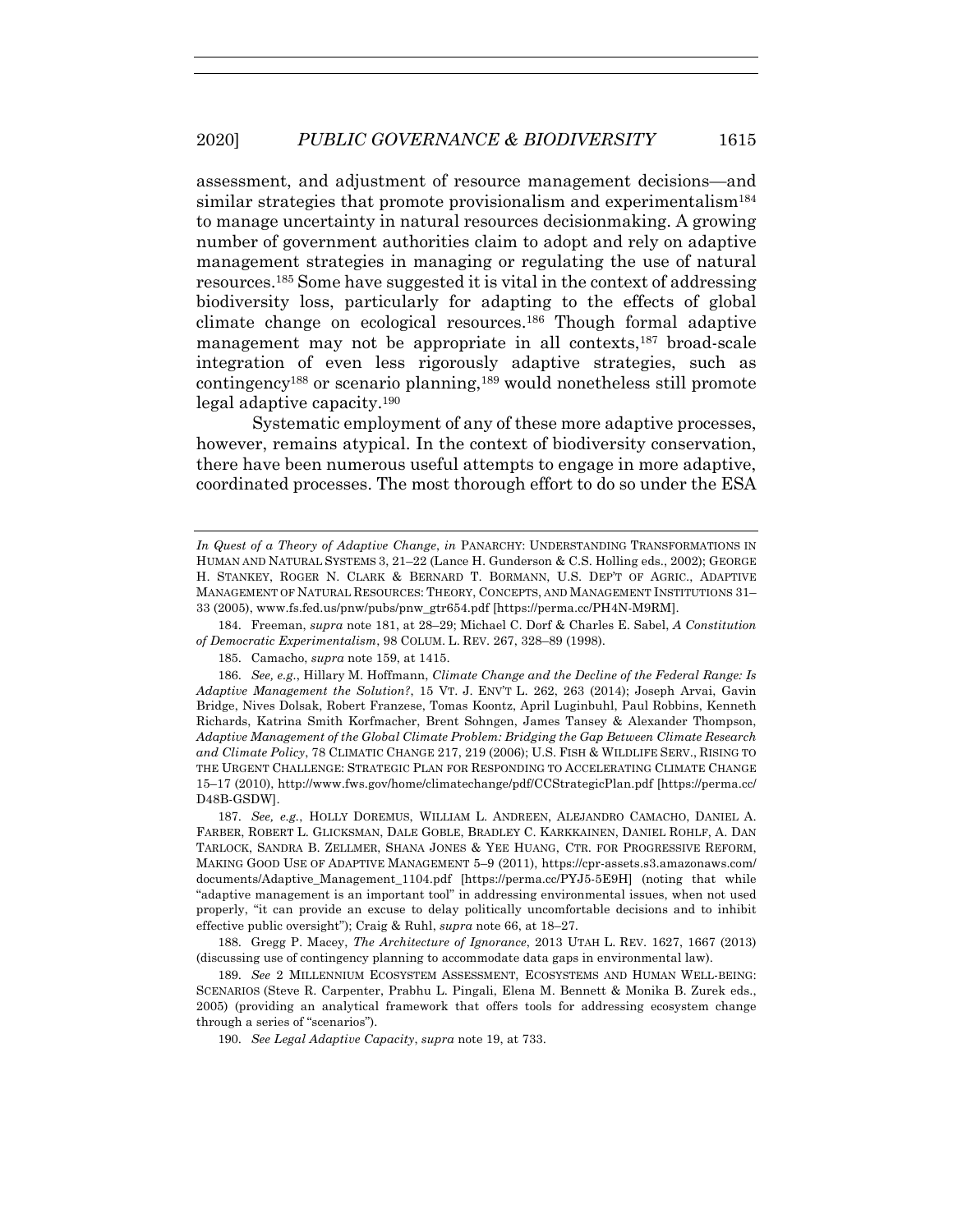was as part of the emphasis on developing more comprehensive, multispecies, multiagency habitat conservation planning.191 FWS regulations require contingency planning in HCPs for foreseeable changed circumstances,192 and the agency has long emphasized the value of adaptive implementation.193 In particular, they promote but rarely require use of adaptive management procedures.194 Moreover, the federal land agencies have adopted, to varying extents, the use of some form of adaptive management for at least some land management planning.195 But its use still remains limited in natural resources conservation,196 with the core procedural infrastructure of natural resources governance (including judicial review) suspicious of and even resistant to effective adaptive management.197

It is perhaps unsurprising then that numerous scholars have documented the limitations of the attempted use of adaptive management in integrating provisionalism into natural resources governance. Some have pointed to how adaptive procedures are often elective198 and that public and private actors typically lack the resources or other incentives to engage in adaptive decisionmaking.199 Others criticized agency invocation of adaptive management as little

196. *See, e.g.*, Barrows et al., *supra* note 191, at 1335 (describing the limited use of adaptive management procedures in HCPs); Camacho, *supra* note 85, at 335.

- 197. Craig & Ruhl, *supra* note 66, at 9–10.
- 198. *See* Camacho, *supra* note 85, at 331.

<sup>191.</sup> *See* Camacho, *supra* note 85, at 334; Cameron W. Barrows, Monica B. Swartz, Wendy L. Hodges, Michael F. Allen, John T. Rotenberry, Bai-Lian Li, Thomas A. Scott & Xiongwen Chen, *A Framework for Monitoring Multiple-Species Conservation Plans*, 69 J. WILDLIFE MGMT. 1333, 1334 (2005); Marj Nelson, *The Changing Face of HCPs*, 18 ENDANGERED SPECIES UPDATE 4, 4–6 (2001) (describing HCPs that successfully integrated adaptive management).

<sup>192.</sup> 50 C.F.R. §§ 17.22(b)(5), 17.32(b)(5) (2019).

<sup>193.</sup> *See* Camacho, *supra* note 85, at 329 (discussing the agency's long-claimed "commitment to HCP adaptation during implementation").

<sup>194.</sup> *See* U.S. FISH & WILDLIFE SERV. & NAT'L MARINE FISHERIES SERV., HABITAT CONSERVATION PLANNING AND INCIDENTAL TAKE PERMIT PROCESSING HANDBOOK 10-27 to 10-33 (2016) (explaining adaptive management and the benefits of incorporating it into an HCP).

<sup>195.</sup> *See Legal Adaptive Capacity*, *supra* note 19, at 757–58, 767, 781, 792–93, 803 (detailing adoption by various federal land agencies of adaptive management protocols for certain federal lands).

<sup>199.</sup> *See* R. Gregory, D. Ohlson & J. Arvai, *Deconstructing Adaptive Management: Criteria for Applications to Environmental Management*, 16 ECOLOGICAL APPLICATIONS 2411, 2413 (2006) (noting that a lack of institutional support can make applying adaptive management very difficult); J. Michael Scott, Brad Griffith, Robert S. Adamcik, Daniel M. Ashe, Brian Czech, Robert L. Fischman, Patrick Gonzalez, Joshua J. Lawler, A. David McGuire & Anna Pidgorna, *National Wildlife Refuges*, *in* PRELIMINARY REVIEW OF ADAPTATION OPTIONS FOR CLIMATE-SENSITIVE ECOSYSTEMS AND RESOURCES 5-1, 5-35 (Susan Herrod Julius & Jordan M. West eds., 2008) (discussing the legal, monetary, and administrative barriers that make it difficult to implement adaptive management strategies); Craig & Ruhl, *supra* note 66, at 12–13.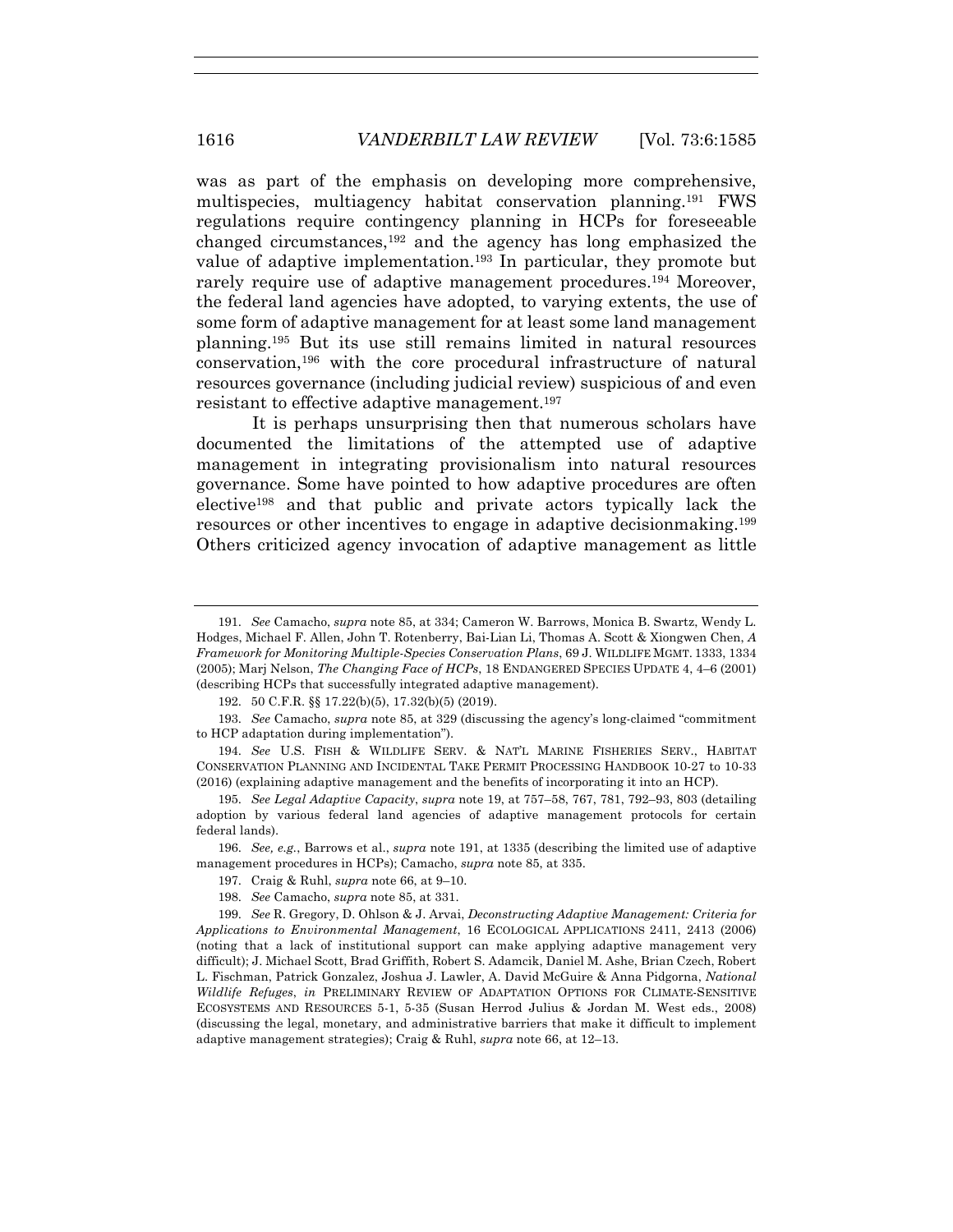more than a catchphrase<sup>200</sup> or, worse, as a method for enabling action while obscuring or deferring consideration of significant environmental risks.201 Though monitoring is usually required, it nonetheless remains inadequate even in adaptive management regimes.202 And although regular adjustment of provisional strategies is supposed to be a core trait of adaptive management, even well-regarded adaptive management experiments have not systematically integrated accumulated information to adjust management actions.203

Yet the problem extends beyond the limitations of on-the-ground uses of adaptive management and other flexible decisionmaking protocols. As detailed in the next Part, public biodiversity governance is largely not well designed to manage procedural uncertainties at a large scale. This is because it suffers from the absence of an infrastructure for systematically monitoring, assessing, and adjusting public processes to promote learning and thus more adaptive governance.204

# IV. THE STRUCTURAL LIMITATIONS OF PUBLIC BIODIVERSITY GOVERNANCE

Beyond the goals, tools, and processes of public biodiversity governance, the structure of governmental authority—to whom authority is allocated, and the relationship between such institutions considerably influences how well concerns about biodiversity are managed. Few wicked problems scholars, however, have focused on structural considerations, and those who have explored it have largely combined exploration of structural with procedural design.205 In the

204. Camacho, *supra* note 159, at 1417; Camacho, *supra* note 182, at 64–76.

<sup>200.</sup> Craig & Ruhl, *supra* note 66, at 16.

<sup>201.</sup> *Legal Adaptive Capacity*, *supra* note 19, at 737; *see* Craig & Ruhl, *supra* note 66, at 11.

<sup>202.</sup> *See* Camacho, *supra* note 159, at 1416. Moreover, monitoring does not always include the collection of data about ambient conditions, provisional assumptions, and the effectiveness of adopted strategies. *Id.* at 1413–14.

<sup>203.</sup> *See, e.g.*, DOREMUS ET AL., *supra* note 187, at 11 (noting that "[o]ne of the most significant weaknesses" of adaptive management has been a failure of agencies to deliver on their promises of adaptation); J.B. Ruhl & Robert L. Fischman, *Adaptive Management in the Courts*, 95 MINN. L. REV. 424, 427, 461 (2010) (noting that courts "frequently are underwhelmed by how agencies implement adaptive management" in litigation over its use in resource management); Lawrence Susskind, Alejandro E. Camacho & Todd Schenk, *Collaborative Planning and Adaptive Management in Glen Canyon: A Cautionary Tale*, 35 COLUM. J. ENV'T L. 1, 35–38 (2010) (detailing failures by Congress and agencies to adequately collect and incorporate stakeholder feedback in creating the Glen Canyon Dam Adaptive Management Program).

<sup>205.</sup> *See, e.g.*, Nancy Roberts, *Wicked Problems and Network Approaches to Resolution*, 1 INT'L PUB. MGMT. REV. 1, 2, 8 (2000) (highlighting tactics for distributing power among stakeholders); Lynelle Briggs, *Tackling Wicked Problems: A Public Policy Perspective*, AUSTL. PUB. SERV. COMM'N, https://www.apsc.gov.au/tackling-wicked-problems-public-policy-perspective (last updated June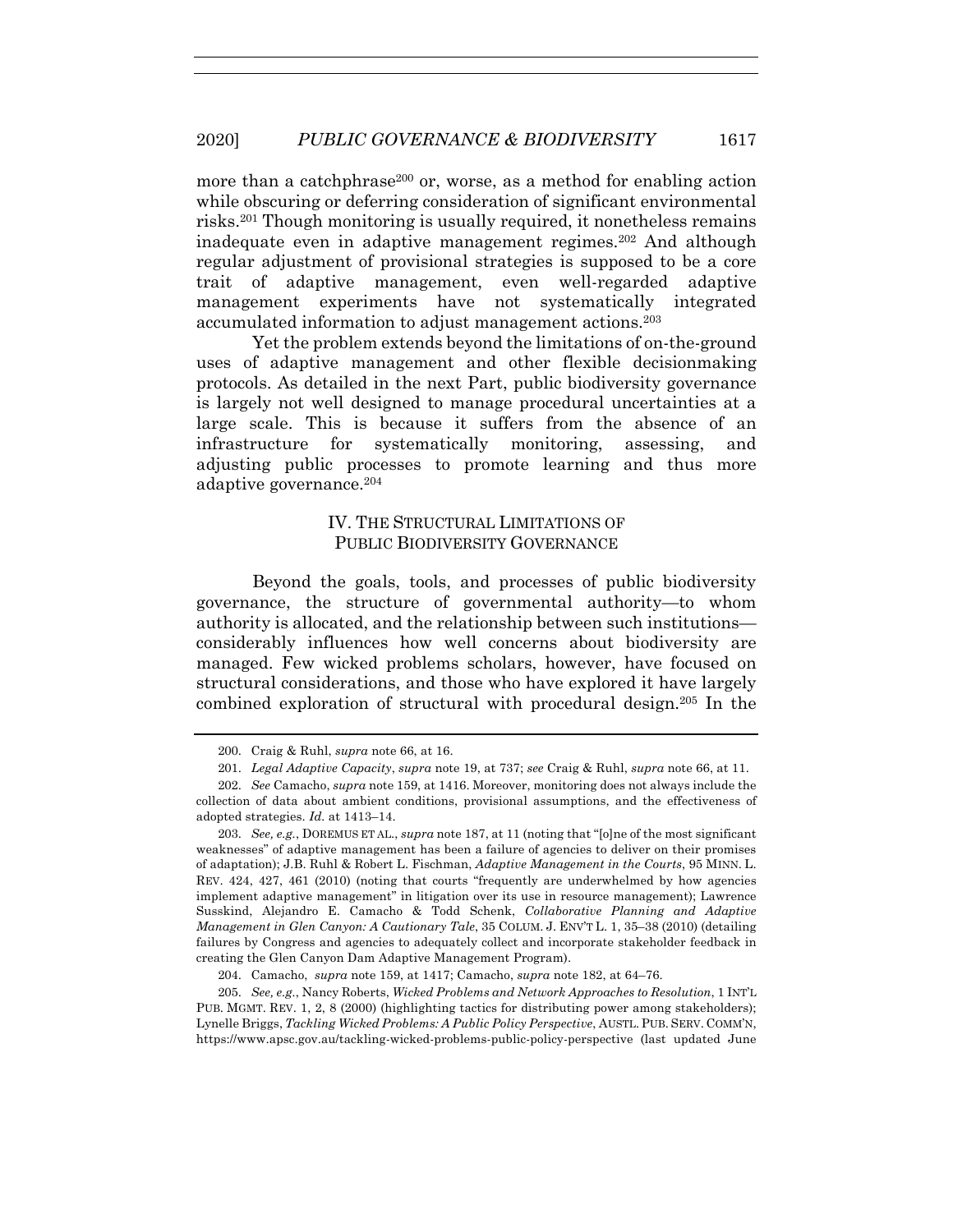context of biodiversity loss, for instance, one set of wicked problems scholars briefly recommend greater development of institutions in combination with "multidisciplinarity" and "taking personal responsibility."206 Helpfully, Professors Ruhl and Salzman do explore how procedural strategies like predecision assessment, adaptive management, and cost-benefit analysis can be informed by theories such as dynamic federalism, new governance, and transgovernmental networks to help government institutions whittle away at massive problems.207 In this sense, they do consider how structural considerations can help manage wicked problems. But even their useful analysis and proposal for " 'weak ties' networks" does not attempt to parse the various features and trade-offs of structural design.208

More generally, scholars and policymakers have neglected the possibility of distinguishing between three distinctive dimensions of authority—namely, the extent authority is centralized, overlapped, and coordinated.209 Additionally, insufficient attention has been afforded to how the configuration of authority along these dimensions can, and often should be, altered for different governmental functions.210 Parsing the allocation of authority in each of these ways can clarify the tradeoffs of different allocations, allowing for authority to be tailored in ways that leverage the advantages and address the shortcomings of public biodiversity governance.

As explained in this Part, public biodiversity governance is largely fragmented into many decentralized, at times overlapping, and relatively independent government institutions. There has been a proliferation of various formal and informal structures attempting to manage the relationship of these disparate authorities. Depending on the metric, some have been successful at helping link government management strategies over ecological resources. Others have inadvertently served as yet another layer of concurrent, but

- 207. Ruhl & Salzman, *supra* note 4, at 95–108.
- 208. *See id.* at 108, 116–19.
- 209. REORGANIZING GOVERNMENT, *supra* note 19, at 38–39.
- 210. *Id.* at 21–30.

<sup>12, 2018) [</sup>https://perma.cc/J2AD-L68Z] (summarizing Roberts, *supra*, and suggesting sharing of problem-solving responsibility and information across government agencies and with nongovernmental entities); Michèle Morner & Manuel Misgeld, *Governing Wicked Problems: The Role of Self-organizing Governance in Fostering the Problem-Solving Capabilities of Public Sector Organizations*, ECPR 3–4 (2014), https://ecpr.eu/Filestore/PaperProposal/f64cbbb5-3fed-4c50- 9b9b-da8fc498303b.pdf [https://perma.cc/3UND-KWHS] (noting the need for collaboration between public officials and citizens in resolving wicked problems).

<sup>206.</sup> Sharman & Mlambo, *supra* note 8, at 276–77 ("The recent foundation of the *Intergovernmental Science-Policy Platform for Biodiversity and Ecosystem Services (IPBES)* brings hope, because solutions to wicked problems are not technical or scientific but require institutional, political and philosophical engagements.").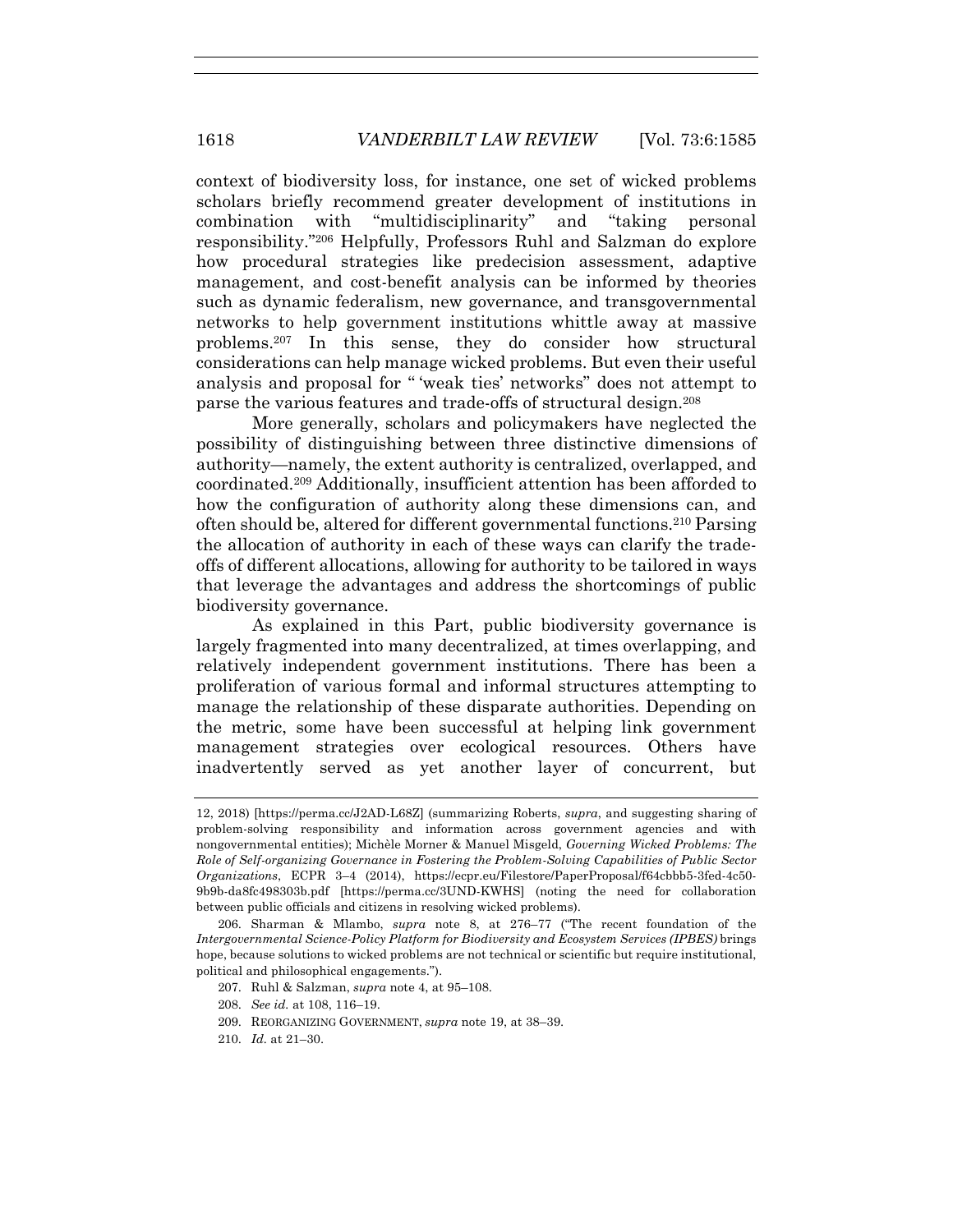uncoordinated, authority. More fundamentally, much of public biodiversity governance still remains fragmented and ill-designed to manage large-scale shifts in conditions that are increasingly problematic for biodiversity conservation.

#### *A. A Baseline of Decentralized, Distinct Authority*

As alluded to earlier, there are many public institutions involved in managing or regulating actions affecting biodiversity conservation. Ecological resources are divided largely based on the type of land on which they are located, with the bulk of natural resource management in the United States on federal, state, and local public lands. Even just a focus on federal land management shows decentralized authority over different lands by the USFS, BLM, NPS, and FWS, among others.<sup>211</sup> In addition, each state has at least one land agency that manages actions on its respective state-owned land.212 These lands are typically organized by type of land being managed or protected, and administering authorities have authority over the range of government functions over that particular land.213 Baseline management authority of ecological resources in this largely place-based patchwork is fairly decentralized, distinct, and independent, with each state or federal agency charged with relatively exclusive management of its jurisdictional lands.<sup>214</sup>

## *B. Some Overlap and Limited Coordination*

There are a few important regulatory frameworks, however, that create overlap and some formal coordination of authority. The most notable are laws protecting or regulating a particular category of species, including endangered, wildlife, invasive, and agricultural species. As noted earlier, under the ESA, the FWS and NMFS<sup>215</sup> regulate private and public activity that might harm or jeopardize listed wildlife species.<sup>216</sup> Their similarly decentralized authority overlaps with

<sup>211.</sup> *Id.* at 33 n.6.

<sup>212.</sup> *See id.* at 33.

<sup>213.</sup> *See, e.g.*, *About the California State Lands Commission*, CAL. ST. LANDS COMM'N, https://www.slc.ca.gov/ (last visited Sept. 27, 2020) [https://perma.cc/5LYY-33MC]; *Our Agency's History*, CAL. NAT. RES. AGENCY, https://resources.ca.gov/About-Us/Our-Agencys-History (last visited Sept. 27, 2020) [https://perma.cc/9V8P-A828].

<sup>214.</sup> *See, e.g.*, sources cited *supra* note 213.

<sup>215.</sup> *See supra* note 81 and accompanying text (explaining the administration of the ESA through the FWS and NMFS).

<sup>216.</sup> 16 U.S.C. §§ 1538(a)(1), 1538(a)(2)(C).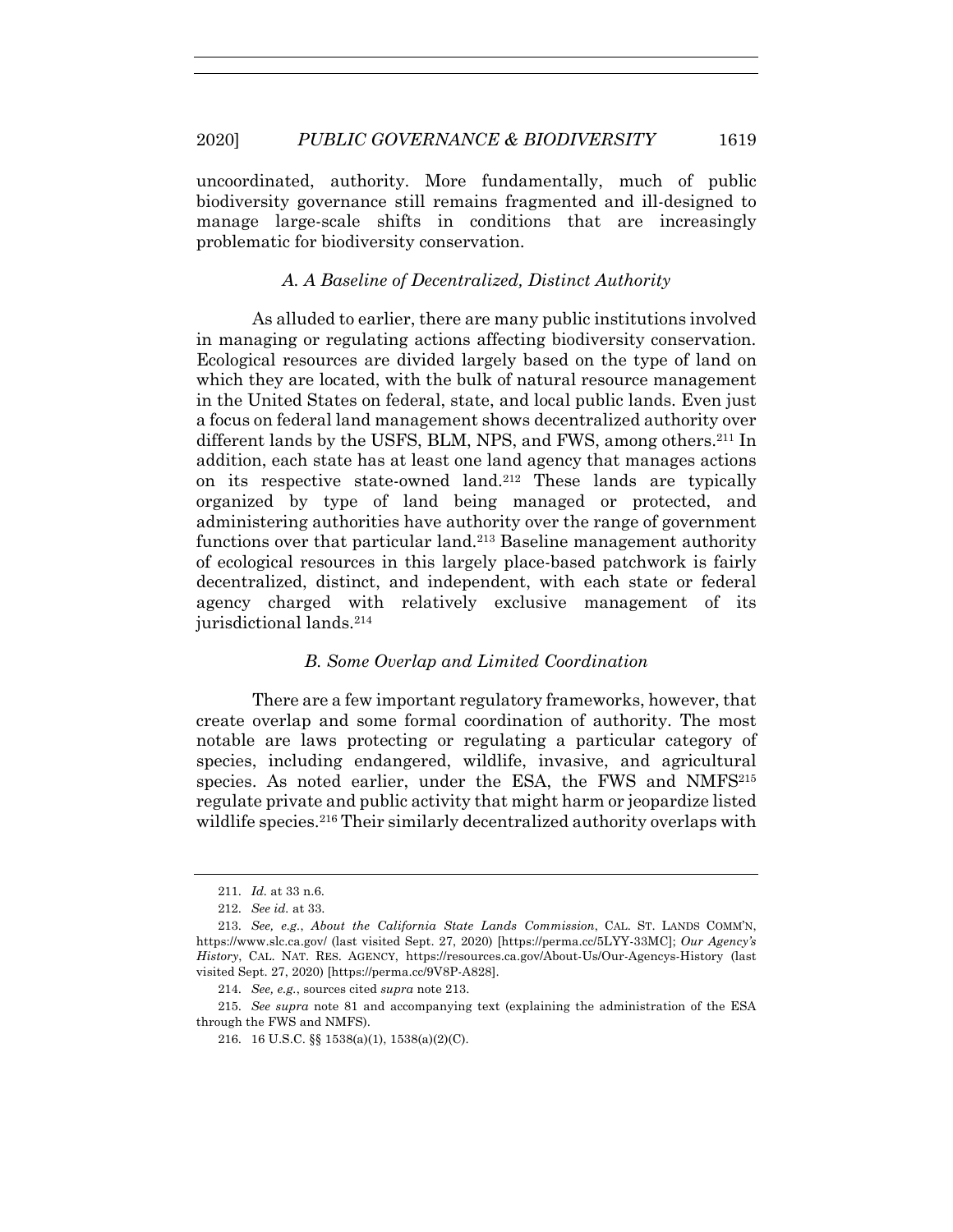those of the federal land agencies, as well as each other.217 Many states also have promulgated endangered species statutes that follow the general template of the federal ESA, though there are differences in the activities prohibited and allowed without a permit.218 This authority, administered by state wildlife agencies, overlaps with federal wildlife regulatory authority, as well as state and federal lands management.<sup>219</sup>

These laws can also result in coordinated authority when an endangered species exists in resource areas under the jurisdiction of other agencies. Most notably, section 7 of the federal ESA expressly requires all federal agencies to coordinate with the NMFS (for marine species) or the FWS (for freshwater and wildlife species) when considering actions that might "jeopardize the continued existence" of listed endangered or threatened species or "result in the destruction or adverse modification of" their critical habitats. <sup>220</sup> This coordination, which extends to agency planning, information generation, implementation, and postapproval monitoring, $221$  is quite in-depth and hierarchical.<sup>222</sup> Action agencies are largely required to adopt Service recommendations and even abandon the action if the Service determines it is necessary to avoid jeopardy.223 The ESA also includes a number of less rigorous coordination mechanisms. For example, it requires the FWS to communicate with state authorities for determinations of the critical habitat for listed species.<sup>224</sup>

A second avenue of interjurisdictional coordination is the assortment of federal and state laws that regulate invasive species, which create significant overlap and some interagency coordination. Various federal statutes regulate interstate invasive species movement.225 Executive Order 13,751, which restricts federal agency

220. 16 U.S.C. § 1536(a)(2).

222. Jody Freeman & Jim Rossi, *Agency Coordination in Shared Regulatory Space*, 125 HARV. L. REV. 1131, 1146 (2012).

223. 16 U.S.C. § 1536(b); 50 C.F.R. § 402.14(i) (2019); Bennett v. Spear, 520 U.S. 154, 169–70 (1997).

224. 16 U.S.C. § 1536(a)(2).

<sup>217.</sup> REORGANIZING GOVERNMENT, *supra* note 19, at 38–39; GEORGE CAMERON COGGINS & ROBERT L. GLICKSMAN, PUBLIC NATURAL RESOURCES LAW §§ 17, 29, 32 (2d ed. 2007).

<sup>218.</sup> *See* Camacho, *supra* note 106, at 200 (giving specific examples of differences in state laws).

<sup>219.</sup> *See, e.g.*, Camacho et al., *supra* note 93, at 10838, 10841 (explaining that all states but one have endangered species laws and nearly one-third have private land use regulation).

<sup>221.</sup> *See* REORGANIZING GOVERNMENT, *supra* note 19, at 113–14 (describing federal interagency coordination under the ESA).

<sup>225</sup>*. See, e.g.*, Lacey Act, 18 U.S.C. § 42 (banning shipment of injurious species); Plant Protection Act, 7 U.S.C. §§ 7701-7786 (targeting the shipment of plant pests); Animal Health Protection Act, 7 U.S.C. §§ 8301-8322 (authorizing the secretary of the treasury to ban any import containing any pest or disease of livestock).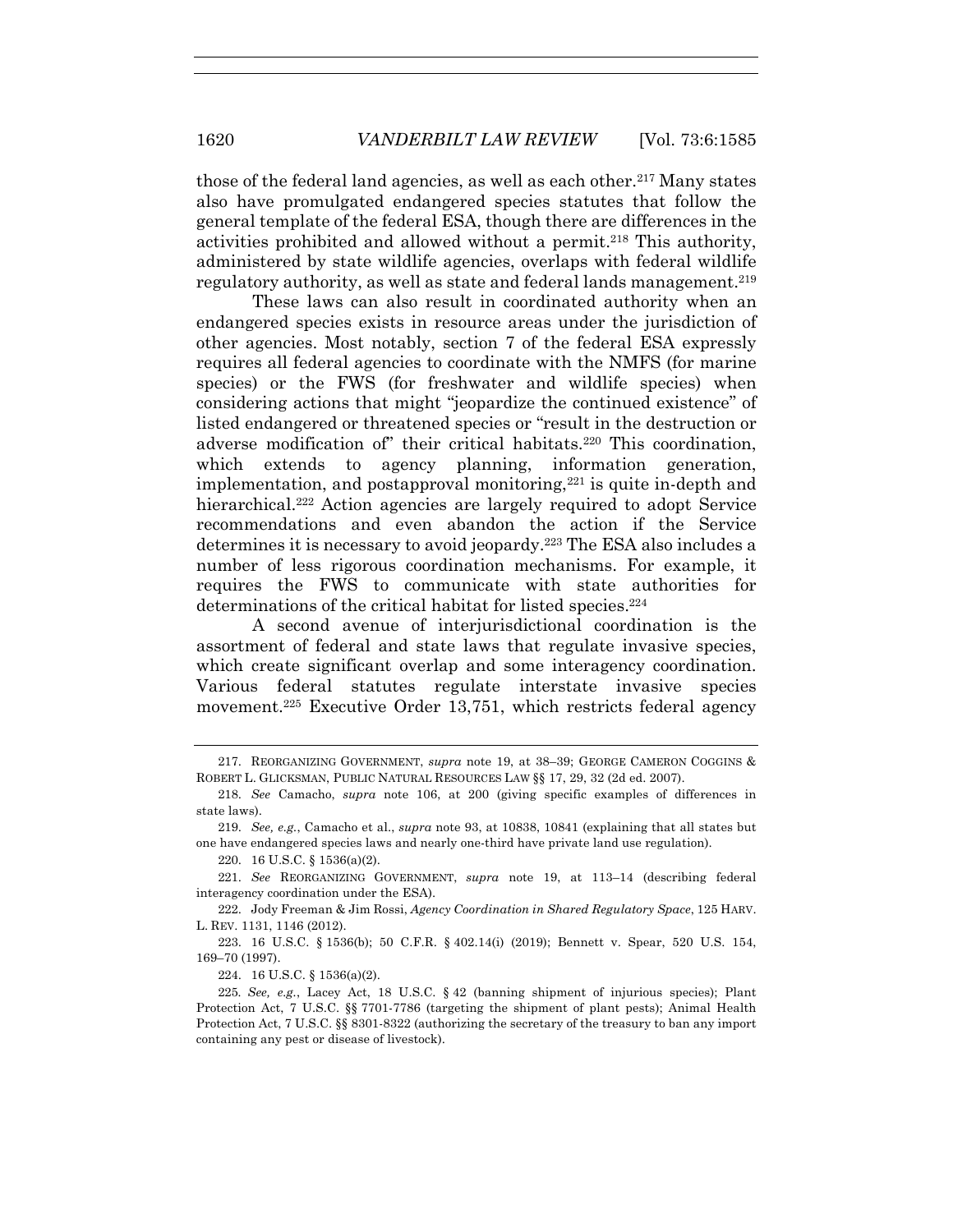introductions of invasive species,<sup>226</sup> establishes a National Invasive Species Council composed of thirteen federal agencies to help coordinate federal invasive species management. <sup>227</sup> Some state invasive species laws require private and public parties to get permits for the importation and perhaps even in-state release<sup>228</sup> of categories of flora and/or fauna, $229$  though some states provide exceptions for certain activities by state agencies.230 These invasive species laws thus create a patchwork of overlapping governance for the management of invasive species, at least on public lands. They also establish limited coordination through hierarchical permitting processes and venues for communication.

Third, the National Environmental Policy Act ("NEPA") and state analogues establish ad hoc overlapping and coordinated authority over information generation and planning.231 NEPA requires federal agencies to prepare environmental impact statements disclosing the effects of and alternatives to any proposed "major Federal actions significantly affecting the quality of the human environment."232 It also requires lead agencies to "consult with and obtain the comments of any Federal agency which has jurisdiction by law or special expertise with respect to any environmental impact involved."233 Approximately half of the states have adopted analogous statutes applicable to state and local regulators.234

Fourth, the federal government coordinates with state agencies through its funding authority. States receive funds through programs like the federal State Wildlife Grants Program and the Wildlife

232. *See id.* § 4332(2)(C).

<sup>226.</sup> *See* Exec. Order No. 13,751, 81 Fed. Reg. 88,609, 88,611 (Dec. 8, 2016) (prohibiting federal agencies from introducing any invasive species unless it determines "the benefits of such actions clearly outweigh the potential harm caused by invasive species; and that all feasible and prudent measures to minimize risk of harm will be taken").

<sup>227.</sup> *Id.* at 88,610–11, 88,613 (requiring federal agencies to coordinate "to the extent practicable" with other agencies in performing their duties, and requiring the council to create a management plan for promoting "effective interagency coordination").

<sup>228.</sup> *See, e.g.*, CAL. FISH & GAME CODE § 3515 (West 2020); N.C. GEN. STAT. § 113-292 (2020); ARIZ. REV. STAT. ANN. § 17-306 (2020).

<sup>229.</sup> *See, e.g.*, ALASKA STAT. § 16.05.921 (2020); ARIZ. REV. STAT. ANN. § 17-306 (2020); IOWA CODE § 481A.47 (2020).

<sup>230.</sup> For example, a few states grant agencies authority to propagate species necessary for stocking programs. *See, e.g.*, CAL. FISH & GAME CODE § 1007 (West 2020); IDAHO ADMIN. CODE r. 13.01.03.100(01)(j) (2010).

<sup>231.</sup> National Environmental Policy Act, 42 U.S.C. §§ 4321-4375.

<sup>233.</sup> *See id.*

<sup>234.</sup> *See* Bradley C. Karkkainen, *Toward a Smarter NEPA: Monitoring and Managing Government's Environmental Performance*, 102 COLUM. L. REV. 903, 905 n.7 (2002) (stating that over twenty-five states have emulated NEPA).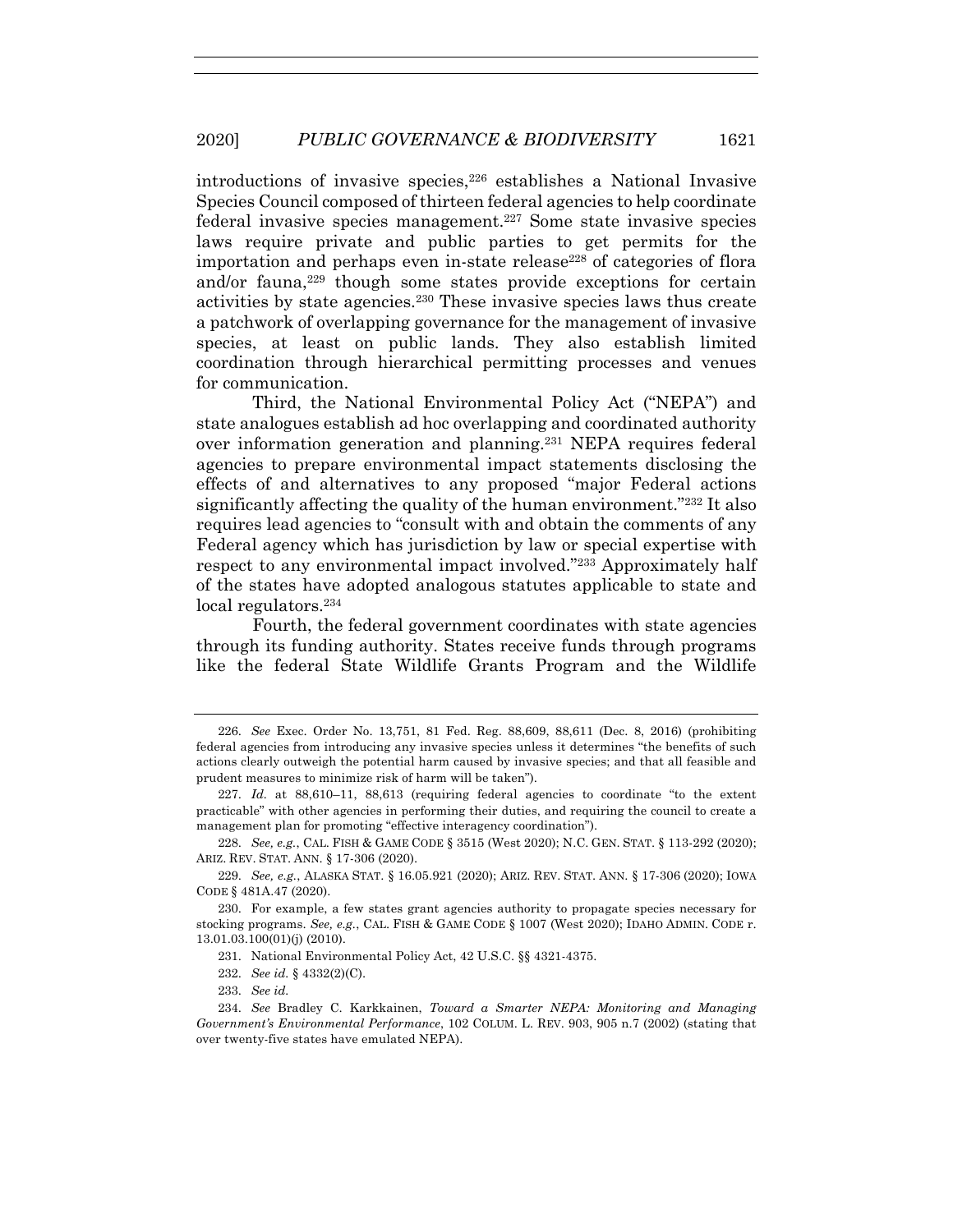Conservation and Restoration Program if they adopt a wildlife action plan assessing the condition of a state's wildlife and outlining necessary conservation actions.235 Consequently, the federal government does influence state wildlife and ecosystem planning through funding and coordination with states.

In addition to these more formal forms of coordination, a wide assortment of ad hoc, voluntary, and/or less rigorous coordination arrangements have proliferated. Under the ESA, for instance, a number of local, state, and federal agencies have elected to contribute to multiagency HCP arrangements.236 These plans provide sustained opportunities for place-based, interjurisdictional coordination and collaboration throughout planning, permitting, implementation, and enforcement.<sup>237</sup> But whether alternatively called councils, committees, task forces, commissions, or working groups, most coordination arrangements have taken the form of interjurisdictional networks for coordinating information gathering and planning between disparate authorities.238 Much coordination is extemporaneous, informal, and voluntary; it simply provides opportunities for increased communication between authorities rather than more rigorous coordination between public institutions.239 Moreover, coordination mechanisms are often focused on only a particular space or resource.240 As a result, robust interjurisdictional coordination remains the exception and not the rule in biodiversity conservation, with most authority over natural resources still exercised fairly independently.241

<sup>235.</sup> *See* 16 U.S.C. § 669c(e)(1).

<sup>236.</sup> *See* Camacho, *supra* note 85, at 302–06 (noting that "the HCP program's agreementbased approach to regulation" has been "instituted as a method for reinventing regulation to address widespread concerns regarding the ineffectiveness and adversarialism of existing decisionmaking processes" by encouraging meaningful participation by various stakeholders).

<sup>237.</sup> *Id.* 

<sup>238.</sup> Camacho, *supra* note 182, at 29–30; Ruhl & Salzman, *supra* note 4, at 41–45 (discussing fora using "weak ties" to alleviate the effects of fragmentation).

<sup>239.</sup> *See* Freeman & Rossi, *supra* note 222, at 1156 (describing considerable informal coordination between agencies); Camacho, *supra* note 182, at 30–36 (detailing the limited efficacy of place-based intergovernmental coordination mechanisms).

<sup>240.</sup> *See, e.g.*, Christensen et al., *supra* note 145, at 682 (arguing for coordination efforts to match the scale of a larger ecosystem); R. Edward Grumbine, *What Is Ecosystem Management?*, 8 CONSERVATION BIOLOGY 27 (1994) (advocating for a more holistic process because large-scale ecosystem management has not been "consistently applied by federal or state management agencies").

<sup>241.</sup> Camacho, *supra* note 182, at 26–28.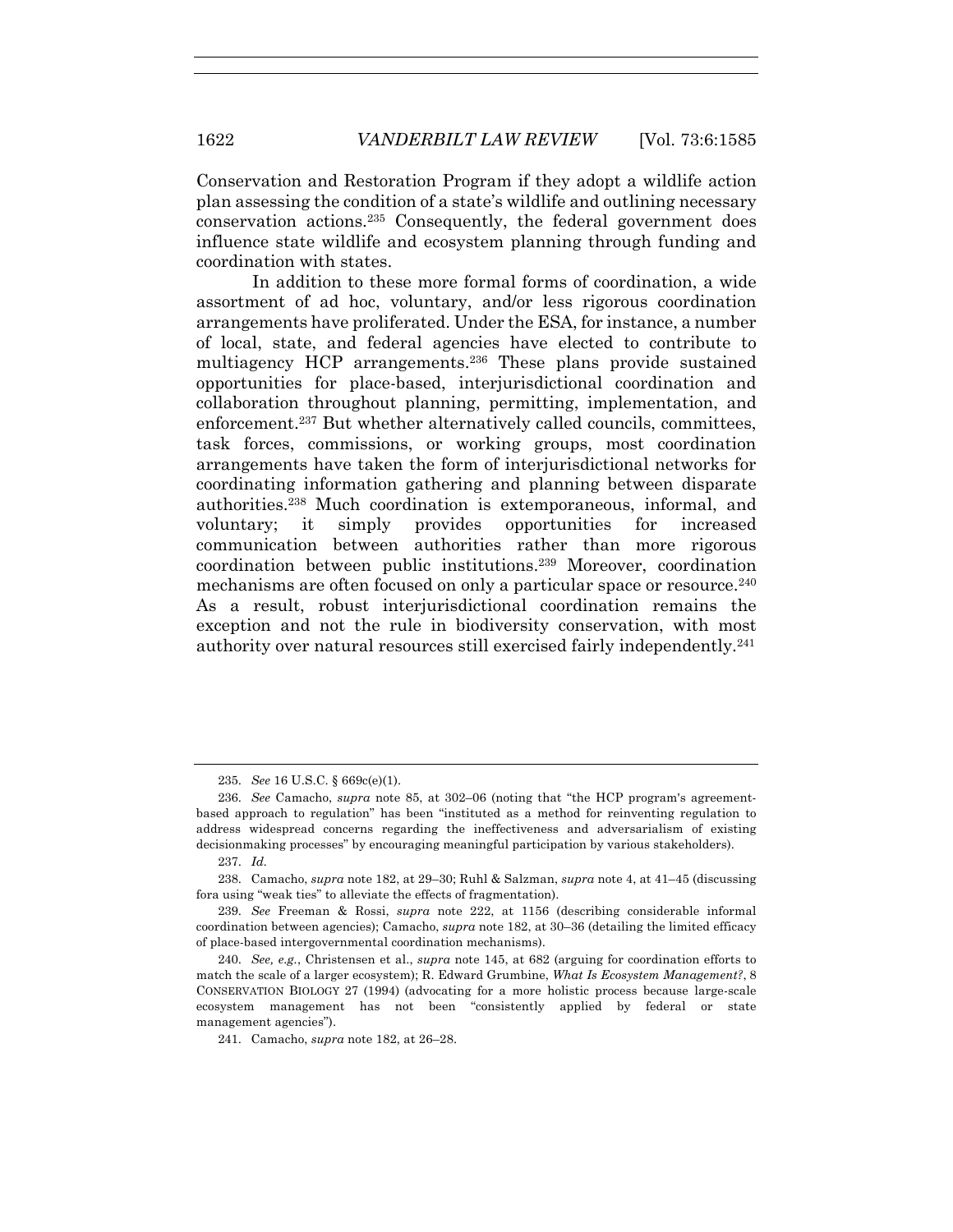# *C. Trade-offs of Predominant Structure for Biodiversity Protection*

Though there are undoubted advantages to this cascading network of largely decentralized, somewhat distinct, and relatively independent authority, it is also not particularly well tethered for addressing many of the more conventional indirect stressors on biodiversity. The decentralization of authority allows for the development and application of particularized agency expertise, strategies that are tailored to diverse contexts, and opportunities for experimentation and cross jurisdictional learning by regulators.242 Such a framework works particularly well for managing fairly discrete, varied, and localized resources, as well as more direct biodiversity stressors such as proposed human encroachments.

Decentralization, however, also has costs. In particular, a largely decentralized framework is not well equipped to address transboundary and cumulative harms.243 Of course, many of the stressors that lead to biodiversity loss, such as habitat fragmentation and invasive species, are paradigmatic examples of such harms. Decentralized authority can also lead to lack of uniformity,<sup>244</sup> such as disparate treatment of species movement, which can either impede valuable migrations or fail to stem harmful ones.245 And decentralization might forfeit administrative efficiencies from economies of scale available through a more centralized configuration.246

Similarly, keeping authority distinct over different resources (such as public lands) raises trade-offs. On the one hand, it can minimize administrative or compliance costs.247 It can also help limit the risk of conflicting regulation.248 On the other hand, vesting authority exclusively means there is no regulatory safety net, increasing the risks of regulatory capture and under-regulation—

247. Freeman & Rossi, *supra* note 222, at 1150; Jacob E. Gersen, *Overlapping and Underlapping Jurisdiction in Administrative Law*, 2006 SUP. CT. REV. 201, 214.

<sup>242.</sup> REORGANIZING GOVERNMENT, *supra* note 19, at 34.

<sup>243.</sup> *Id.* at 36.

<sup>244.</sup> *Id.* at 36–37.

<sup>245.</sup> Camacho, *supra* note 159, at 1438–39.

<sup>246.</sup> *See, e.g.*, Daniel C. Esty, *Revitalizing Environmental Federalism*, 95 MICH. L. REV. 570, 613–14 (1996) (stating that centralized efficiencies are more apparent in areas that are not "localinformation intensive"); Daniel C. Esty, *Toward Optimal Environmental Governance*, 74 N.Y.U. L. REV. 1495, 1562–63 (1999) (explaining the information-sharing benefits of this approach); Jonathan H. Adler, *Jurisdictional Mismatch in Environmental Federalism*, 14 N.Y.U. ENV'T L.J. 130, 148–49 (2005) (observing this phenomenon in a product-standards context).

<sup>248.</sup> *See* Freeman & Rossi, *supra* note 222, at 1150; Jason Marisam, *Interagency Administration*, 45 ARIZ. ST. L.J. 183, 223 (2013) (noting how the Environmental Protection Agency's ("EPA") centralization helped unify Obama-era policy).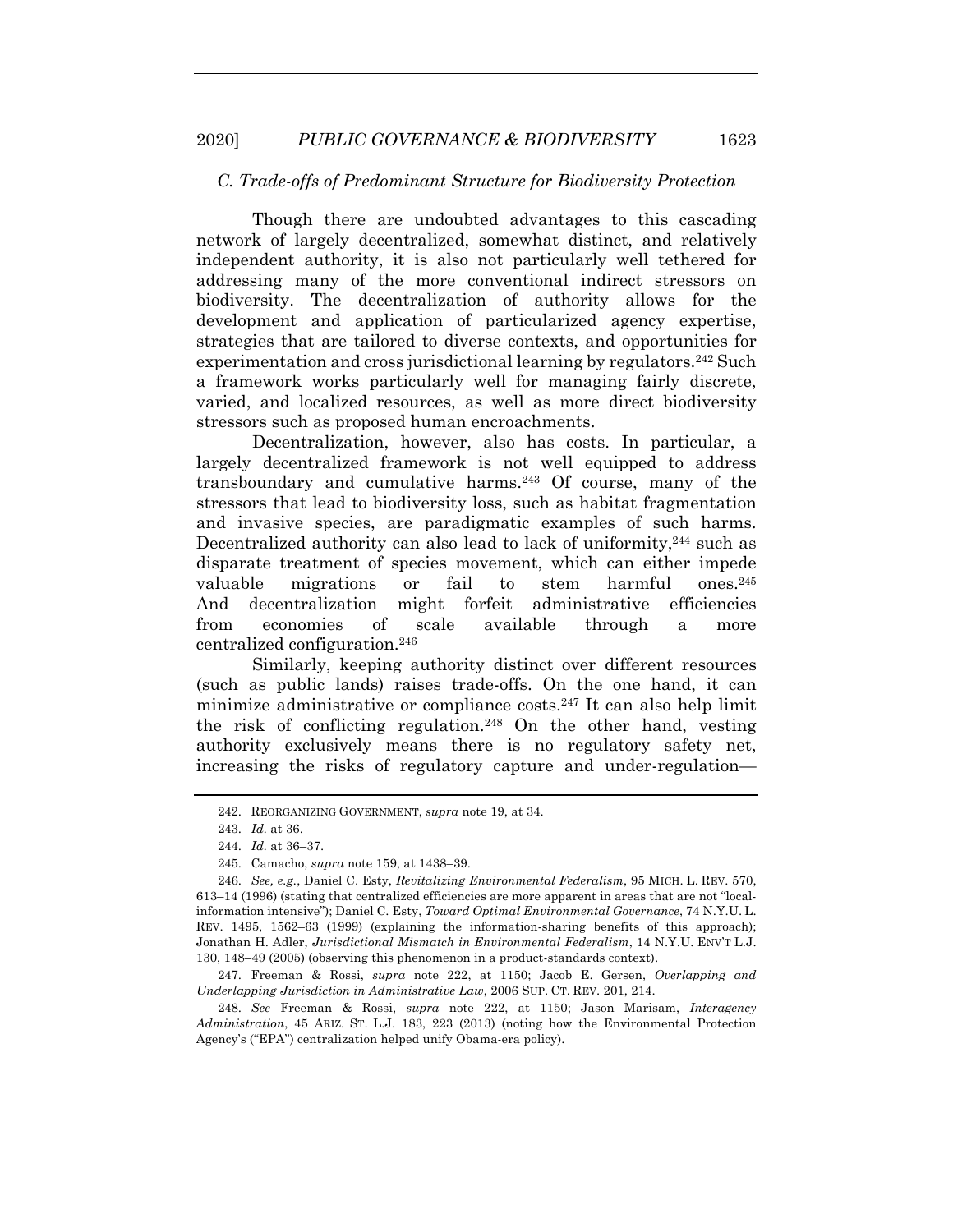particularly concerning for biodiversity loss, with the potential for irreversible harm.249 A key advantage of ESA section 7—one of the few relatively hierarchical coordination mechanisms in public biodiversity governance—is precisely that it injects a safety net and anticapture safeguards into federal agency decisionmaking.<sup>250</sup>

Likewise, there are advantages and disadvantages to relying on largely independent authority in public biodiversity governance. It can avoid administrative costs from coordination, reduce risks of government inaction, and promote arguably beneficial competition between government institutions.251 Yet lack of coordination is also more likely to lead to regulatory inconsistencies over resource management; inefficiencies due to the failure to pool expertise; risks of regulatory failure from agency shirking, mission drift, and free riding; and even a race to the bottom from intergovernmental competition,252 such as between states over resource use and exploitation.<sup>253</sup>

Indeed, much of the proliferation of place-based, ad hoc coordination in public biodiversity governance is likely induced by a desire to foster consistency and share resources and knowledge on specific environmental problems.<sup>254</sup> But because they are often organized around particular issues or places, some of these coordination arrangements actually run the risk of merely adding another layer of governance, increasing regulatory costs without meaningfully addressing the disadvantages of decentralized and somewhat overlapping governance.<sup>255</sup> As such, the baseline public biodiversity governance framework is not especially well designed to address conventional indirect stressors to biodiversity, such as invasive species and habitat fragmentation.

# *D. Increased Overlap Through Climate Change*

Unfortunately, the existing regulatory structure is even less equipped for managing the alarming effects of climate change on

<sup>249.</sup> *See* REORGANIZING GOVERNMENT, *supra* note 19, at 41–43.

<sup>250.</sup> *See* 16 U.S.C. § 1536 (providing rules for "interagency cooperation" in implementing the ESA); Jon Hasselman, *Holes in the Endangered Species Act Safety Net: The Role of Agency "Discretion" in Section 7 Consultation*, 25 STAN. ENV'T L.J. 125, 128–38 (2006) (providing an overview of the ESA's history and arguing that "even agency actions that can be viewed as 'nondiscretionary' are prohibited by § 7 if they will cause jeopardy").

<sup>251.</sup> REORGANIZING GOVERNMENT, *supra* note 19, at 46–48.

<sup>252.</sup> *Id.* at 47–49.

<sup>253.</sup> *See, e.g.*, Noah D. Hall, *Toward a New Horizontal Federalism: Interstate Water Management in the Great Lakes Region*, 77 U. COLO. L. REV. 405, 453 (2006).

<sup>254.</sup> *E.g.*, POLLAK, *supra* note 148, at 6–7.

<sup>255.</sup> Camacho, *supra* note 182, at 36, 48.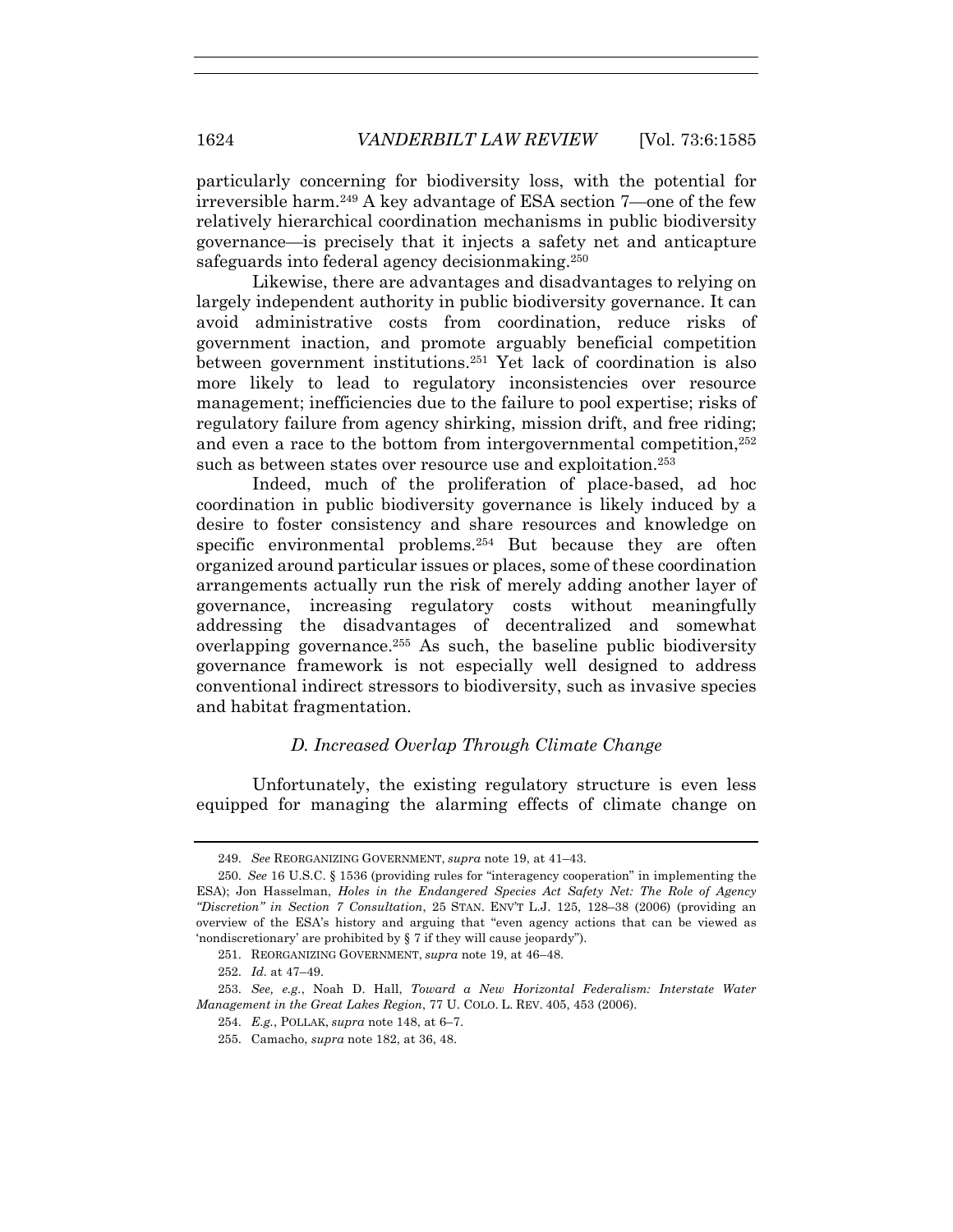biodiversity. As stated earlier, climate change is compounding already significant pressures on biodiversity that are increasing risks of extinction.256 Rising temperatures will also cause changes in reproductive timing and behavior, timing of migration patterns, and shifts in habitat ranges northward and toward higher elevations that will "fundamentally rearrange U.S. ecosystems" and "alter ecosystem structure, function, and services, leading to predominantly negative consequences for biodiversity and the provision of ecosystem goods and services."257

Yet climate change is testing the resilience of the structure of public biodiversity governance in ways that are at least as troubling as these physical effects. The pressures of widespread changes in climatic conditions that are accelerating species movement also substantially increase jurisdictional overlap between the many decentralized government institutions charged with regulating and managing biodiversity loss. As wildlife and vegetation respond to altered climatic conditions over the next century, landscapes may no longer be suitable for preexisting flora and fauna long considered "native."258 These species will have to emigrate elsewhere to survive, with many species facing extinction unless they can move considerable distances to adapt or their movement is actively facilitated.259 Relatedly, other—more compatible and very possibly non-native—immigrants will be needed to fill the niches vacated by those that emigrated.<sup>260</sup>

Yet the largely segmented and uncoordinated authority that predominates public biodiversity governance was not designed to manage these widespread range shifts, contractions, and expansions of ecological resources that will blur the distinctions between legally

<sup>256.</sup> The EPA determined years ago that "clear evidence" demonstrates "climate change is exerting major influences on natural environments and biodiversity, and these influences are generally expected to grow with increased warming." Endangerment and Cause or Contribute Findings for Greenhouse Gases Under Section 202(a) of the Clean Air Act, 74 Fed. Reg. 66,496, 66,534 (Dec. 15, 2009).

<sup>257.</sup> *Id.* at 66,498.

<sup>258.</sup> *See* Camacho, *supra* note 106, at 181–83 (describing the specific drivers and problems associated with newly uninhabitable conditions).

<sup>259.</sup> *See* INTERGOVERNMENTAL PANEL ON CLIMATE CHANGE, *supra* note 158, at 14–15; Thompson Webb III, *Past Changes in Vegetation and Climate: Lessons for the Future*, *in* GLOBAL WARMING AND BIOLOGICAL DIVERSITY 59, 60 (Robert L. Peters & Thomas E. Lovejoy ed., 1994) (discussing the loss of plant ranges due to climate change); O. Hoegh-Guldberg, L. Hughes, S. McLntyre, D. B. Lindenmayer, C. Parmesan, H. P. Possingham & C. D. Thomas, *Assisted Colonization and Rapid Climate Change*, 321 SCIENCE 345, 345 (2008). A leading but oftencontested article in *Nature* concluded that by 2050, up to two-thirds of species will need to migrate or be moved to new habitats to survive. Thomas et al., *supra* note 53, at 145.

<sup>260.</sup> *See* Malcolm L. Hunter, *Climate Change and Moving Species: Furthering the Debate on Assisted Colonization*, 21 CONSERVATION BIOLOGY 1356, 1357 (2007).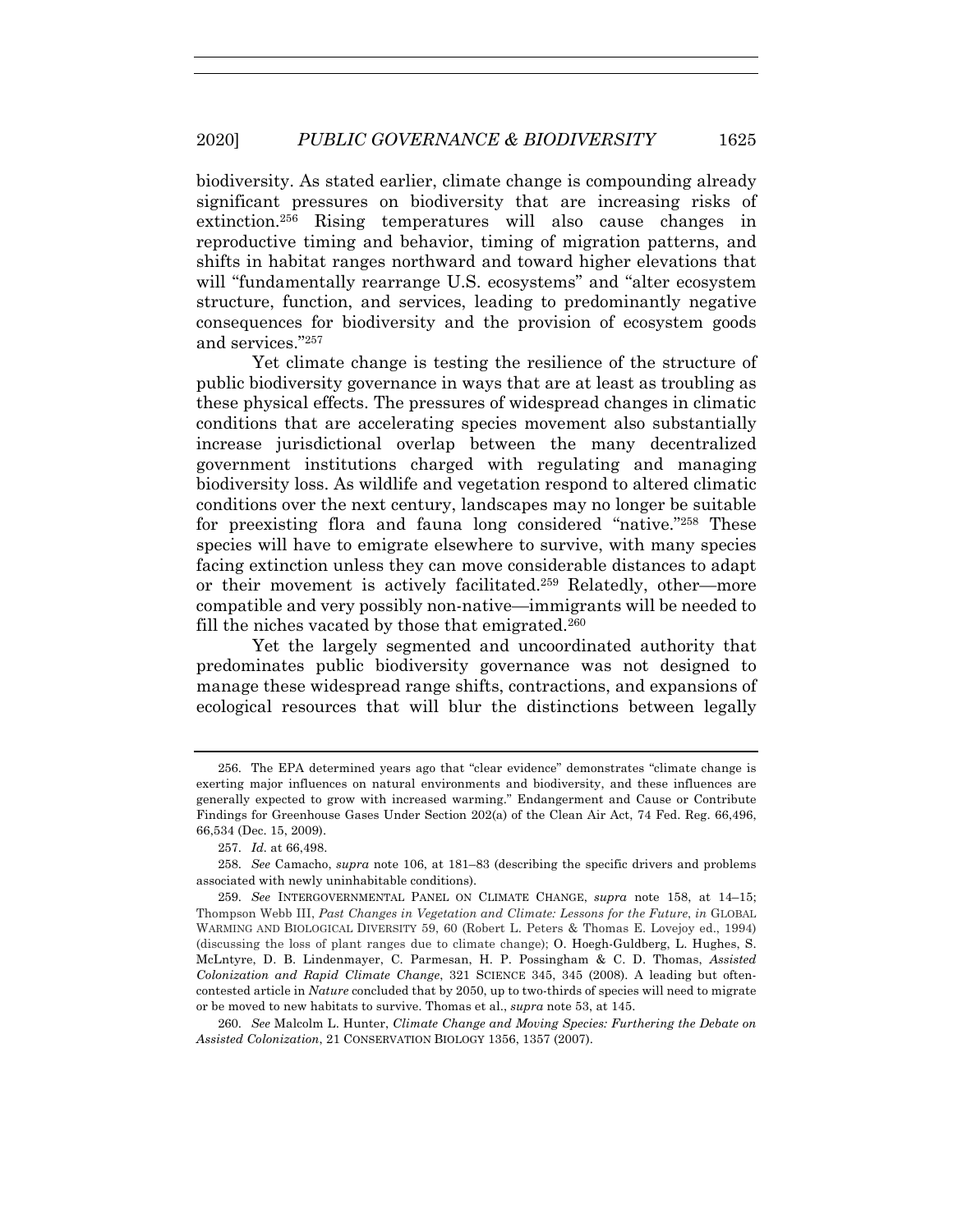discrete lands. Beyond the limitations of the existing substantive goals and strategies for biodiversity management identified in Part II, keeping authority predominantly decentralized, poorly coordinated, and increasingly overlapping will create substantial barriers to needed migrations.

Climate change will make the difficulties in addressing transboundary concerns for decentralized authority increasingly prominent. And the additional overlap in authority due to the increased pressure for species migrations will substantially increase the potential for regulatory conflict. Species movement will be constrained not only by physical obstructions to dispersal, but also by management differences between jurisdictions. Vulnerable flora and fauna will need to move from one designated land category to another, but the management objectives of those new jurisdictions may hinder or bar such migration.261 Regulatory conflict is also likely to increase between these place-based laws of public lands and species-focused conservation laws, like those governing endangered and invasive species.<sup>262</sup> The ESA, for example, might demand protections for migrating listed species that other public lands might categorize as invasive.263 Left unaddressed, the increased overlap paired with little or weak coordination is likely to exacerbate some of the preexisting limitations of public biodiversity governance.

#### *E. Limited Interjurisdictional Learning*

Unfortunately, public biodiversity governance is also weakened by the general absence of any infrastructure for promoting interjurisdictional learning and thus more adaptive governance.264 This structural concern builds on the procedural one identified in Part III regarding limited integration of adaptive decisionmaking. The focus here, however, is on the lack of a centralized or coordinated framework for generating, disseminating, or analyzing information about adopted management strategies. Natural resource laws typically do not require or otherwise promote the systematic generation of information about

<sup>261.</sup> *See* Camacho, *supra* note 106, at 188 (describing the factors that determine the legality of assisted migration).

<sup>262.</sup> For example, if a member of a listed endangered species attempts to migrate through designated wilderness outside its historical range, such movement arguably would be barred by the Wilderness Act. *See id.* at 198–99. It also might be considered invasive under federal or state invasive species laws. *See id.* at 199–201.

<sup>263.</sup> For possible conflicting laws, see, for example, the Plant Protection Act, 7 U.S.C. §§ 7701- 7786, the Lacey Act, 18 U.S.C. § 42, and the Alien Species Prevention and Enforcement Act, 39 U.S.C. § 3015.

<sup>264.</sup> Camacho, *supra* note 159, at 1417; Camacho, *supra* note 182, at 50.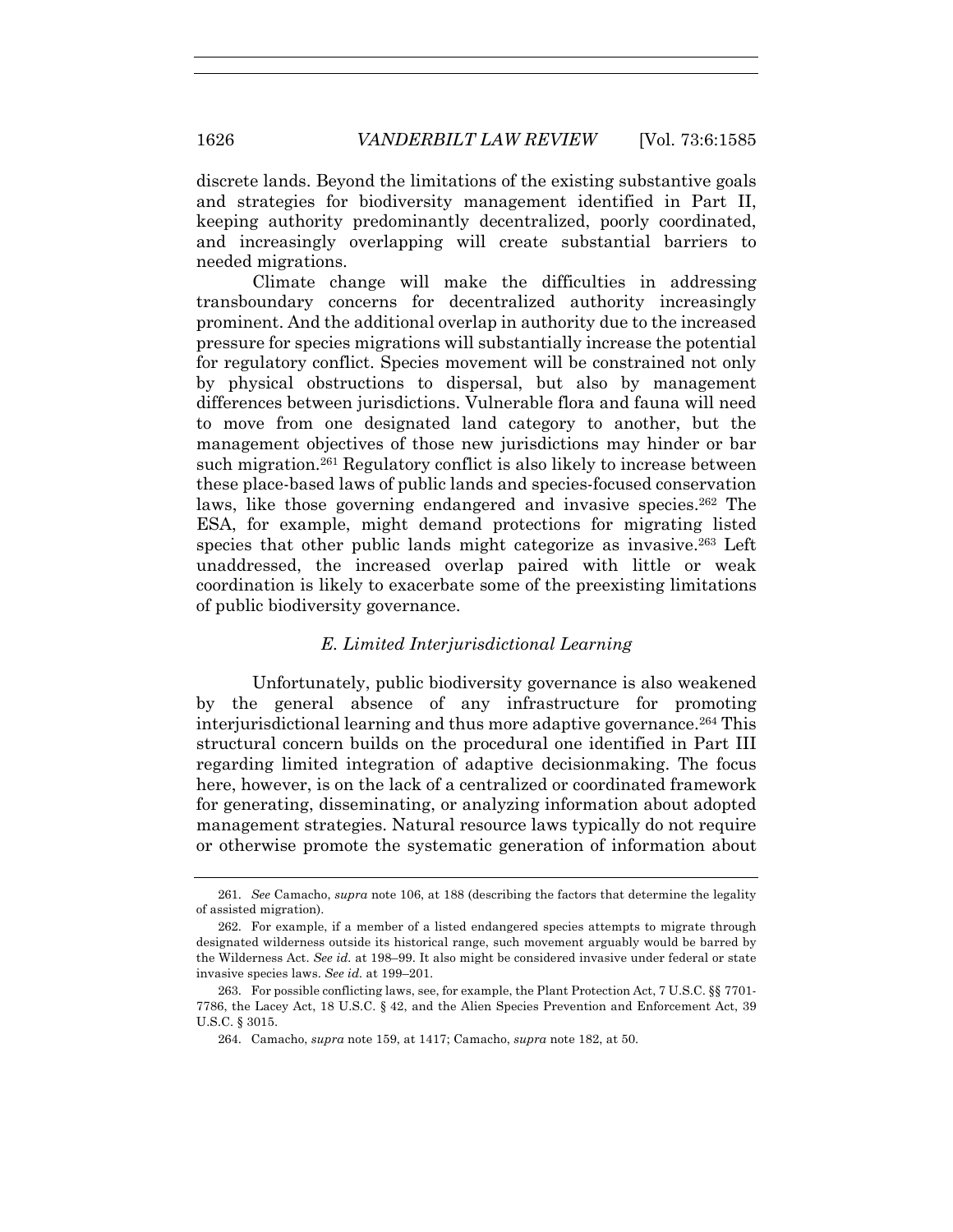#### 2020] *PUBLIC GOVERNANCE & BIODIVERSITY* 1627

the efficacy of programs and government institutions.265 While assessments by nongovernmental organizations may occasionally provide some relevant information, such analyses are not part of a legitimating public process of systematic monitoring, assessment, and adjustment.266 Nor is there any infrastructure for the broad dissemination of assessment data, even among partner institutions governing similar natural resources.267

As a result, the capacity of public biodiversity governance to reduce uncertainty by learning about the effectiveness of past management actions is largely untapped. Existing decentralized and even distinct authority can be useful for providing avenues for experimentation, tailored strategies, and learning. But these opportunities for learning are wasted if there is no centralized or coordinated infrastructure for gathering and sharing such information more broadly.

This deficiency is of particular concern in light of the various ways that climate change magnifies uncertainties for the management of ecological resources.268 In part, this is because climate change is bringing a wide range of changes, and often there is no readily available past analog on which resource managers can draw for making management decisions.269 There is significant uncertainty regarding the exact local effects and efficacy of possible management strategies in preventing or reducing the harmful effects of climate change. Climate change involves more complex and potentially confounding variables than most environmental issues, and localized modeling needed to aid adaptation decisions is improving but remains difficult.<sup>270</sup> But this uncertainty is compounded because: (1) information about the performance of adopted strategies is rarely ever systematically

<sup>265.</sup> *See, e.g.*, Alejandro E. Camacho, *Beyond Conjecture: Learning About Ecosystem Management from the Glen Canyon Dam Experiment*, 8 NEV. L.J. 942, 955–56 (2008) (explaining the failure to implement a program to "monitor, evaluate, and adjust" the titular program over the last ten years).

<sup>266.</sup> *Cf.* Camacho, *supra* note 85, at 343–44 (discussing how requiring governmental actors to systematically monitor and adapt programs not only provides vital information but also promotes accountability and legitimacy).

<sup>267.</sup> *See* Bradley C. Karkkainen, *"New Governance" in Legal Thought and in the World: Some Splitting as Antidote to Overzealous Lumping*, 89 MINN. L. REV. 471, 495 (2004) (describing the lack of "information-pooling" in HCPs); Karkkainen*, supra* note 234, at 946–48 (making reporting and transparency suggestions).

<sup>268.</sup> Camacho, *supra* note 182, at 10–15.

<sup>269.</sup> *Id.* at 13.

<sup>270.</sup> *See* Camacho, *supra* note 159, at 1409–13.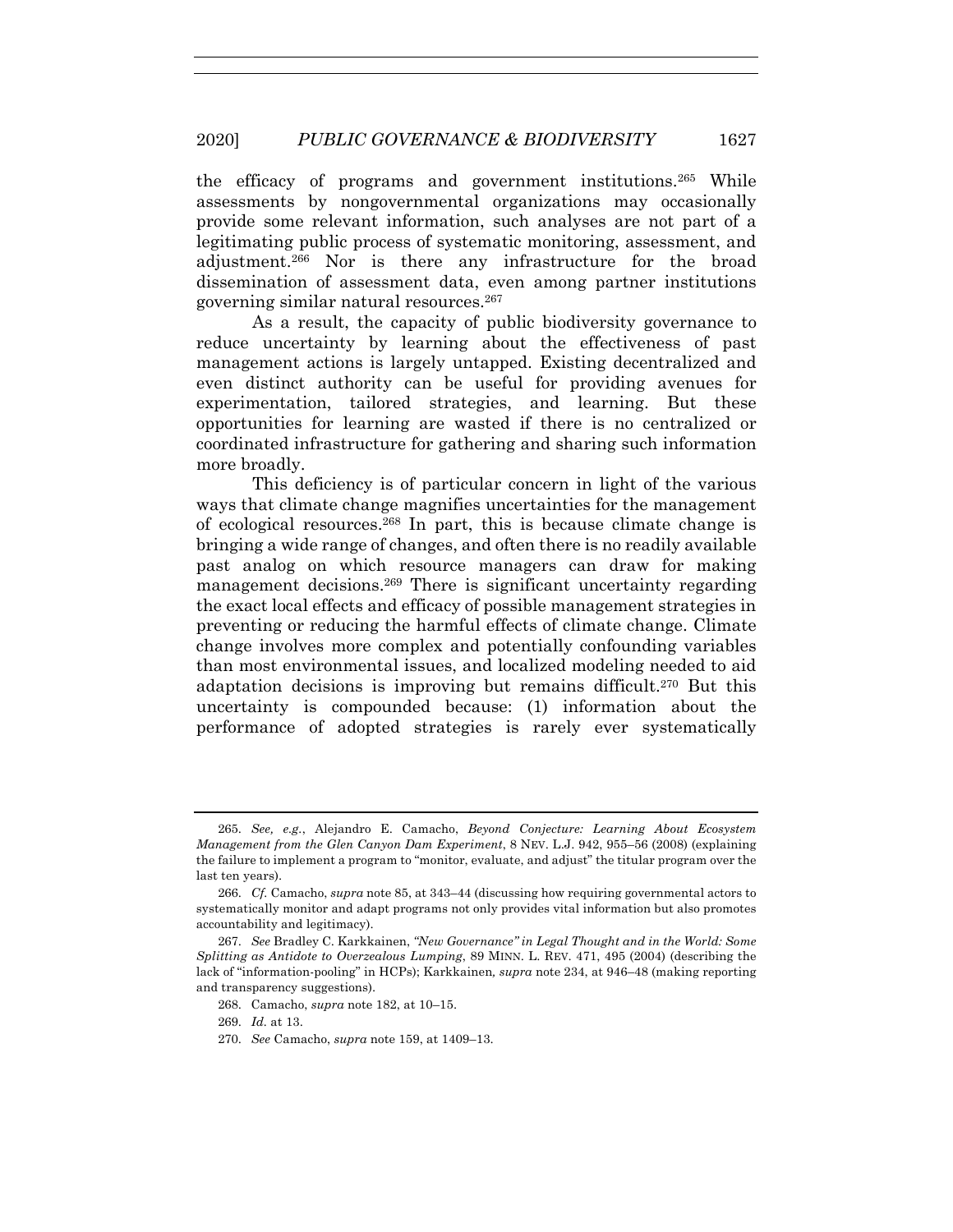generated, and (2) there are insufficient avenues for sharing information between existing regulatory authorities.271

#### V. PROMOTING ADAPTIVE PUBLIC BIODIVERSITY GOVERNANCE

Too often, even governance scholars who recognize the challenges raised by complex problems like biodiversity conflate the three key components of governance or only emphasize certain aspects to the detriment of others. Yet the strategies, processes, and structures of governance can and should be reshaped to better resist and manage biodiversity loss.

#### *A. Goals and Strategies to Advance Biodiversity*

#### 1. Prioritizing Ecological Health

Substantive conservation management can be reshaped to better promote biodiversity in a changing world. Rather than tethering biodiversity law to the preservation, restoration, wildness, or consumptive goals that predominate natural resources law, climate change necessitates managing ecological resources to more directly promote biodiversity.272 This certainly does not mean that cultural conservation goals such as historical and wildness preservation, or more consumptive goals such as sustained yield, must be categorically discarded. But their emphasis will be increasingly costly to biodiversity should they remain a greater priority. For biodiversity loss to decelerate, if not be reversed, the substantial portfolio in the United States of reserved public lands and regulated ecological resources needs to be reinvested more substantially in promoting ecological health. A number of scholars have in fact sought to reframe restoration and preservation to be less tethered to historical fidelity and more focused on restoring ecological health or function.273

Of course, a shift toward prioritizing biodiversity and away from conventional restoration, historical preservation, wildness

<sup>271.</sup> *See id.* at 1415–20.

<sup>272.</sup> *See* Bruce A. Stein, Amanda Staudt, Molly S. Cross, Natalie S. Dubois, Carolyn Enquist, Roger Griffis, Lara J. Hansen, Jessica J. Hellmann, Joshua J. Lawler, Erik J. Nelson & Amber Pairis, *Preparing for and Managing Change: Climate Adaptation for Biodiversity and Ecosystems*, 11 FRONTIERS ECOLOGY & ENV'T 502, 505 (2013) (arguing for a more proactive and forward-looking approach to ecological support).

<sup>273.</sup> *Cf*. Stephen T. Jackson & Richard J. Hobbs, *Ecological Restoration in Light of Ecological History*, 325 SCIENCE 567, 567–68 (2009) (emphasizing the value of "predisturbance restoration targets," but nonetheless asserting that "[e]cological restoration finds new moorings in emphasizing restoration of ecosystem function, goods, and services"); Alyson C. Flournoy,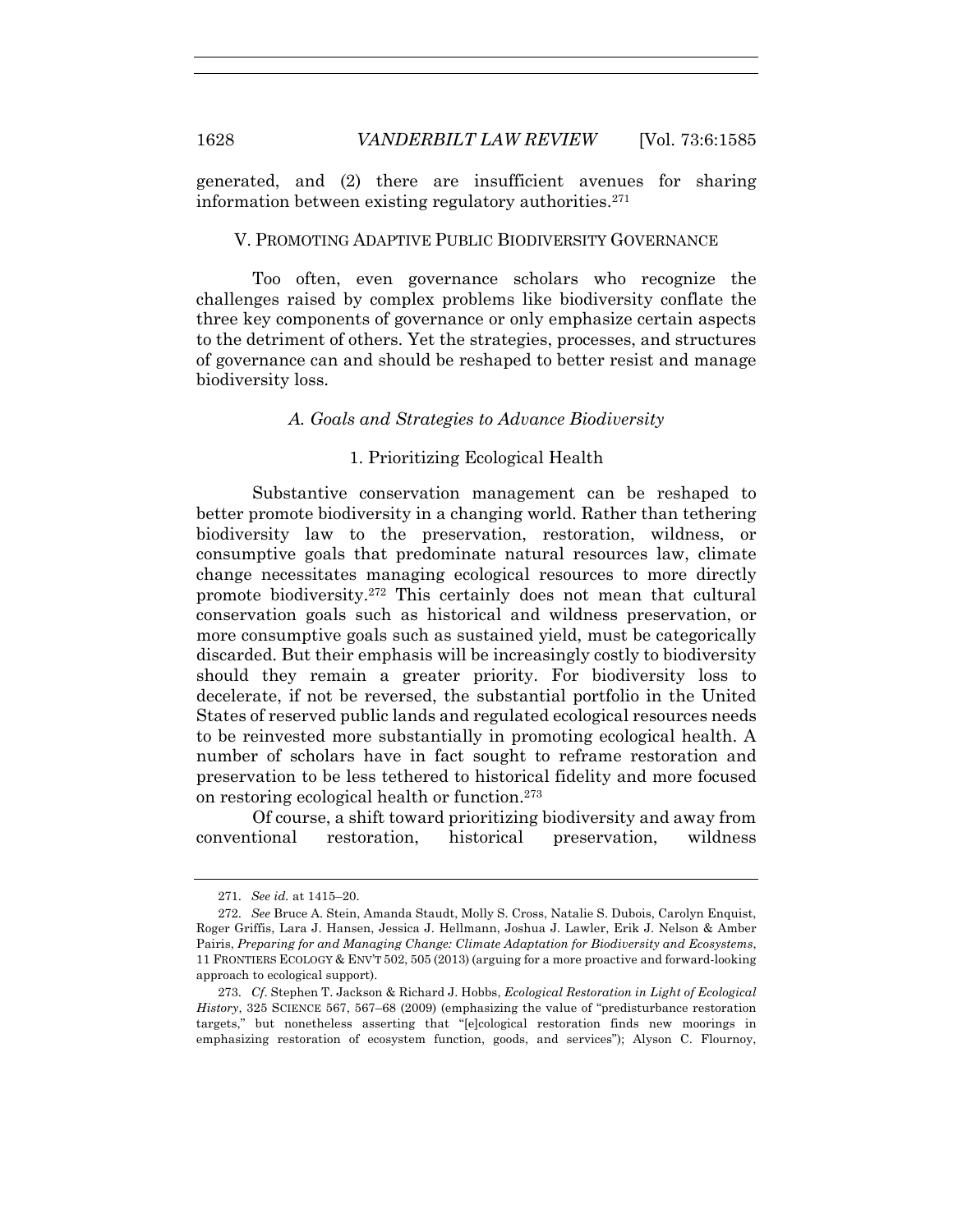preservation, or sustained yield is no more than the initial judgment. As I have suggested before, ecological conservation might be framed broadly to promote some notion of future ecosystem function, health, or "quality."274 This might include biodiversity conservation, but also could be understood as promoting the productivity of a particular favored resource or set of resources.275 It might be realized as maximizing aggregate biomass, though even so there might be various different metrics for measuring such an objective.276

Defining, measuring, and advancing biodiversity alone as a goal is also fraught.277 Measures of biodiversity commonly refer to richness (number of unique life forms), evenness (equitability among life forms), and heterogeneity (dissimilarity among life forms),278 but these are overlapping concepts.<sup>279</sup> If and how they should be aggregated remains unsettled,280 with scholars offering numerous metrics for biodiversity281 and its conservation.282 Management strategies also might focus on genetic, population, species, assemblage, or ecosystem diversity, or

274. *See, e.g.*, Camacho, *supra* note 25, at 555–56.

275. *See, e.g.*, Casey P. TerHorst & Pablo Munguia, *Measuring Ecosystem Function: Consequences Arising from Variation in Biomass-Productivity Relationships*, 9 CMTY. ECOLOGY 39, 39 (2008) (explaining that productivity is one important measure of ecosystem function and that the current operational definition of net productivity is biomass produced per unit of time).

276. *Id.* (describing a variety of measures to estimate productivity, including annual rainfall, oxygen measurements, standing biomass, and changes in biomass).

277. *See supra* note 33 and accompanying text.

278. Cardinale et al., *supra* note 7, at 60.

279. Andy Purvis & Andy Hector, *Getting the Measure of Biodiversity*, 405 NATURE 212, 213 (2000).

280. *Id.* at 218 ("[B]iodiversity cannot be reduced to a single number . . . . We must of course recognize — and explain to policy-makers — that combining these dimensions into a single number would be arbitrary.").

281. *See, e.g.*, Matt Davis, Søren Faurby & Jens-Christian Svenning, *Mammal Diversity Will Take Millions of Years to Recover from the Current Biodiversity Crisis*, 115 PNAS 11262, 11262 (2016) (asserting that phylogenetic diversity is a better metric of biodiversity than species richness or functional diversity); Tom Leinster & Mark W. Meckes, *Maximizing Diversity in Biology and Beyond*, 18 ENTROPY 88 (2016) (advocating for an entropy-based approach); Charles W. Fowler, *Maximizing Biodiversity, Information, and Sustainability*, 17 BIODIVERSITY & CONSERVATION 841 (2008) (using the Shannon-Weiner information index to calculate the anthropogenic effects on biodiversity).

282. *See, e.g.*, Faith, *supra* note 33 (describing "safe minimum standard" for biodiversity as an alternative to triage).

*Restoration Rx: An Evaluation and Prescription*, 42 ARIZ. L. REV. 187, 195–96 (2000) ("[S]uccessful restoration must focus on the functioning of the system as a whole . . . . This dictates a focus on processes, not endpoints, and on systems, not individual organisms or species."). *See generally* Dan Tarlock, *Slouching Toward Eden: The Eco-Pragmatic Challenges of Eco-Revival*, 87 MINN. L. REV. 1173 (2003) (pointing out flaws in an ecological approach that is backwards-looking and concerned with preserving a status quo).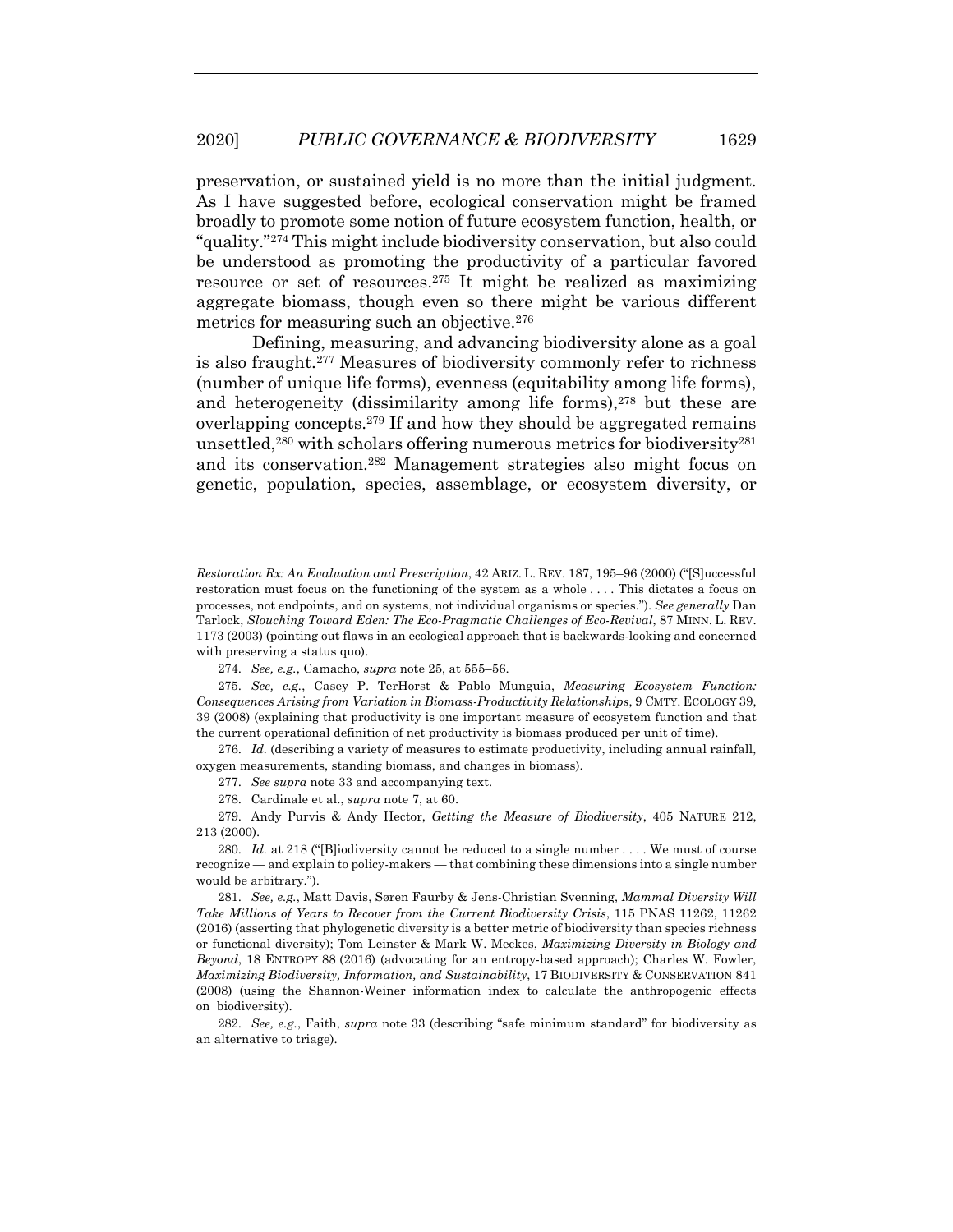some segment or combination thereof.283 And of course different strategies might be directed at different concerns. Accordingly, which particular manifestation of biodiversity conservation is adopted, and how such a goal is measured and operationalized, will play an incredibly significant role in the management strategies adopted—and, in the context of global climate change, which species movements are allowed, or even assisted.284

As I have also argued elsewhere, a focus on promoting or prioritizing particular ecological processes in an ecosystem may provide more concrete components to center on once the tether to promoting native and restricting non-native is no longer available.285 A fertile and growing ecosystem services literature emphasizes identifying and measuring the beneficial services of ecosystems.286 These include provisioning services (such as production of food and water), regulating services that help control climate and disease, supporting services that cycle nutrients and produce, and cultural services like recreational or spiritual benefits.<sup>287</sup>

But even so, the measurement and prioritization of these various different services for any particular landscape or ecosystem is valueladen and contestable.288 Public biodiversity governance and associated academic disciplines (such as environmental ethics, economics, ecology, and conservation biology) must accelerate and deepen the investigation and discussion of how to measure and reconcile these many values and trade-offs. A shift to a greater emphasis on promoting biodiversity and ecological health is a necessary first step that would greatly facilitate such examinations and debates.

<sup>283.</sup> *See* Michael E. Soulé, *Conservation: Tactics for a Constant Crisis*, 253 SCIENCE 744, 744 (1991).

<sup>284.</sup> *See* Faith, *supra* note 33 ("[T]he choice among these different biodiversity 'models' will depend on what values are important to the decision-maker.").

<sup>285.</sup> Camacho, *supra* note 25, at 564; *cf.* Faith, *supra* note 33 (describing how a focus on valuing ecosystem processes arguably promotes maintenance and evolution of ecosystems and biodiversity).

<sup>286.</sup> *See, e.g.*, Christian Layke, Measuring Nature's Benefits: A Preliminary Roadmap for Improving Ecosystem Service Indicators 3 (Sept. 2009) (unpublished manuscript), https://files. wri.org/s3fs-public/pdf/measuring\_natures\_benefits.pdf [https://perma.cc/2F4W-BP9Y]; CLAIRE BROWN, ABISHA MAPENDEMBE, LISA INGWALL KING & JEANNE L. NEL, U.N. ENV'T PROGRAMME WORLD CONSERVATION MONITORING CTR., MEASURING ECOSYSTEM SERVICES: GUIDANCE ON DEVELOPING ECOSYSTEM SERVICE INDICATORS (2014).

<sup>287.</sup> *See, e.g.*, MILLENNIUM ECOSYSTEM ASSESSMENT, ECOSYSTEMS AND HUMAN WELL-BEING: SYNTHESIS, at vi (2005), https://www.millenniumassessment.org/documents/document.356. aspx.pdf [https://perma.cc/VD5X-48BX].

<sup>288.</sup> *See* Faith, *supra* note 33 (contrasting those arguing for valuation metrics with those claiming it is "doomed to failure" (quoting BRYAN G. NORTON, THE PRESERVATION OF SPECIES 202 (1986)).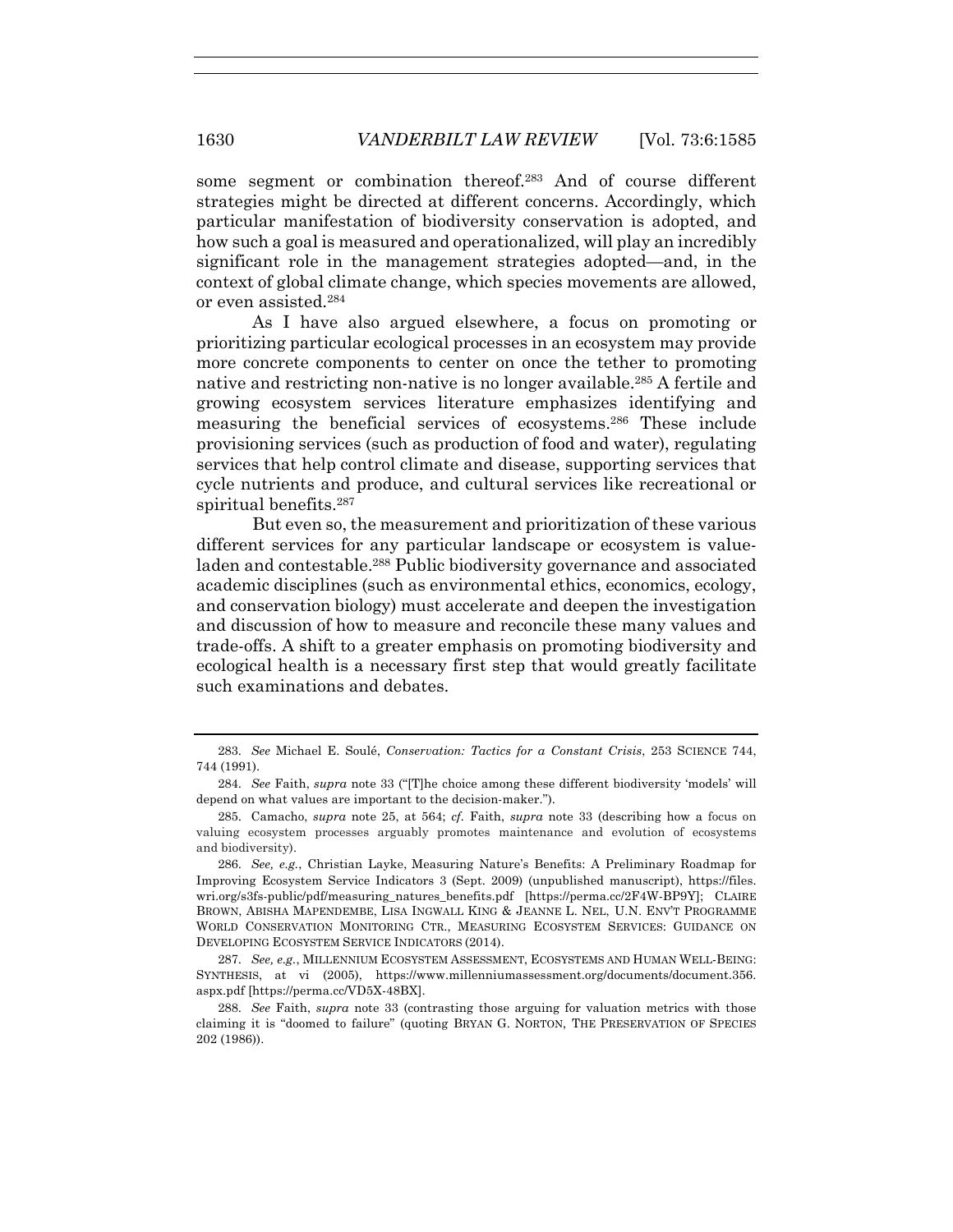#### 2. A Rigorous and Active Toolkit

Whichever manifestations of ecological health are adopted, a reorientation toward more directly promoting biodiversity in natural resources management would likely require a pervasive transition away from primarily reactive and retrospective strategies toward incorporation of more diverse and active interventions tethered to some form of ecological health in light of future climatic conditions. Promoting future ecological health in public lands planning and management likely would include, depending on the land management regime, a de-emphasis on maximizing consumptive use, preserving or restoring preexisting assemblages of species, and minimizing human intervention.289 Invasive species laws might curtail categorical resistance to human introductions and non-native movement (while allowing any native movement) and make the central inquiry whether a particular movement is expected to aid or detract from ecological health. 290

The ESA and other species management laws should continue but go further than the recent shift from permit-by-permit regulatory hooks to more purposefully manage cumulative and indirect stressors, such as invasive species or habitat fragmentation. Multispecies, ecosystem-based, and landscape-level planning<sup>291</sup> might provide increased opportunities for addressing biodiversity loss beyond species extinction, such as ecological vulnerabilities to non-endangered species or habitat. Moreover, ESA recovery plans could be adequately funded and enforceable,292 as well as address broader ecological health concerns (such as biodiversity loss to non-listed species or ecological functions not linked to listed species). But wildlife management could go beyond trying to preserve preexisting biotic assemblages to manage ecological change and transition areas to protect if not enhance ecological health.293 This likely would need to include a much broader portfolio of passive strategies than reserved lands or even wildlife corridors.

<sup>289.</sup> *See Legal Adaptive Capacity*, *supra* note 19, at 717–20.

<sup>290.</sup> *See* Camacho, *supra* note 87, at 900.

<sup>291.</sup> *See supra* notes 144–146 and accompanying text.

<sup>292.</sup> *See, e.g.*, Justin Berchiolli, *Stewarding Species: How the Endangered Species Act Must Improve*, 10 U.C. IRVINE L. REV. 1079, 1081–83, 1085 (2020) ("Even if policymakers were to adopt regulations promoting and overseeing species recovery, increasing the regulatory burden . . . without equally increasing [the] funding may not translate to . . . progress.").

<sup>293.</sup> *See* Camacho, *supra* note 106, at 228, 234, 244 (advocating for wildlife management strategies that seek to not only protect and restore pre-existing biota but also to facilitate new biotic development).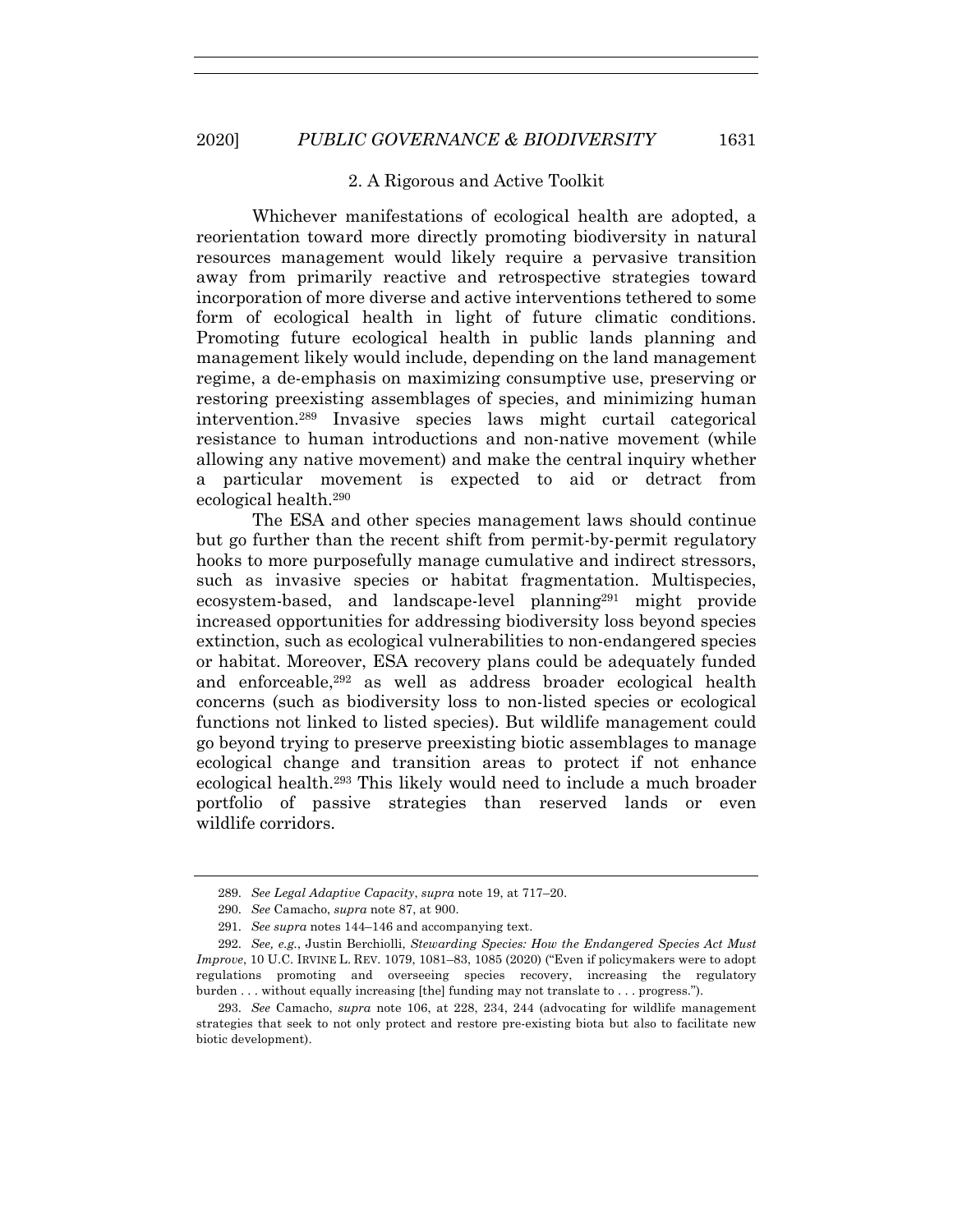Providing private incentives to promote biodiversity beyond financial subsidies may also be critical. Some scholars have called for substantially more attention to the management of private property and landscapes and waterways between protected areas—the "matrix lands"—to increase their permeability.294 For example, forests might be managed in ways that leave higher densities of trees standing.295 Agricultural lands might be required or incentivized to maintain soft borders (such as windbreaks, shelter belts, and filter strips) or otherwise provide avenues for species movement or transition to agroecological uses.296 Freshwater and coastal land management might remove subsidies that spur connectivity-reducing development, restore natural floodplains, or remove impassable culverts to allow for easier movement of fish.297 And land development might be regulated or incentivized to reduce wildlife impacts, such as through the use of preferred plants, fencing, or wildlife over- and underpasses.298 The challenge with this suite of strategies will be increasing the permeability of lands in ways that promote valuable species movement but also impede those movements likely to harm biodiversity.

But promoting biodiversity conservation in a world of landscapescale climatic changes might also require increased reliance on more active, interventionist strategies in some contexts.299 These might include assisted migration and translocation outside of existing ranges to overcome large-scale dispersal barriers in light of anticipated climatic conditions,300 and even perhaps build on past strategies, such as captive breeding, to integrate biotechnological approaches.301 But it is clear that the goals and strategies of conservation law can and should be shaped to better advance biodiversity in a changing world.

# *B. Adaptive Processes with Presumptions of Nativity*

Effective biodiversity governance also requires the integration into regulatory processes of standards that facilitate species movement and even introductions that are favorable to ecological health, while limiting (if not eliminating) those migrations or translocations that are not. In my view, this means typically rejecting essentialist

- 297. *Id.*
- 298. *Id.* at 716.

301. *See* Camacho, *supra* note 87.

<sup>294.</sup> Kostyack et al., *supra* note 144, at 714.

<sup>295.</sup> *Id.*

<sup>296.</sup> *Id.* at 715.

<sup>299.</sup> Camacho, *supra* note 106, at 247.

<sup>300.</sup> *See id.* at 233–34.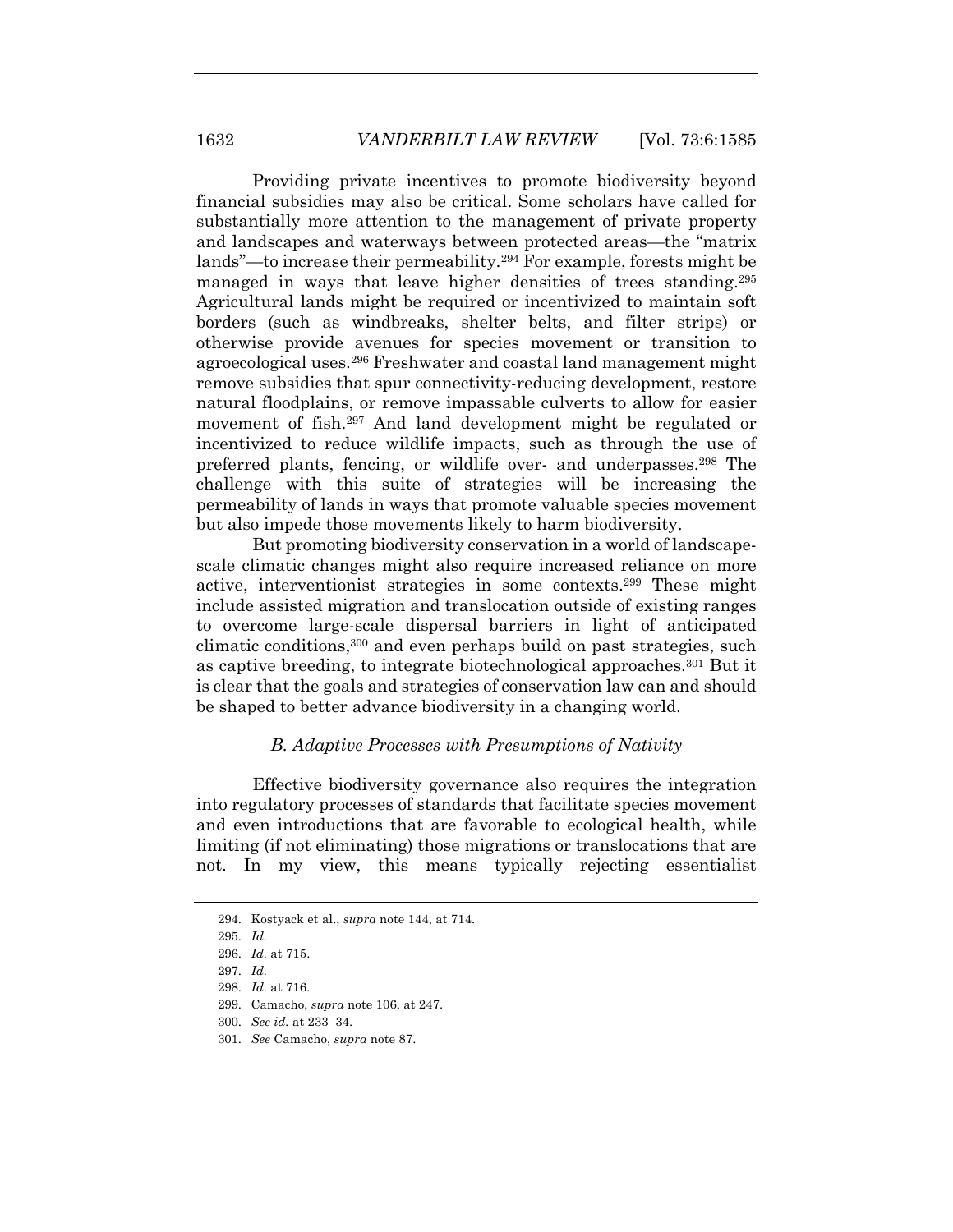classifications that categorically protect movements if an organism preexisted, or because it is moving without direct human assistance.<sup>302</sup> Similarly, both active introductions and movement of species outside their historical range should not be entirely barred.303

Instead, public biodiversity governance processes should rely on cautious risk assessments of the trade-offs of species movements.304 These might be in conjunction with rebuttable presumptions, such as that the movement of an ecological unit is appropriate in locations where it already exists or existed.305 Likewise, there might be a presumption—but not a bar—against immigration or intentional translocations to areas outside a species' historical or current range.306

With or without default presumptions, adoption of particularized risk assessments for species movements must be paired with more adaptive decisionmaking. Just as the rigidity of public biodiversity governance is well trodden in the literature on adaptive management and governance, so are the general attributes of essential changes. Many have suggested the need for integrating resilience and adaptability in decisionmaking to manage the variability and uncertainty of biodiversity loss through greater reliance on techniques like adaptive management. These allow not only provisional decisions based on existing information, but also incremental policy and decision adjustments at the back end if conditions warrant.307 As adaptive management may not be appropriate or feasible in all circumstances, less rigorous alternatives such as contingency planning can incentivize iterative planning and periodic adjustments and thus increase procedural adaptive capacity.308

Instigating adaptive processes not only at the project level but more programmatically is crucial, however.<sup>309</sup> In my view, effective adaptive procedural governance requires not only empiricism and experimentalism in implementing on-the-ground conservation strategies. It also necessitates more systematic monitoring,

<sup>302.</sup> *Id.*

<sup>303.</sup> *See* Camacho, *supra* note 106, at 200 (giving state law examples for potential non-native introduction rules).

<sup>304.</sup> Camacho, *supra* note 87, at 897–902.

<sup>305.</sup> *Id.* at 902–05.

<sup>306.</sup> *Id.* at 903.

<sup>307.</sup> *See, e.g.*, Ruhl & Fischman, *supra* note 203, at 429 (stating that the adaptive management framework relies on "iterative cycles of goal determination, model building, performance standard setting, outcome monitoring, and standard recalibration . . . .").

<sup>308.</sup> *See, e.g.*, Macey, *supra* note 188, at 1667 (discussing use of contingency planning to accommodate data gaps in environmental law).

<sup>309.</sup> *See, e.g.*, Camacho, *supra* note 85, at 342.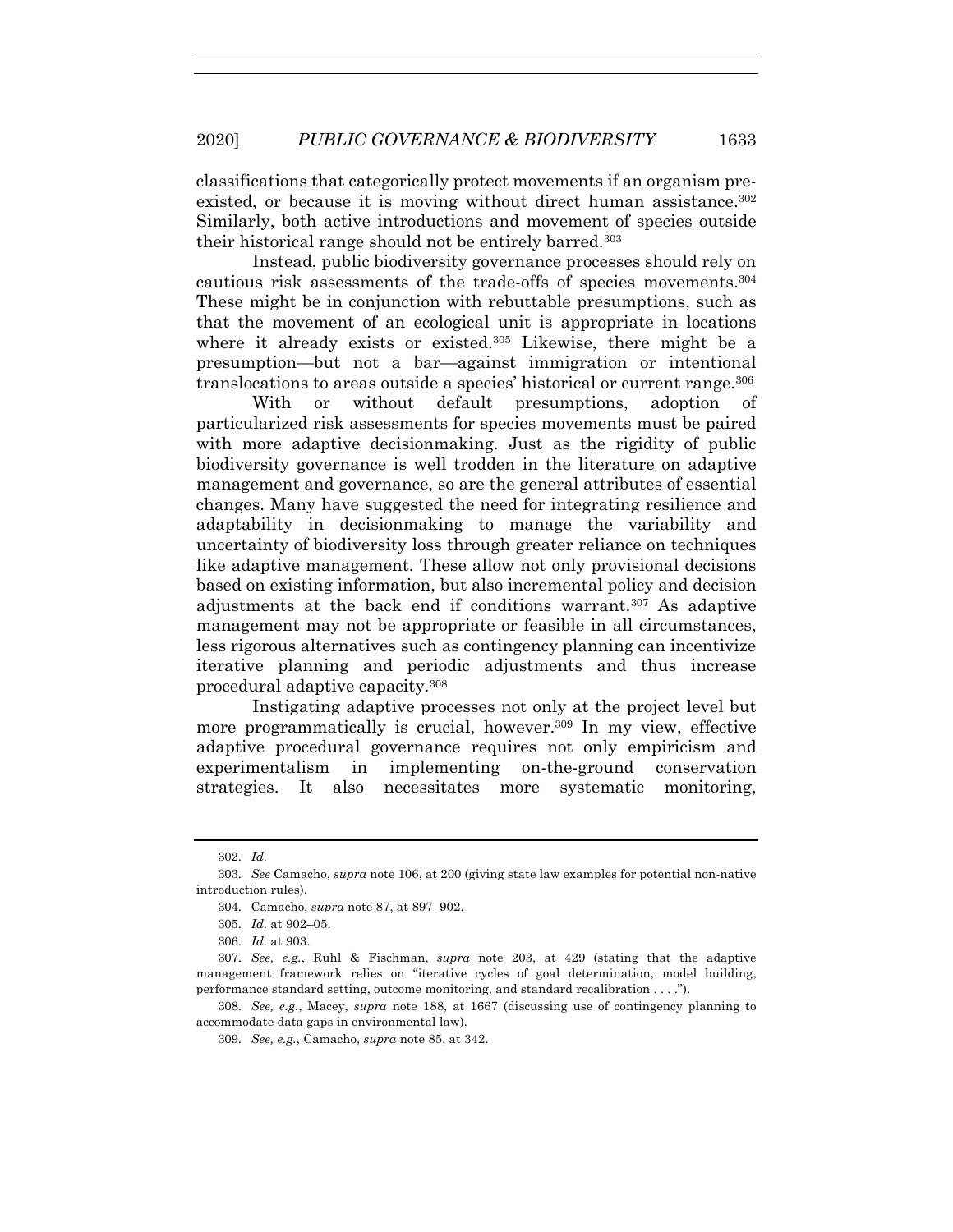assessment, and adjustment of agency policies, programs, and even processes.310

#### *C. Coordinated Learning by Distinguishing Functional Authority*

Both the wicked problems and adaptive management literatures, however, have overlooked that the allocation of authority in public biodiversity governance also can and should be transformed, oriented more toward managing both conventional and emerging indirect cumulative stressors on biodiversity. Many have pointed out that the fragmentation of authority in biodiversity management impedes its success.311 Those who consider it, however, too often conflate different components of structural authority.

## 1. Disaggregating Public Governance

The allocation of authority among institutions can and should be disaggregated. As Professor Robert Glicksman and I have argued in a range of contexts, policymakers need to distinguish between three different dimensions of authority: the extent authority is centralized or decentralized, the extent to which authority overlaps between different institutions or is distinct, and the extent to which authority is coordinated or independent.312 As illustrated in Part IV, each of these dimensions raises a range of trade-offs.<sup>313</sup>

Moreover, in both allocating authority and assessing the tradeoffs of doing so, policymakers should differentiate between the range of implicated government functions—funding, data generation, information compilation and distribution, information analysis, planning, standard setting, implementation and permitting, inspection and compliance monitoring, and enforcement.314 For example, the trade-offs of centralizing information dissemination are different than

313. *See supra* Section IV.C.

<sup>310.</sup> Camacho, *supra* note 182, at 76.

<sup>311.</sup> *See, e.g.*, Gregory N. Mandel, *Gaps, Inexperience, Inconsistencies, and Overlaps: Crisis in the Regulation of Genetically Modified Plants and Animals*, 45 WM. & MARY L. REV. 2167, 2231– 42 (2004) (discussing the coordinated framework's regulatory gaps, inconsistencies, inexperience, and duplication); PEW INITIATIVE ON FOOD & BIOTECHNOLOGY, ISSUES IN THE REGULATION OF GENETICALLY ENGINEERED PLANTS & ANIMALS 10–13, 18 (2004), http://www.pewtrusts.org/~/ media/legacy/uploadedfiles/phg/content\_level\_pages/reports/foodbiotechregulation0404pdf.pdf [https://perma.cc/ZF9P-TYDQ] (discussing the coordinated framework's issues of legal uncertainty, regulatory gaps, inconsistency, and lack of coordination).

<sup>312.</sup> REORGANIZING GOVERNMENT, *supra* note 19, at 35–49.

<sup>314.</sup> *See* REORGANIZING GOVERNMENT, *supra* note 19, at 56–57 (discussing which functions are better fits for certain organizational structures and how that can change over time).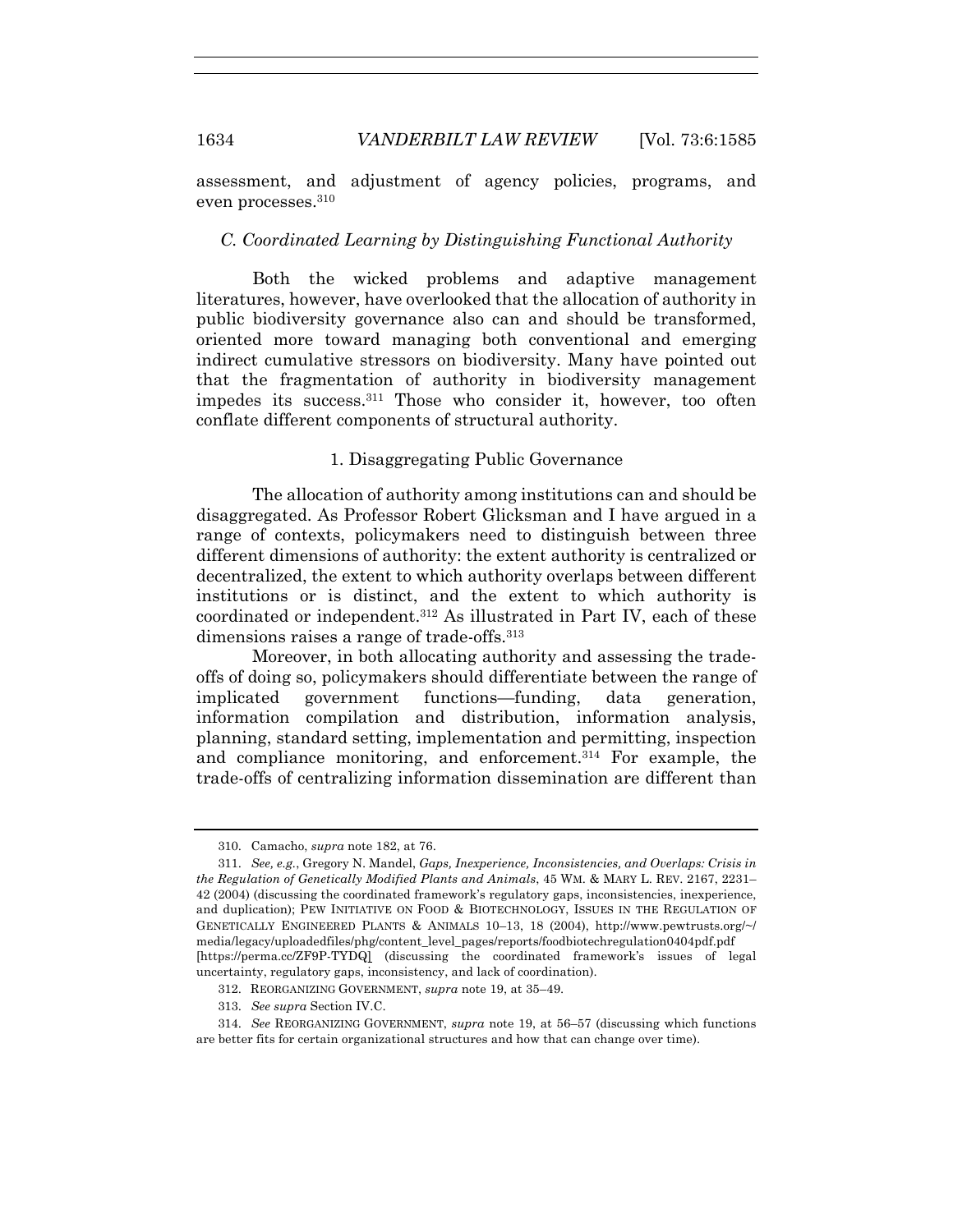those for permitting.315 Similarly, overlapping authority in enforcement can be paired with more distinct or even exclusive authority for standard setting.316 And different forms or degrees of interagency coordination may be employed for planning and permitting.317 As illustrated below, attending to these distinctions can help policymakers adjust public biodiversity governance to better accomplish regulatory goals, including allocating authority to institutions in ways that manage and reduce uncertainty and promote learning.

# 2. Reorienting Public Biodiversity Institutions

Any coherent effort to manage wildlife movement to limit extinction and maintain ecosystem productivity and biodiversity is likely to require tailored but vital alterations to public biodiversity governance's baseline of decentralized, increasingly overlapping, but, at best, weakly coordinated authority. Introducing different forms of coordination for certain functions can help promote intergovernmental learning and address other structural limitations of public biodiversity governance. Moreover, judicious increases in centralization for funding and even standard setting on migration and introduction strategies help tackle concerns about transboundary harms, promote harmonization, and leverage economies of scale. Yet it also maintains the expertise, diversity, and experimentation advantages of still primarily decentralized authority.

# *a. Tailored Coordination and Centralization*

Instituting forms of coordination over information dissemination and generation, planning, and implementation—paired with more centralized financing and standard setting over wildlife movement could help address concerns regarding lack of harmonization and transboundary harms exacerbated by climate change. First, to deal with the considerable uncertainty about the effects of climate change and effectiveness of potential management strategies, there is a credible argument that the federal government should develop a framework of hierarchically *coordinated information dissemination* on ecological resources. To truly promote interjurisdictional learning on resource management, such a clearinghouse would have to include not only scientific information about ecological effects, but also systematic

<sup>315.</sup> *Id.* at 66.

<sup>316.</sup> *Id.* at 98–100.

<sup>317.</sup> *See id.* at 120–23 ("Varying the extent of coordination among functions should heighten the advantages of coordination while minimizing its disadvantages.").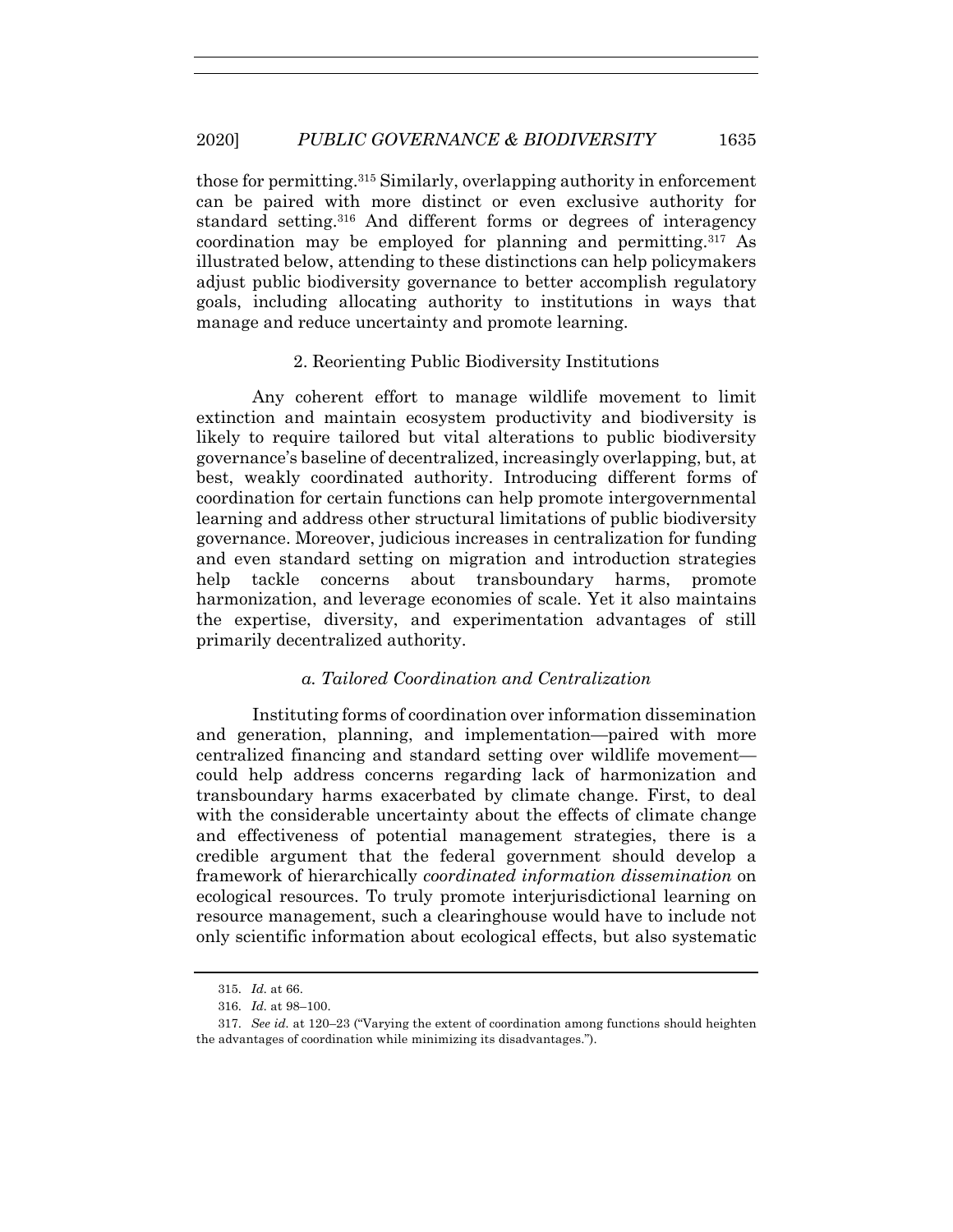reports on the past performance of management strategies.<sup>318</sup> As *information generation* would be undertaken by those entities adopting and implementing management strategies, policymakers would need to oblige resource agencies to regularly monitor, assess, and adjust adopted management strategies based on their performance in light of regulatory goals and targets.

In addition, *coordination of biodiversity planning* and *implementation* would help reconcile the increased conflict among ecological resource management authorities from the migration effects of climate change. Increased reliance on mechanisms akin to some already used in natural resources law might help manage the increased intersection of authority due to species movement. NEPA and its state analogs will continue to provide opportunities for horizontal coordination of information generation and planning on the effects and alternatives to proposed federal management of ecosystems. Policymakers might even borrow from the ESA's allocation of authority and adjust such laws to require more hierarchical coordination of implementation as well.<sup>319</sup> NEPA and its progeny, however, only contemplate coordination in the context of declared governmental actions.320 In contrast, the fundamental question in managing the effects of climate change on biodiversity is not how a proposed human action may affect the environment, but rather how to manage the indirect effects of climate change on species movement and biodiversity.

As such, proactive biodiversity conservation may necessitate governmental planning in contexts in which direct human action has *not* been proposed.<sup>321</sup> A weaker, more horizontally coordinated approach might be a collaborative infrastructure that brings resource management authorities together to engage in broader biodiversity planning.322 But interjurisdictional planning could be adapted to require more rigorous coordination, such as required harmonization of

<sup>318.</sup> *See* Camacho, *supra* note 182, at 66.

<sup>319.</sup> *See* REORGANIZING GOVERNMENT, *supra* note 19, at 100–23.

<sup>320.</sup> Kleppe v. Sierra Club, 427 U.S. 390, 399 (1976). *See also* Daniel A. Farber, *Adaptation Planning and Climate Impact Assessments: Learning from NEPA's Flaws*, 39 ENV'T L. REP. NEWS & ANALYSIS 10605, 10608 (2009) (detailing the process by which the acting agency must consult environmental agencies with specific expertise).

<sup>321.</sup> *See* Farber, *supra* note 320, at 10607 (explaining how climate change flips the reorientation of planning away from the conventional focus on how proposed human actions affect the environment and toward how the environment may affect humans).

<sup>322.</sup> For example, the now-defunct Federal Interagency Adaptation Task Force was a modest step toward interagency climate adaptation coordination. Exec. Order No. 13,653, 78 Fed. Reg. 66,819 (Nov. 1, 2013) (revoked by Exec. Order No. 13,783, 82 Fed. Reg. 16,093 (Mar. 28, 2017)). However, it was almost entirely federal and not designed to prioritize goals or manage interagency conflict, but largely for communication only. *See id.* at 66,819–23.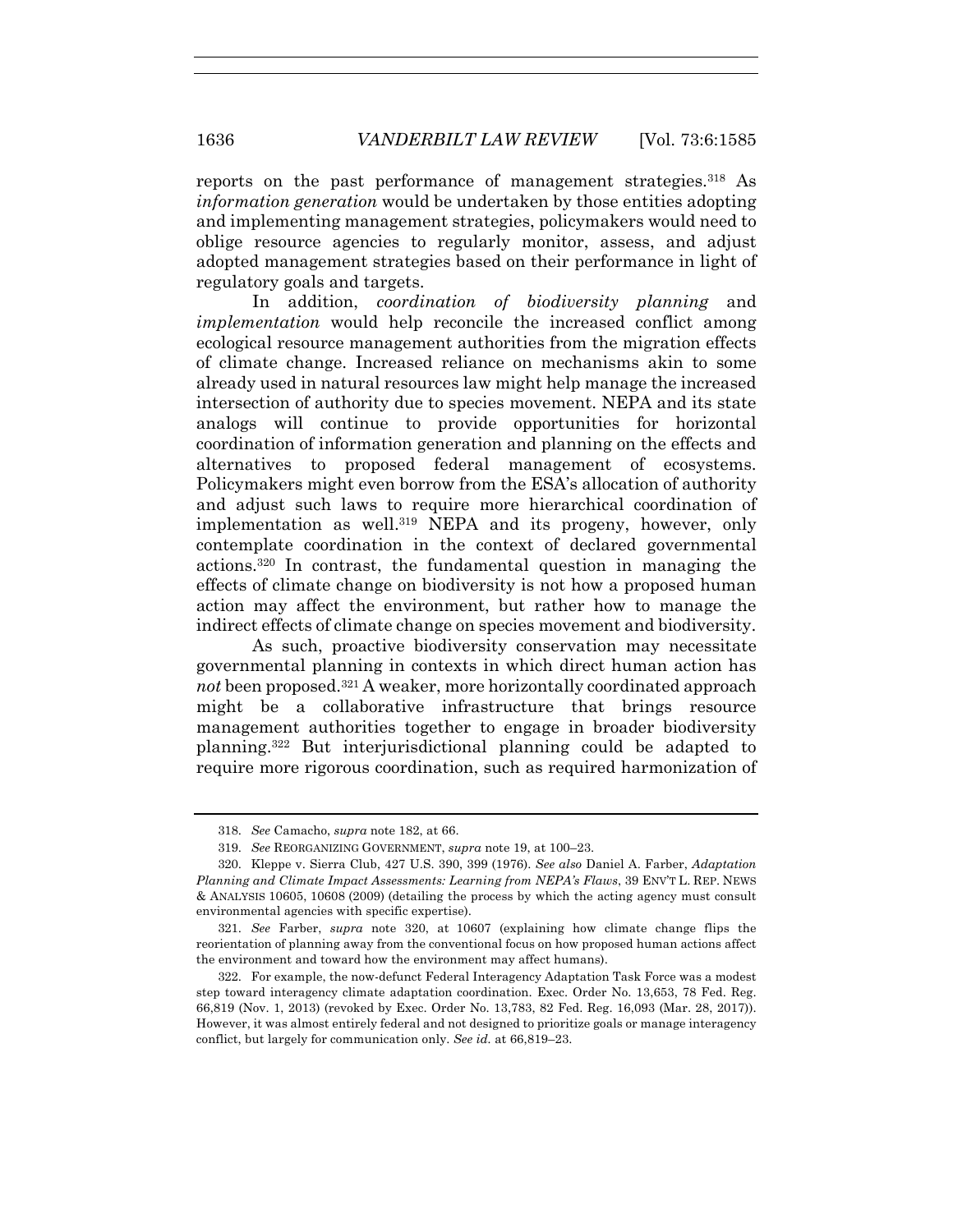strategies or charging a single institution with final approval. For implementation, a more hierarchical coordination model might be ESA section 7's interagency consultation requirement,<sup>323</sup> modified to require consultation with federal wildlife agencies not only on endangered species but also other categories of migrating ecological resources such as invasive and other major migrating species.

A more *centralized* approach, with potential transboundary cost internalization advantages, might involve the establishment and prioritization of federal ecological management *standards* and priorities related to migrating ecological resources. Similarly, centralizing at the federal level the bulk of *financing* for migration or translocation efforts might make sense. This might both take advantage of the federal government's superior capacity to pool funding and provide a conduit for coordinating planning requirements and standards with state resource managers.

Combining centralized standard setting and financing with differentially coordinated systems of information generation, dissemination, and planning could serve to proliferate opportunities for information sharing and cultivate learning. This, in turn, should help reduce the barriers to regulation exacerbated by uncertainty. Furthermore, providing a transparent means for assessing agency progress toward regulatory goals would help promote more effective agency decisionmaking and regulator accountability.324 It should also promote benefits in increased connectivity between lands through more coordinated planning and standard setting.

# *b. Continued Decentralized Baseline*

There are strong arguments for retaining *decentralized* control of some functions as well, such as *implementation* of specific conservation strategies with state and federal resource agencies. Decentralized authority would allow for a range of management strategies in implementation, which would facilitate the development of specialized approaches tailored to local variations and resourcespecific circumstances. Furthermore, maintaining decentralized implementation would continue to provide opportunities for regulatory experimentation. To promote such management customization and experimentation, the choice of concrete management strategies related

<sup>323.</sup> 16 U.S.C. § 1536(a)(2).

<sup>324.</sup> *See* Camacho, *supra* note 182, at 65–70 (discussing how a publicly accessible clearinghouse would increase intergovernmental information sharing).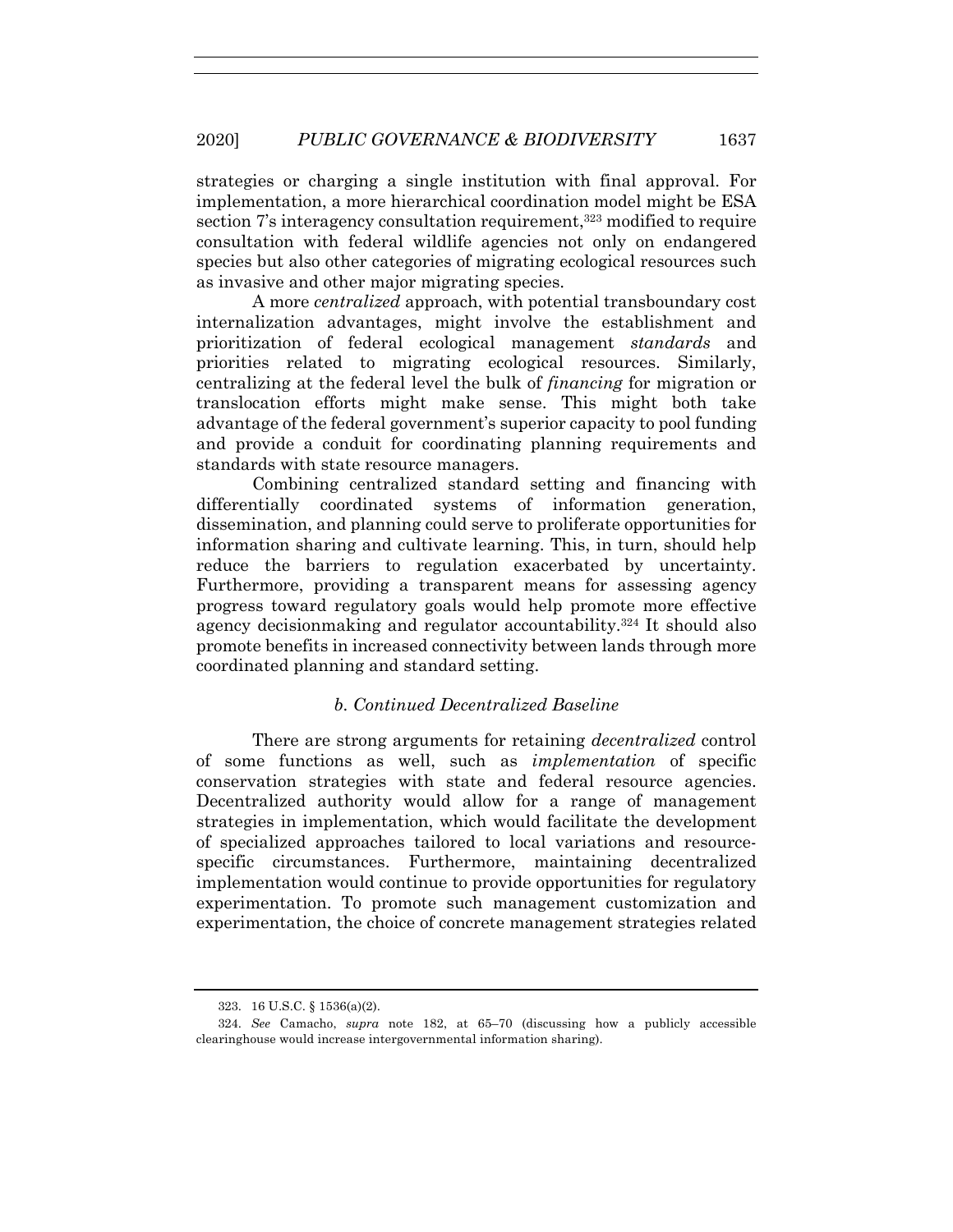to wildlife movement should likely remain with each agency delegated authority over a particular land or resource.

Such decentralized implementation would serve to reduce uncertainty when accompanied with the broader coordinated system of information sharing. Requiring horizontal coordination of information generation and dissemination, and hierarchically coordinated (or even centralized) standard setting, accommodates the core experimentation benefits of decentralized governance by allowing jurisdictions to learn from the experiences of other regulatory authorities. The existence of many different regulatory authorities provides considerable opportunities for experimentation and interjurisdictional learning.325 In conjunction with pressuring regulators to learn through mandated planning, providing resource managers access to such information and communication will help promote the potential customization and experimentation benefits of decentralized authority. Because such an approach neither requires agency consolidation nor agreement on a particular management strategy, making such information broadly available is valuable whether agencies engage in collaborative efforts or act independently in exercising their implementation and enforcement functions  $326$ 

# *c. Judicious Overlap with Division of Primacy*

Finally, though there are likely to be considerable benefits from maintaining overlapping authority over transboundary ecological movement for some governmental functions, there will also be opportunities to minimize inefficiencies for duplication over other functions. In light of the increase in interaction among jurisdictions and the substantial uncertainty that accompanies climate change, identifying a single regulatory scale for managing ecological resources will remain difficult. A model of overlapping authority, with its greater safety net advantages (albeit with likely greater inefficiencies), would be particularly valuable for minimizing risks of irreversible harm to

<sup>325.</sup> Adler, *supra* note 246, at 137.

<sup>326.</sup> *See* William W. Buzbee, *The Regulatory Fragmentation Continuum, Westway and the Challenges of Regional Growth*, 21 J.L. & POL. 323, 353 (2005) ("Even if inter-jurisdictional competition is viewed as a good, one can embrace allocation of such information-gathering functions to federal actors.").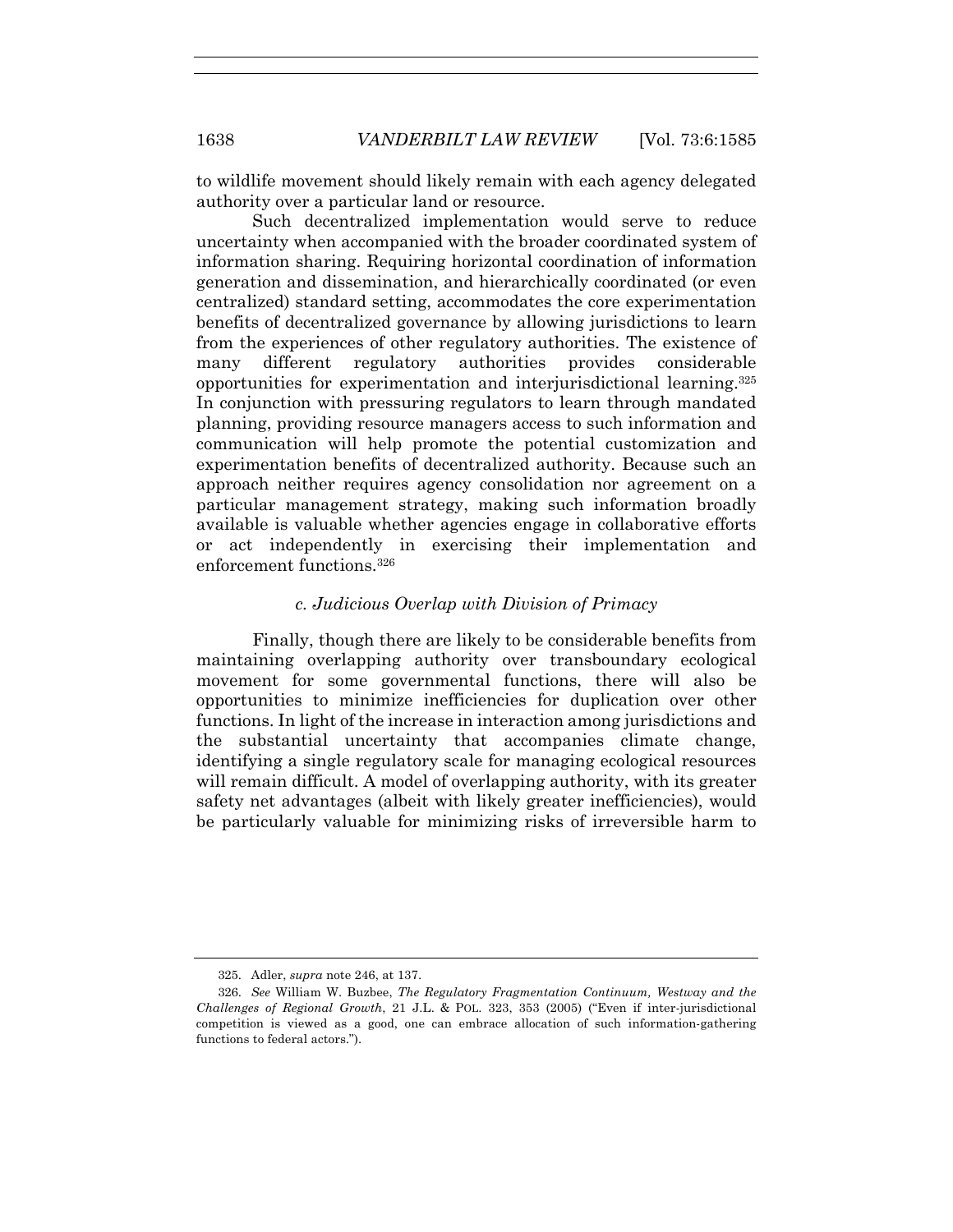biodiversity.327 This might especially be the case for functions such as planning and enforcement.328

Integrating hierarchical coordination mechanisms between authorities, however, can help manage some of the potential risks of inaction from overlap. For example, empowering an agency (such as the FWS) with the authority to assess and authorize strategies proposed by others—both measures for promoting beneficial species, such as introductions, as well as restrictive management measures proposed to manage detrimental species—can help ensure overlap does not overly restrict ecologically valuable movements.

Moreover, though some overlap of authority may have benefits, this does not mean that authority cannot be lodged primarily or even exclusively to one institution for certain actions or functions. For example, though it might make sense to allow the FWS, state wildlife agency, and state land manager to be involved in endangered species migration on state land, many of the safety net benefits of overlapping authority might be reaped by overlap of only a few functions. All three might participate in the information generation and planning process; the FWS might be charged primarily with information dissemination, financing, and standard setting; and information analysis and implementation could be lodged in the state land management agency. In short, though overlapping regulatory authority coalesced around particular substantive areas may make sense for ecological resources, such jurisdictional redundancy may be better focused on certain governmental functions rather than perfunctory and full duplication for every function.

#### **CONCLUSION**

For decades, scholars and policymakers have dedicated considerable time to understanding and attempting to manage incredibly complex problems. This literature has spawned a variety of labels for these great challenges, with some outlining detailed approaches for characterizing them. And though some seem to accept inevitable defeat in addressing these issues, others have offered frameworks for tackling them. Virtually all, however, have focused primarily on the possible development of *procedural* mechanisms, with

<sup>327.</sup> *See* Camacho, *supra* note 182, at 66–68 (discussing the benefits of intergovernmental information gathering on climate change); Ruhl, *supra* note 20, at 1400–02 (touting the benefits of overlapping redundancy of "dynamic federalism" with regards to climate change).

<sup>328.</sup> *See* REORGANIZING GOVERNMENT, *supra* note 19, at 99–100.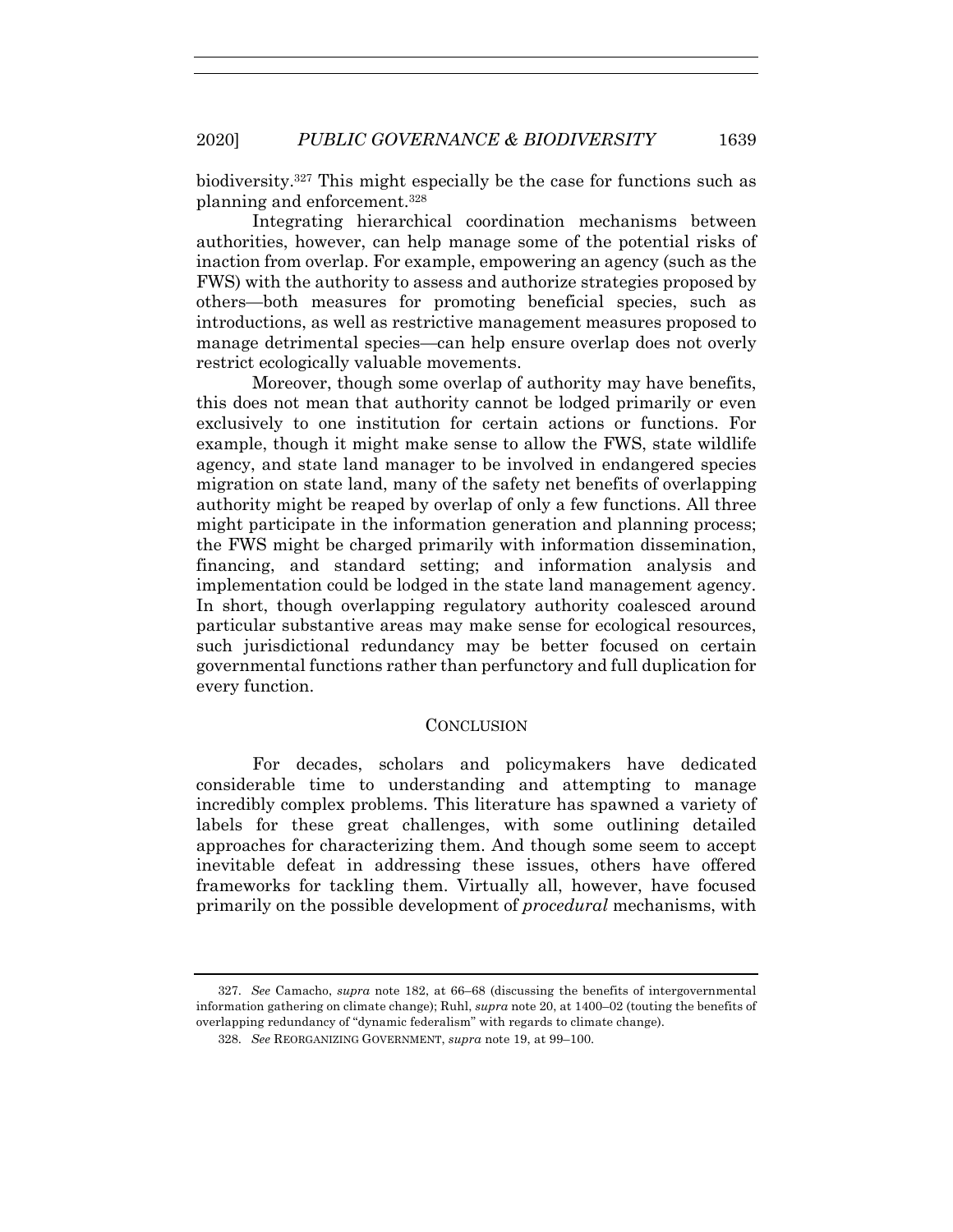few actually distinguishing process from the substantive and structural aspects of governmental authority.

Yet, at least in the context of addressing biodiversity loss, attending to substantive and structural legal adaptive capacity, in addition to procedural adaptive capacity, is critical. In particular, public biodiversity governance processes must evolve to be more adaptive; it is at least as important that policymakers integrate more *substantive* legal adaptive capacity into public institutions. Express integration of ecological health as a core objective of public lands, endangered species, and invasive species laws is a start, but it also necessitates the proliferation of more flexible and interventionist strategies such as translocations and cultivating land permeability that seek to more actively manage ecological change.

Similarly, policymakers also must consider the role of *structural* legal adaptive capacity. Varying the extent of centralization, overlap, and coordination by the government function at issue can better leverage the advantages of different dimensions of authority while minimizing weaknesses. In the context of public biodiversity governance, adjustments to predominantly decentralized, overlapping, and weakly coordinated authority are necessary to manage growing transboundary risks, reduce harmful anticipated regulatory conflict, and promote intergovernmental learning. Tailored increases in coordination for information generation, dissemination, planning, and implementation—combined with centralization of standard setting and financing—might effectively address these concerns while retaining the expertise, diversity, and experimentation advantages of still primarily decentralized authority of implementation. Similarly, allocating overlapping authority for planning and enforcement, but more distinct authority to centralized and decentralized authorities (such as standard setting and implementation, respectively), can provide a valuable safety net for biodiversity while minimizing wasteful duplication.

Of course, these suggested reallocations are merely preliminary possibilities. As there is at best limited information gathered about the efficacy of different substantive strategies, procedures, and allocations of authority, perhaps as important as the adjustment of substantive, procedural, and structural authority is the institution of an adaptive governance infrastructure that builds such assessments into public biodiversity governance.329 More procedural *and* structural adaptive governance, which integrates such analyses systematically into the regulatory process itself, is essential. While calls for adaptive governance have primarily sought to build systematic empirical